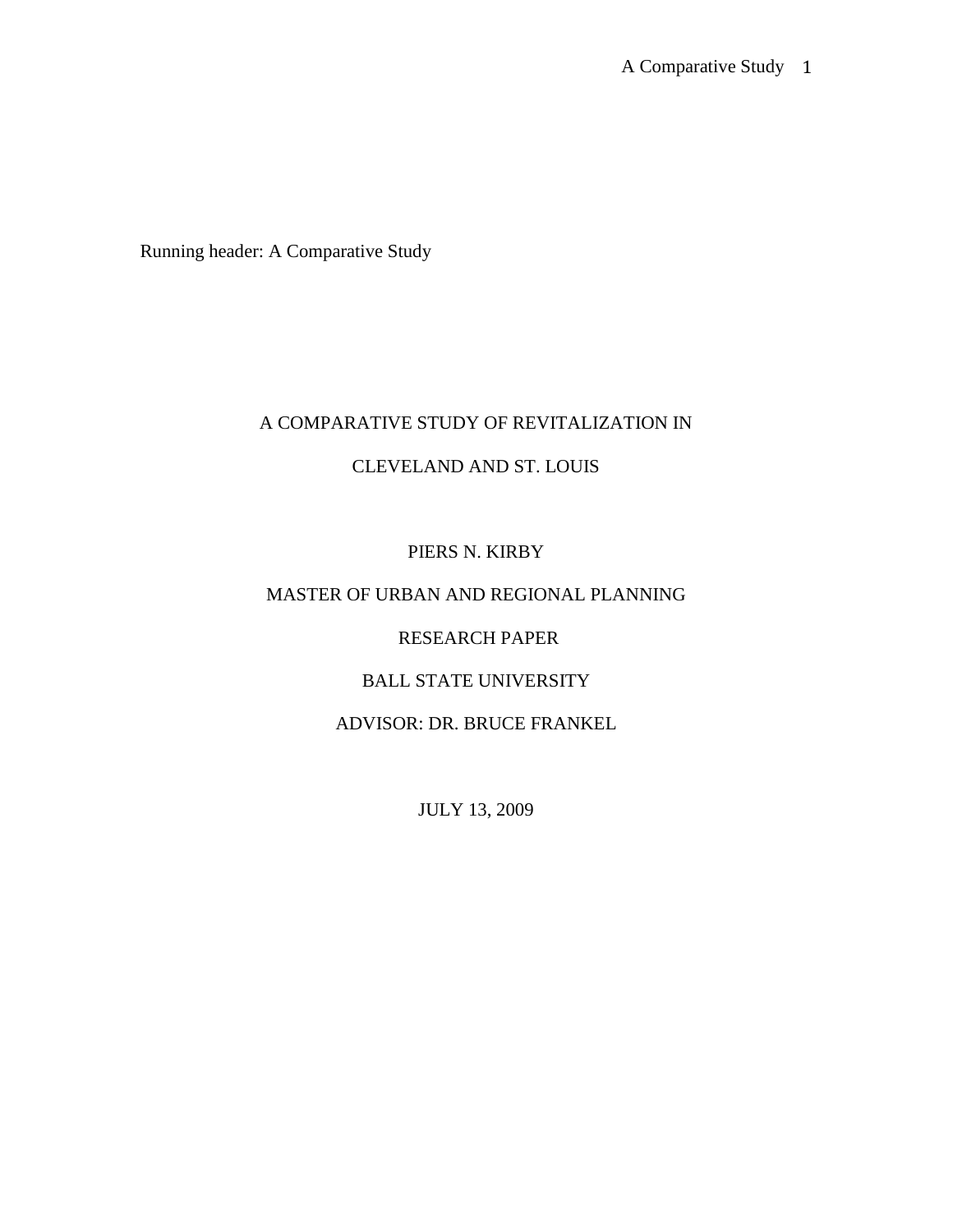# **Table of Contents**

| $\circ$                                                               |  |
|-----------------------------------------------------------------------|--|
| $\circ$                                                               |  |
| $\circ$                                                               |  |
| The Gateway Center Sports and Entertainment Complex28 – 34<br>$\circ$ |  |
|                                                                       |  |
| $\circ$                                                               |  |
| The Jefferson National Expansion Memorial39 – 44<br>$\circ$           |  |
| $\circ$                                                               |  |
| Neighborhood Revitalization: Jeff-Vander-Lou49 – 54<br>$\circ$        |  |
|                                                                       |  |
|                                                                       |  |
|                                                                       |  |
|                                                                       |  |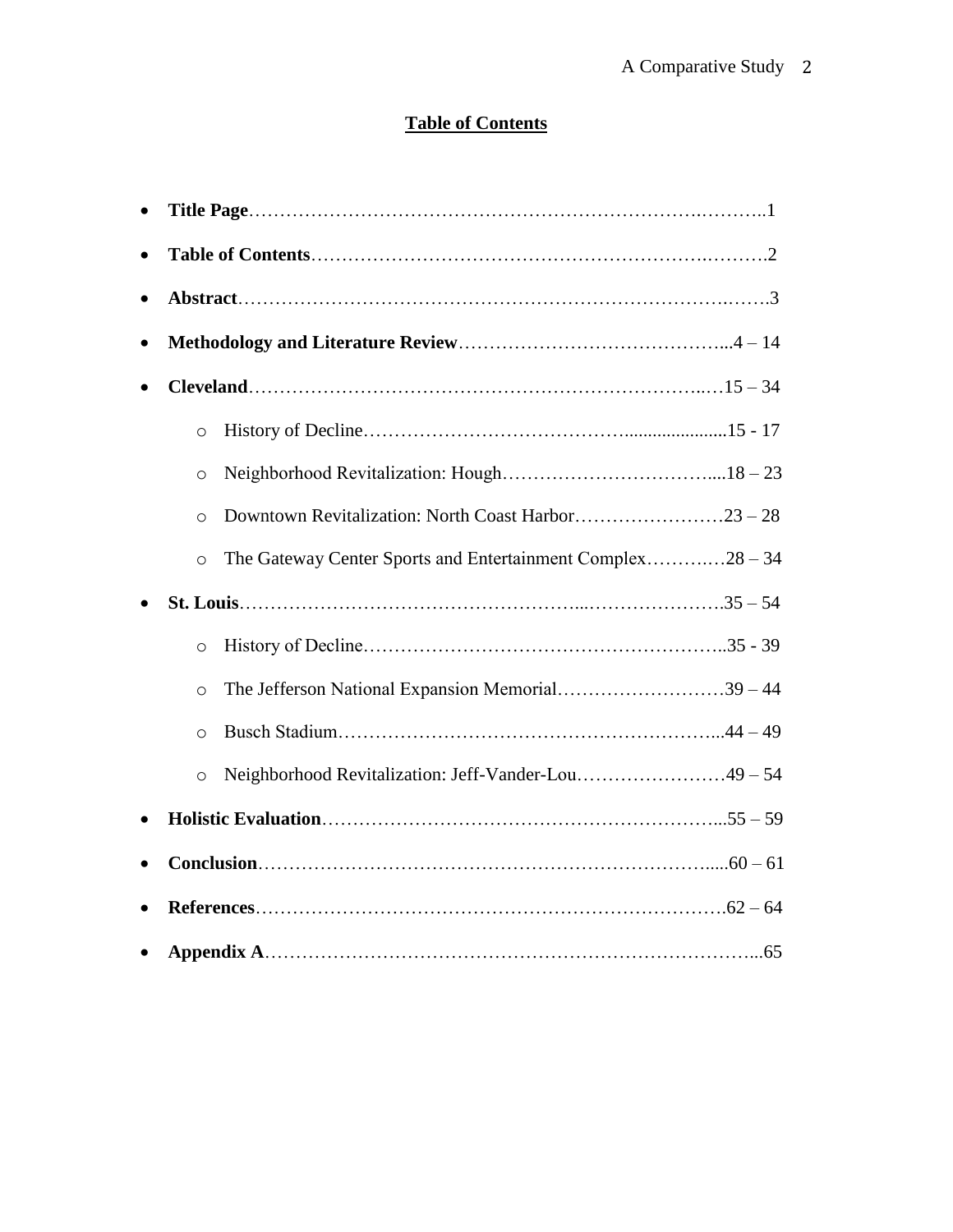## **Abstract**

In the latter half of the  $20<sup>th</sup>$  century, large Midwestern cities in America have had to devise creative, effective, and socially just ways of revitalizing their urban cores. This was necessary due to the fact that during the preceding decades of the  $20<sup>th</sup>$  century, most populous cities in the Midwest underwent a profound decline due to many reasons, including: increased urban sprawl; the rise of the suburbs; white flight from the urban core; industrial decline; the increasing importance of the automobile in American culture, and a failure to adequately predict and plan for these eventualities. This research paper is a comparative study of select revitalization projects in the cities of Cleveland, Ohio and St. Louis, Missouri, beginning with the major decline in American cities during the first part of the  $20<sup>th</sup>$  century, up to the present. As Alexander Garvin states, "Only when a project also has beneficial impact on the surrounding community can it be considered successful planning"(Garvin, 2002) Thus, the analysis of revitalization in these cities considers not only the downtown area, but also how inner-city neighborhoods have fared alongside downtowns. By analyzing select revitalization projects, comparing how successfully they were implemented and to what extent they have benefited their respective cities, it is possible to shed light on best practices for revitalizing the built environment.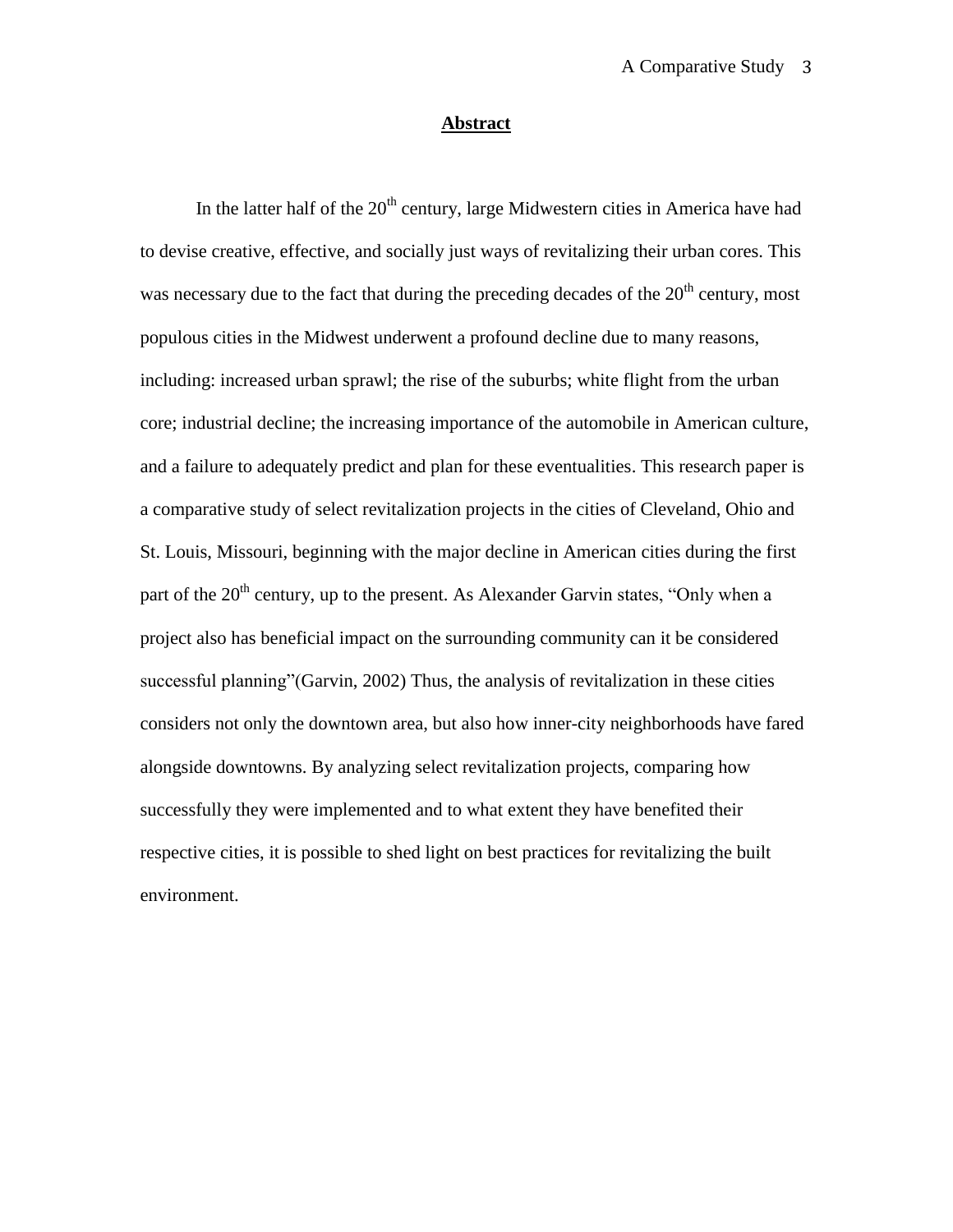#### **Methodology and Literature Review**

The basis for comparing Cleveland and St. Louis is due to the fact that they share many similarities, including: geographic location in the United States, ethnic composition, revitalization issues experienced. Most importantly, Cleveland and St. Louis have shared the fate of being among the most deteriorated cities in the Midwest: St. Louis experienced the largest decline in population percentage of any city in America from 1950-1990 (Stanley, 2004), and Cleveland"s decline was so spectacular that it was commonly called "the mistake on the lake" during the 1970"s and 1980"s (Holly & Warf, 1997). Also, both cities have applied innovative and ambitious revitalization schemes to reverse the decline of their urban cores, while redefining the overall character of their city. Furthermore, both cities have struggled with the decline of their inner city neighborhoods, in large part due to issues stemming from racial segregation in the  $20<sup>th</sup>$ century. Finally, these cities share the problem of being in a state of flux at the dawn of the  $21<sup>st</sup>$  century, due to the fact that they can no longer retain the identities they struggled to cling onto in the previous century.

In the case of St. Louis, once the fourth largest city in America, this city is suffering from a pattern of unsustainable sprawl that has been an ongoing factor for many decades. Eric Sandweiss, in his study of the evolution of St. Louis" urban landscape comments that even when the city was first expanding at the beginning of the  $19<sup>th</sup>$ century, "The lackluster appearance of the city center aggravated…a tendency in St. Louis that has continued to the present day: a constant centrifugal growth" (Sandweiss, 2001). This historic pattern has to change, in a time when the detrimental effects of urban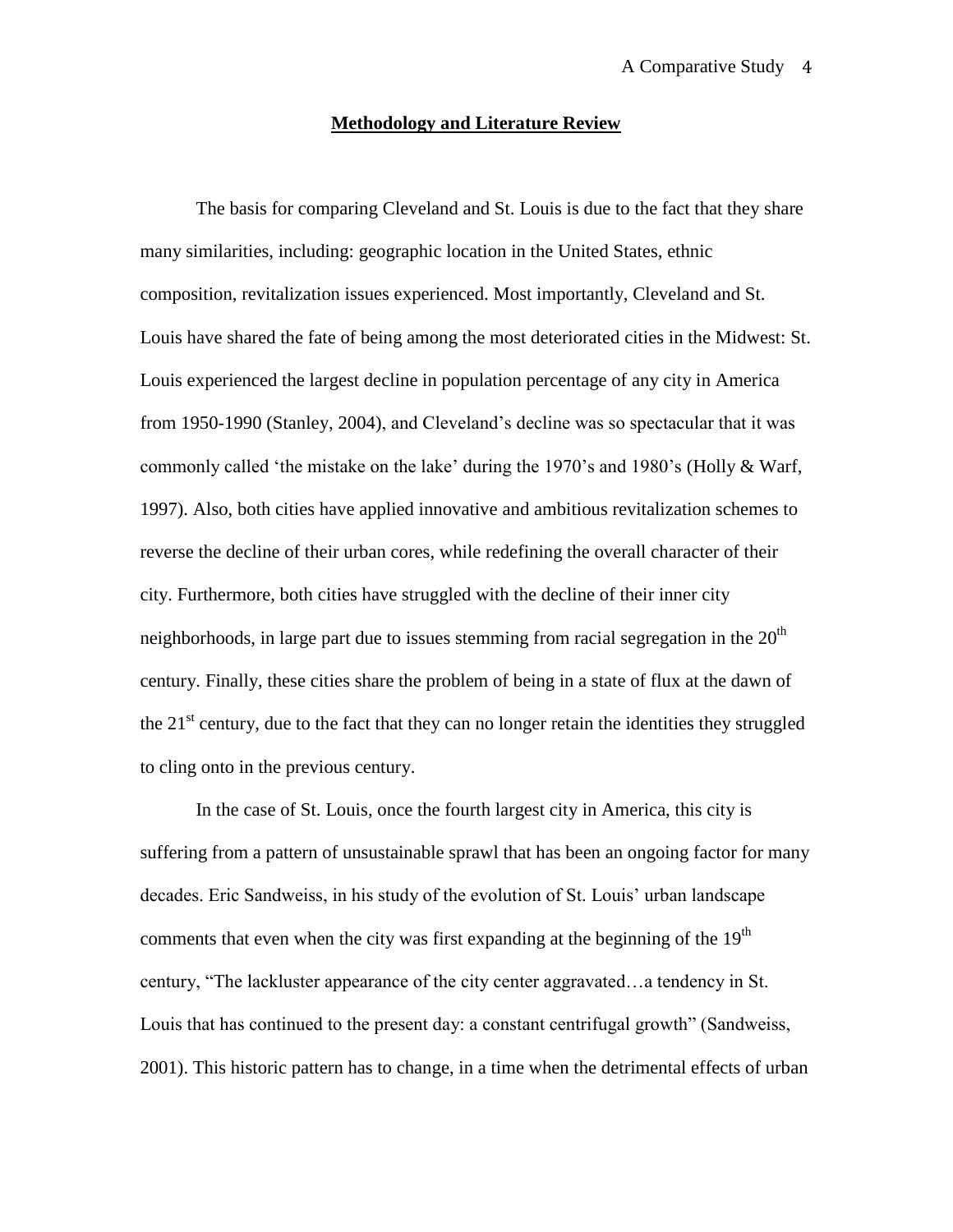sprawl are being more clearly understood and addressed than ever before. Cleveland has also had to change its image, due to the problem experienced by many rust-belt cities: The changing nature of employment on the regional and national levels, shifting from an industrial- to a service-oriented economy.

While similar on many levels, there are pronounced differences between the two cities: Specific problems experienced and addressed, the nature of their political systems, historic attitudes toward planning, and their implementation of Federal programs are all areas where these two Midwestern cities diverge. In the final section of this paper, the relative success or failure of the revitalization efforts pursued by these cities during the  $20<sup>th</sup>$  century will be analyzed according to research methodology established by previous studies of urban revitalization.

Several authors have studied ways in which to analyze the success of revitalization in terms of evaluating individual projects, the revitalization of the city"s downtown area, and the city as a whole. The criteria for this type of analysis varies from author to author, from economic measures to traditional social indicators such as information on crime levels, education attainment, and population levels. Aspects of each of these approaches have been selected to scrutinize the degree to which the revitalization strategies pursued by the study cities could be considered successful. The selection of the various aspects of these authors" approaches was accomplished by evaluating their applicability to the scope of this research, which is based on the analyzing revitalization success on the project and urban core levels.

In conducting an analysis of how successful Cleveland and St. Louis have been implementing revitalization efforts on a holistic level, this body of research employs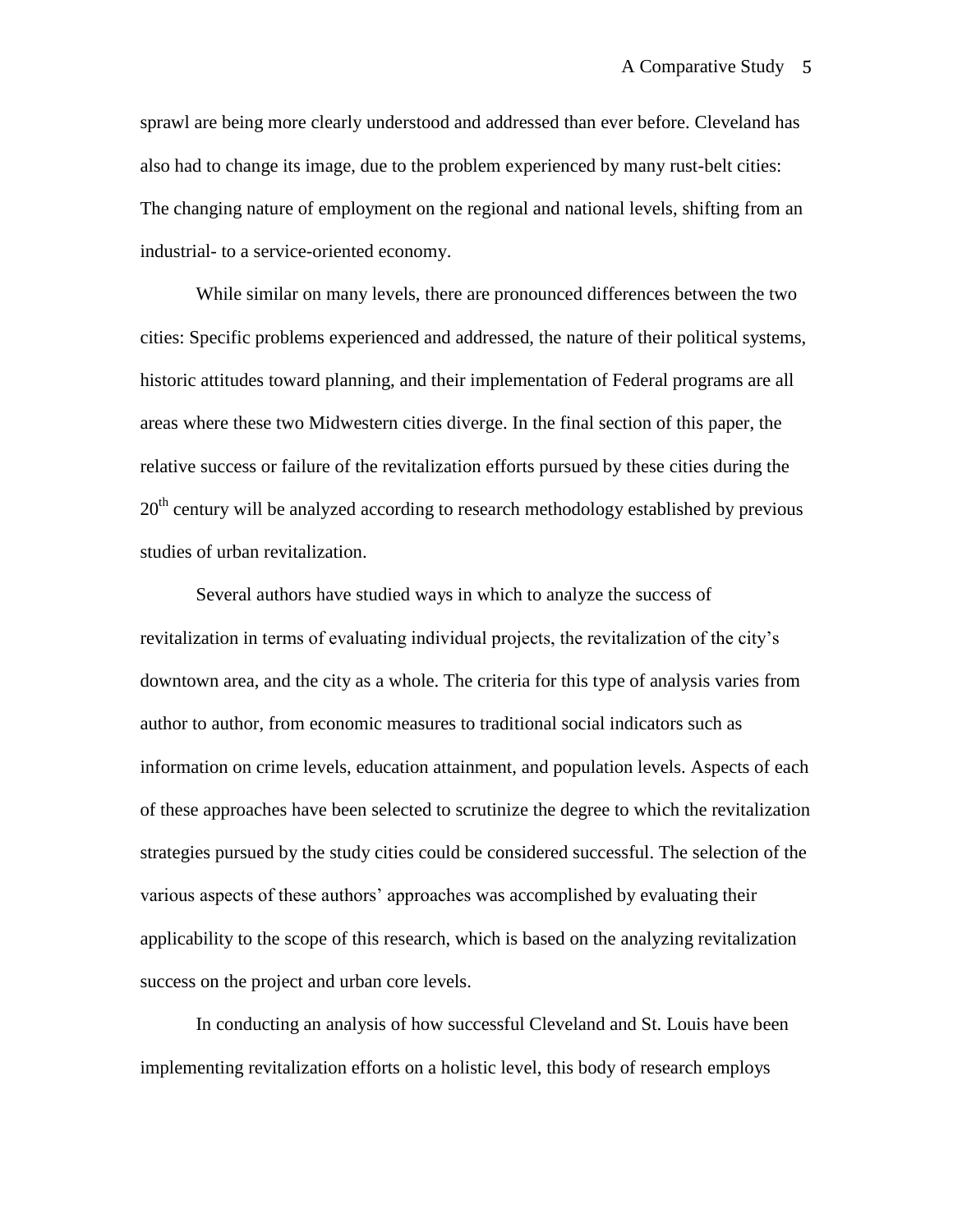evidence of how established researchers identified positive signs of urban revitalization in previous works on the topic. Statistical measures of success have not been explored in this research, based on conclusions from previous research methods. In their book "Comeback Cities", Paul Grogan and Tony Proscio state their case against measuring the success of revitalization on mere statistics, stating "In a world where the best data can lag reality by as much as ten years, statistics alone aren"t very helpful during periods of rapid change" (Grogan & Proscio, 2000). Instead, these authors choose to analyze success based on more abstract principles, and this research emulates that example.

The four trends that Grogan and Proscio use to identify successful revitalization in "Comeback Cities" are: the maturing of community action groups into organizations that have a significant positive effect; rebirth of functioning private markets in former innercity wastelands; decreasing crime rates; and "unshackling" inner-city life from large bureaucracies that prevent mobility and innovation. Three out of these four principles cannot easily be evaluated in terms of numbers, and instead rely on gleaning the dominant trends in particular cities by studying the evolution of that city"s revitalization strategy through the years. The only trend that can be analyzed through statistical information, crime rates, has to be assessed according to how serious the reported crimes are. For instance, a significant decline in the number violent crimes such as homicides offsets a mild increase in the number of thefts, despite the fact that there are many more thefts than murders.

The method of analysis described in "Comeback Cities" is especially relevant given the methodology applied by Bernard J. Frieden in "Downtown, Inc.; How America Rebuilds Cities". According to Frieden, crime reduction played a significant role in the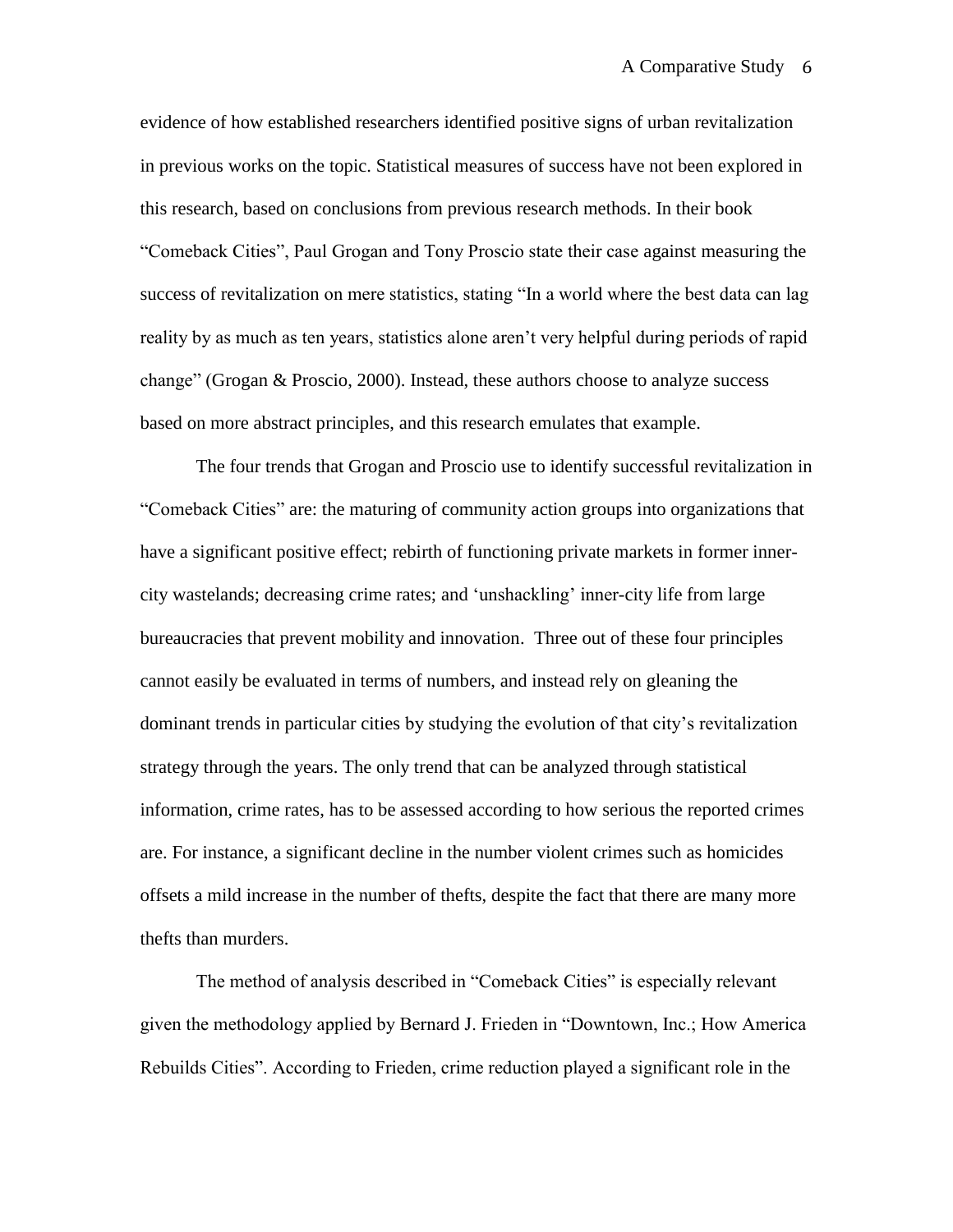revitalization of American cities during the 1970"s and 1980"s, as the preconceived notions of potential shoppers and tourists regarding public safety in a negative light had to be dispelled before they would return to the urban core. Contemporary studies regarding why people were reluctant to come downtown concluded that shoppers thought the inner city was a place where "Interracial tensions periodically erupt in mob violence…roving gangs of adolescents terrorize peaceable citizens…[and]…muggings, burglaries, rape and vandalism are commonplace" (Frieden, 1989). A decreasing crime rate was seen as a key indicator of success for inner-city revitalization during the two decades before the 1990"s, and has subsequently continued to be seen as an important ingredient in the revitalization of blighted urban areas.

The evaluation of specific projects designed to revitalize cities requires the application of criteria differing from those used in analyzing revitalization for the city as a whole. In his book, *The American City: What Works and What Doesn't*, Alexander Garvin uses six ingredients of success in his analysis of projects in American cities, most of which are applied in the following analysis of revitalization projects in Cleveland and St. Louis: Market, Location, Design, Entrepreneurship, Financing and Time.

Market is the ingredient concerned with supply and demand, applicable to the evaluation of revitalization projects due to the fact that demand for any development in an urban area is the most critical element of success. As Garvin states, the term "market" means "…a specific population"s desire for something and its ability and willingness to pay for it in the face of available alternatives" (Garvin, 2002). Beyond merely financial details, this ingredient is demonstrative of continued public interest in projects with implementation timelines often measured in the span of years, requiring continual support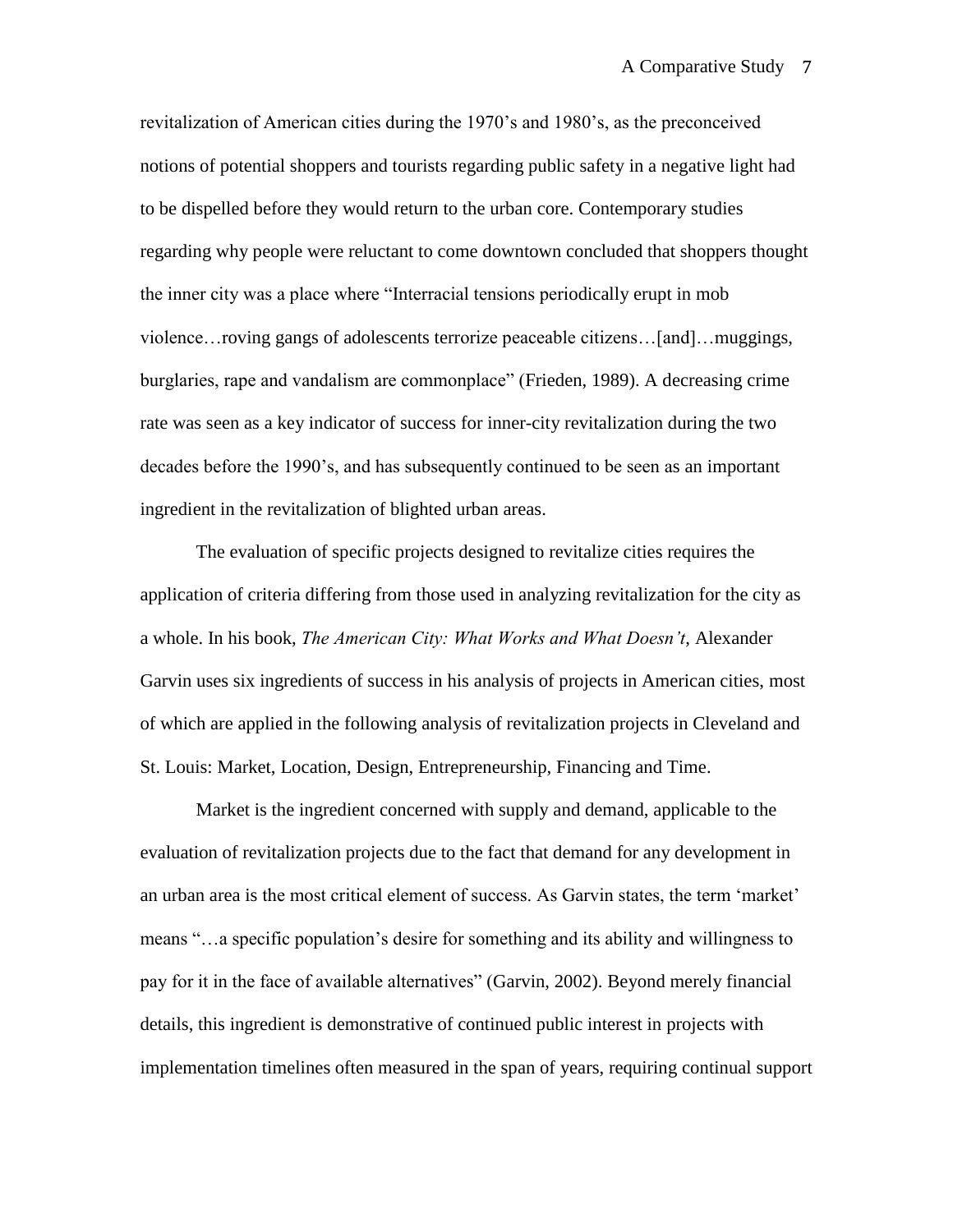from public or private entities, or possibly a combination of both. One final indicator of a city"s health revealed by the market, regards the continued public support of a given project"s operating costs. The plain fact that enough people prefer this development over alternative developments in their geographic region is in itself an accomplishment. Because the urban core's prosperity is often tied into the entire city's health, this is an especially applicable ingredient of success.

Another ingredient of a successful project, as defined by Garvin, is location. According to this author, "Location consists of two elements: a site"s inherent characteristics and its proximity to other locations"(Garvin, 2002). Examples of successful site characteristics given in "The American City…" include enjoying a remarkable view, or possessing housing stock with attractive architectural features. This ingredient of success is included in the following research with the following caveat; instead of being as evenly concerned with aesthetic site characteristics as with the overall location, the emphasis is placed on the importance of site location above characteristics. This is due to the fact that the importance of creating an aesthetically pleasing revitalization project is obvious and universal. From the perspective of an urban planner, the element of location and how the site enhances its environs by spurring on further development and interest in an area, is more important when gauging the success of a revitalization project than aesthetic appeal.

A further ingredient of success, significant in analyzing urban revitalization projects and defined by Garvin in The American City, is financing. While obtaining the necessary financing for a project is always required, Garvin frequently refers to examples of successful project financing that had ample amounts of innovation, foresight or a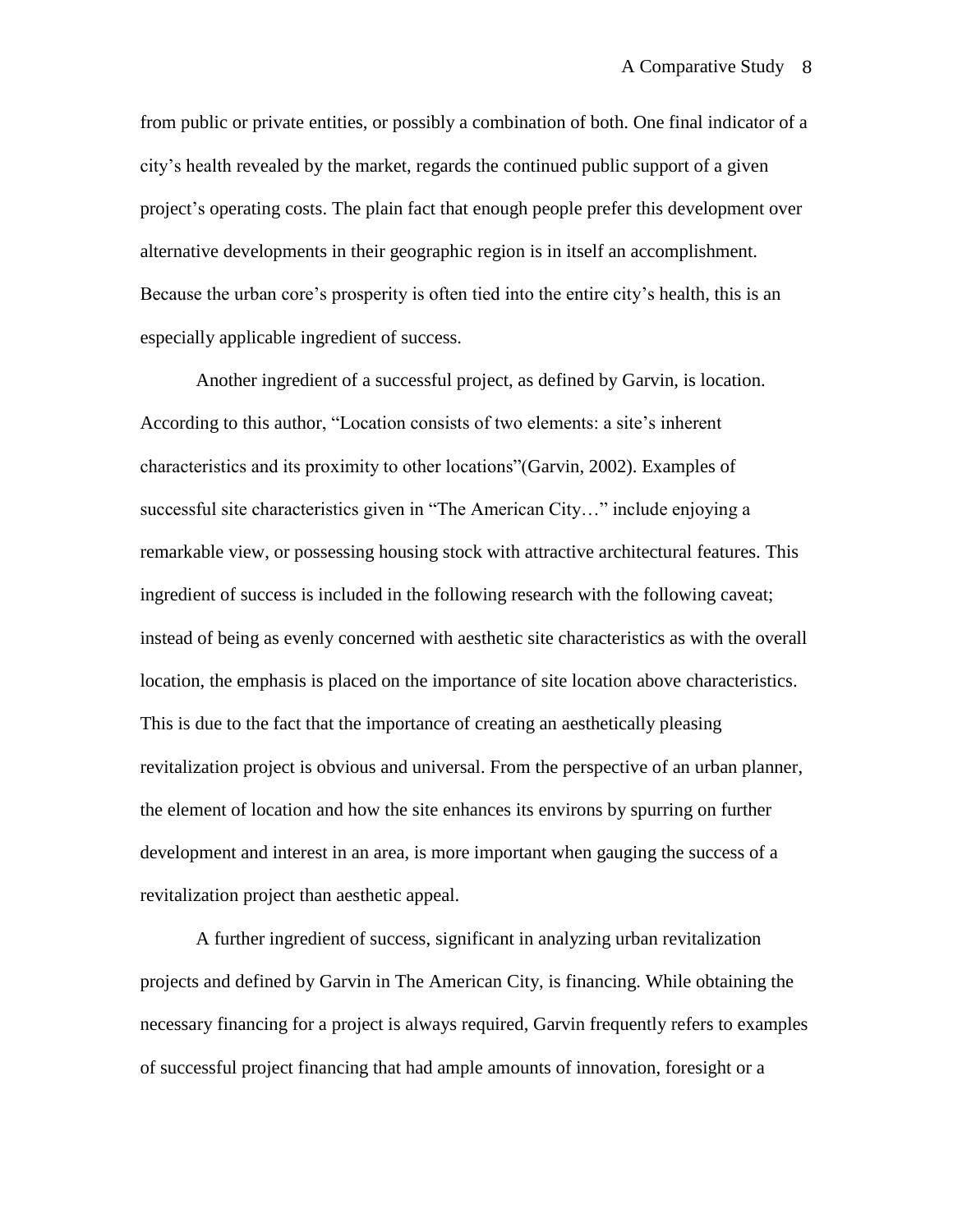combination of both. Such examples include the revitalization of a Philadelphia neighborhood known as Society Hill in the 1950"s. This project utilized Federal urban renewal funding available at the time from the Housing Act of 1949, and intended for the reconstruction of urban areas by the massive clearance of blighted districts, to selectively remove only the worst of the blight and incompatible buildings from this neighborhood. In the meantime "Banks provided mortgage money for housing construction and rehabilitation because it was federally insured"(Garvin, 2002). This allowed the city to use vacant sites, acquired, cleared and prepared using Federal funding, to build infill residences that attracted middle-class residents with a desire to live downtown. By the 1970"s the qualities of innovative and insightful financing resulted in a vibrant, revitalized neighborhood with historic structures, increased population and rising property values. In urban planning, long-range planning is vital to the success of any project, considering financial implications many years into the future is a critical component of success.

Although Garvin lists Entrepreneurship as one of the ingredients one should use when analyzing the success of projects in an American city, stating that these people "…are needed to assemble, coordinate, and inspire all the participants in the development process"(Garvin, 2002), this ingredient of success has been relabeled as "Leadership" in the following analysis of revitalization in Cleveland and St. Louis. The reason for this is that while the "Entrepreneurs" as described by Garvin are a vital, necessary component of successful projects, this paper is primarily concerned with the application of public sector, urban planning prescriptions to inner city revitalization. The defining characteristic of an entrepreneur is the fact that they will take on greater than normal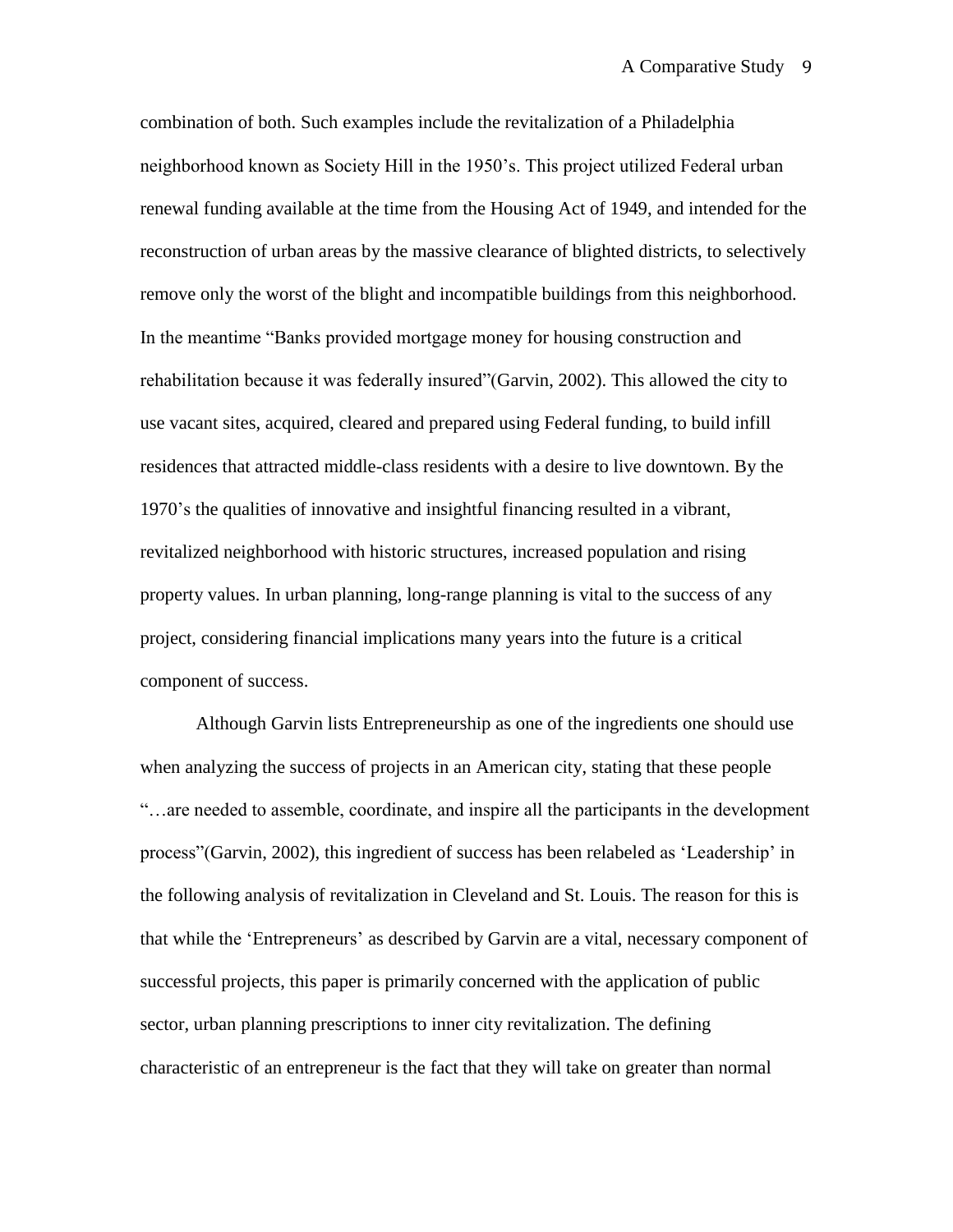financial risks in order to organize and operate a business, and this is not widely applicable to public servants such as mayors or planners.

Garvin attempts to equate private sector 'Entrepreneurs' to public sector "Entrepreneurs" in The American City: "The difference between private and public entrepreneurial activity is only in the form of payment. The private entrepreneur is paid in hard currency, the public entrepreneur in power"(Garvin, 2002). However, several main characteristics of entrepreneurs are not addressed by Garvin in his explanation. Public sector "entrepreneurs" instrumental in successful revitalization projects in St. Louis and Cleveland did not take a substantial personal financial risk, nor did they greatly profit from any achievements that were the outcome of their efforts. Also, once planning and project implementation is completed, public-sector leaders do not operate the businesses created by their efforts. Finally, while it is true that some public servants are motivated by a desire to increase their political power, other city officials are primarily motivated by a genuine desire to enhance their city"s built environment, and seek no personal reward for their work.

Several examples of leaders who sought neither financial nor political gain from their participation in revitalization projects are mentioned in this body of work. These leaders vary, from long-time city residents such as Luther Ely Smith, who lead the charge in organizing the Jefferson National Expansion Memorial in St. Louis, to neighborhood leaders such as Famicos founder Sister Henrietta in Cleveland"s Hough neighborhood. Public sector "Leaders" are sometimes more interested in abstract and humanistic concepts, such as the "revival" of their particular city"s inner urban area, or creating "equitable" access to public transportation for all city residents than mere personal gain.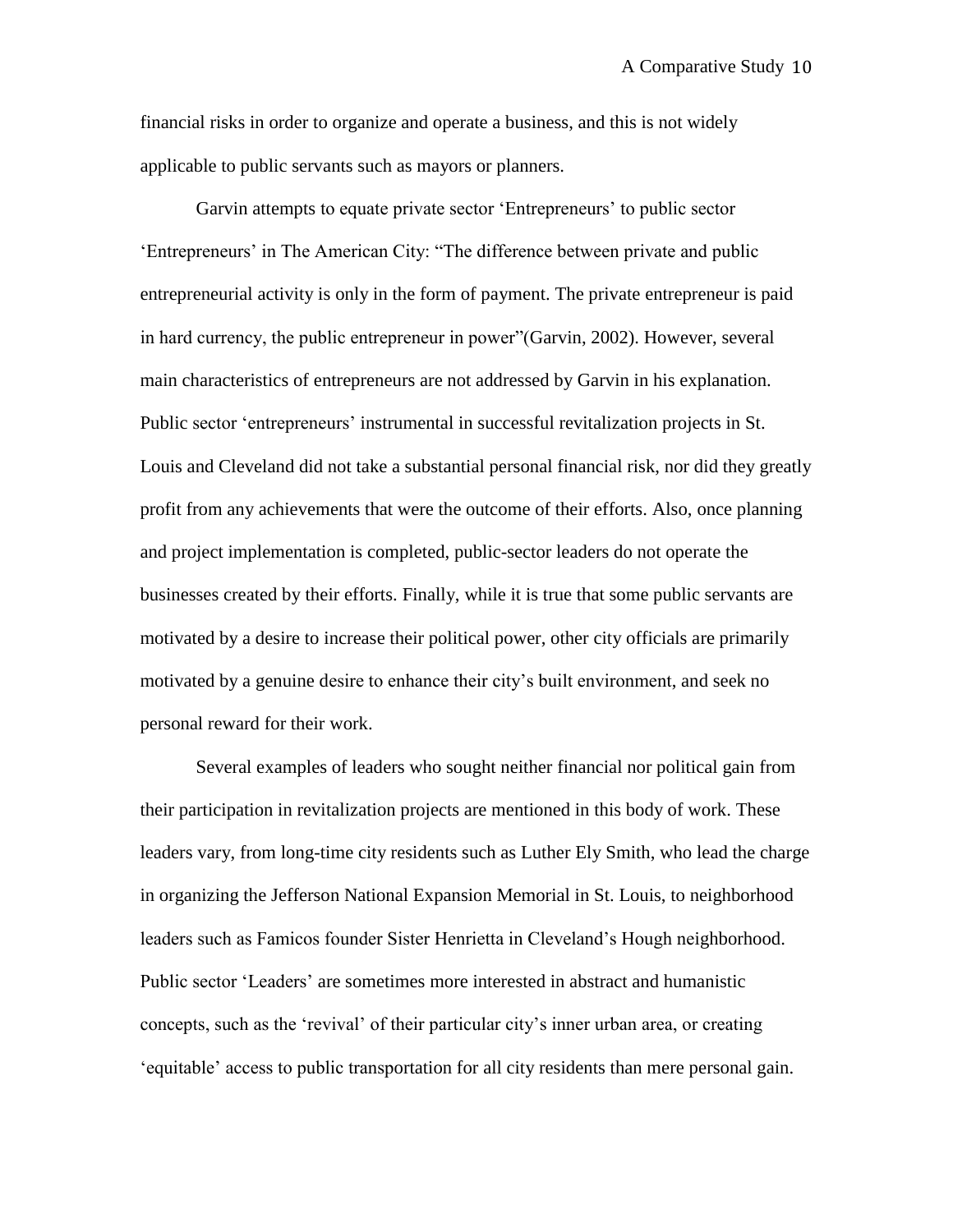The reason these people do what they do is not for a payoff, but because they have a genuine desire to improve the built environment, and for this reason they are included with Garvin"s previously defined public- and private- sector entrepreneurs into as larger ingredient of success called "leadership".

The final ingredient Garvin feels is necessary for evaluating the relative success of specific projects is time. Three time sequences affect the success of a project- first, the time during which a person passes through the area; second, what will occur in an area twenty-four hours a day, seven days a week; and, third, what occurs over the long term, a span oftentimes of years or decades (Garvin, 2002). The fruits of successful urban planning projects are typically enjoyed at least several years after a project has been completed. This can be either the completion of the first phase of a project or the project in its entirety, but in either case the third sequence of time is important to consider in urban planning research. In some instances, such as the evaluation of downtown revitalization, what will occur over the twenty-four hour period is pertinent to how successful a project will be. Thus, the second and third time sequences Garvin describes are considered to be the most useful for this research.

The literature devoted to detailing and evaluating revitalization trends in St. Louis and Cleveland encompasses many researchers personal perspectives, and in each city"s case, has been published by many different sources. These sources range from articles in scholarly journals and other periodicals to entire books devoted to the subject of rebuilding a specific neighborhood, or the history of the city as a whole. In each case, the details are extracted from the discourse while taking away only a small amount of personal opinion regarding a particular topic. Through the effective application of this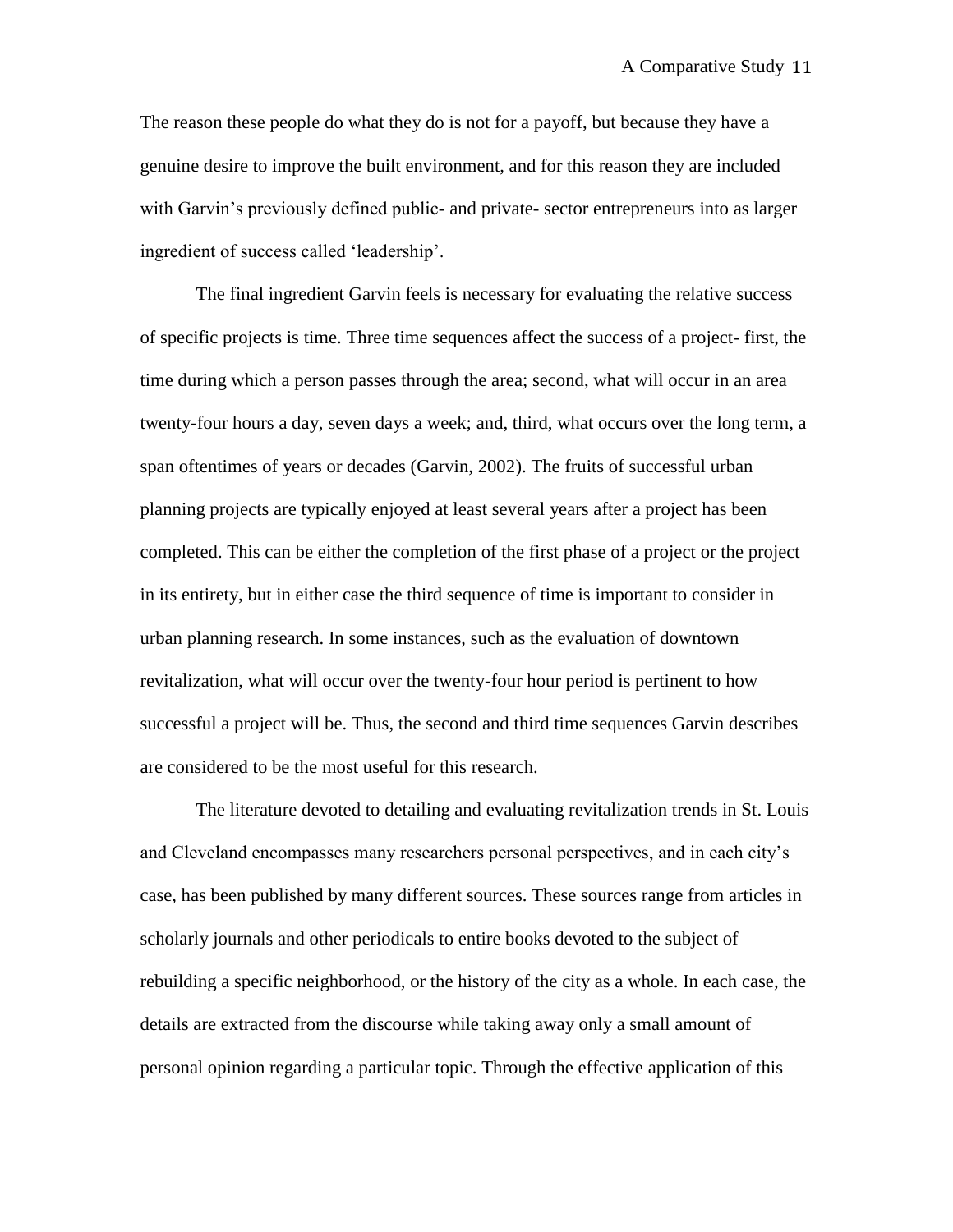approach in analyzing previous studies, the conclusions of this research will not be influenced by possible conflicting personal views on a subject.

Cleveland has been studied for several decades by prominent academics studying the cause, effect, and possible remedy of urban decline in this city. The most prolific writer on the subject of Cleveland's decline and the methods employed to reverse this trend has been Norman Krumholz, director of planning in Cleveland during the 1970"s, and now a professor of Urban Affairs at Cleveland State University after spending several years as President of the American Institute of Certified Planners. During his tenure as Planning Director, he spearheaded an experiment in planning known as "Equity Planning', a method whereby planners working within the framework of government use their skills to influence and advocate for underrepresented constituencies, for which he received widespread recognition as an authority on trends in urban planning. His research regarding planning in Cleveland is extensive and detailed, and is the best source for information regarding revitalization in this city.

Other sources concerning revitalization in Cleveland include Dennis Keating"s "*Metropolitan Reader"*, a detailed account of the role urban affairs have played in the fortunes of Cleveland, and Elise Bright"s chapter regarding Cleveland in the book "*Reviving America's Forgotten Neighborhoods: An Investigation of Inner-City Revitalization Efforts"*. Sources for individual projects in Cleveland include examples from Garvin"s book on analyzing American cities, Freiden"s *"Downtown Inc."*, articles by various authors in the *Journal of Urban Affairs*, and publications by Cleveland"s planning department.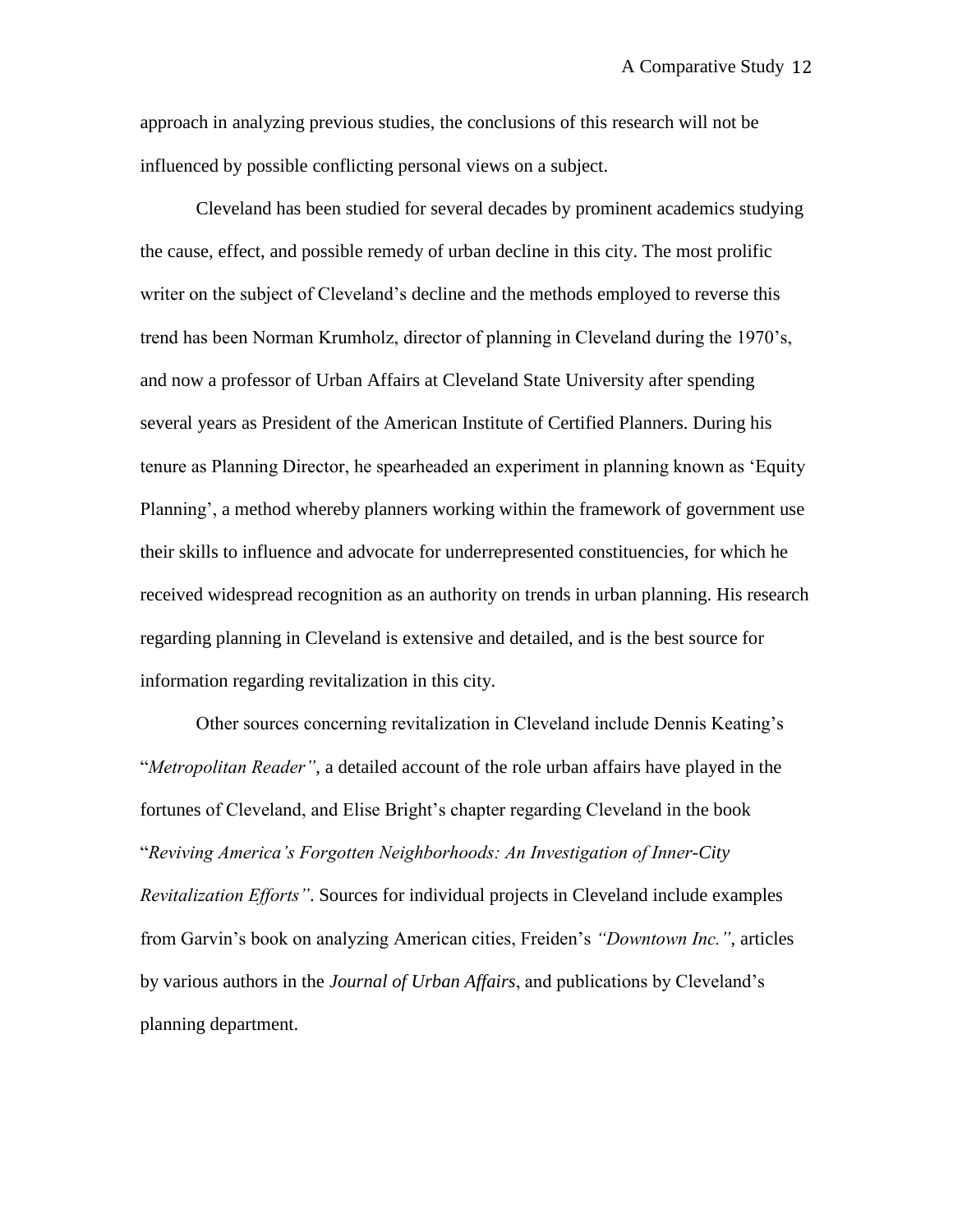In the case of St. Louis, instead of mainly stemming from an urban planning "guru", as is the case regarding Norman Krumholz in Cleveland, literature regarding urban revitalization comes from myriad academic authors based in the city"s four universities. Articles from the Public Policy Research Center at the University of Missouri- St. Louis provide research on a wide range of subjects pertinent to the study of revitalization in St. Louis, from assessing the effects of specific projects, to studies of revitalizing St. Louis in a more general sense. These articles were written by scholars from UMSL, other universities in St. Louis such as St. Louis University and Washington University, or academics from institutions in states other than Missouri. Several of the articles used in this research and many others were combined in a three-book series published by UMSL analyzing the trends in urban planning, politics, and urban affairs that have shaped and continue to guide the city"s development.

Sources on revitalization in St. Louis come from many sources other than the Public Policy Research Center. Several comprehensive histories have been written concerning the stages in the development of St. Louis, and these provide researchers with the sense of context necessary to understand the broad trends affecting a single project. The defining work on St. Louis for years prior to the 1980"s is James Primm"s "*Lion of the Valley*", a chronicle of the city from its founding in 1764 as a fur trading outpost along the Mississippi River until the work was published in 1980, and no investigation of the history of St. Louis is complete without referencing Primm"s detailed accounts of life and politics. In contrast to Primm"s work, Eric Sandweiss" "*St. Louis: The Evolution of an American Landscape"* has a narrow scope, concerned only with the past trends that brought about the urban landscape in St. Louis that we see today.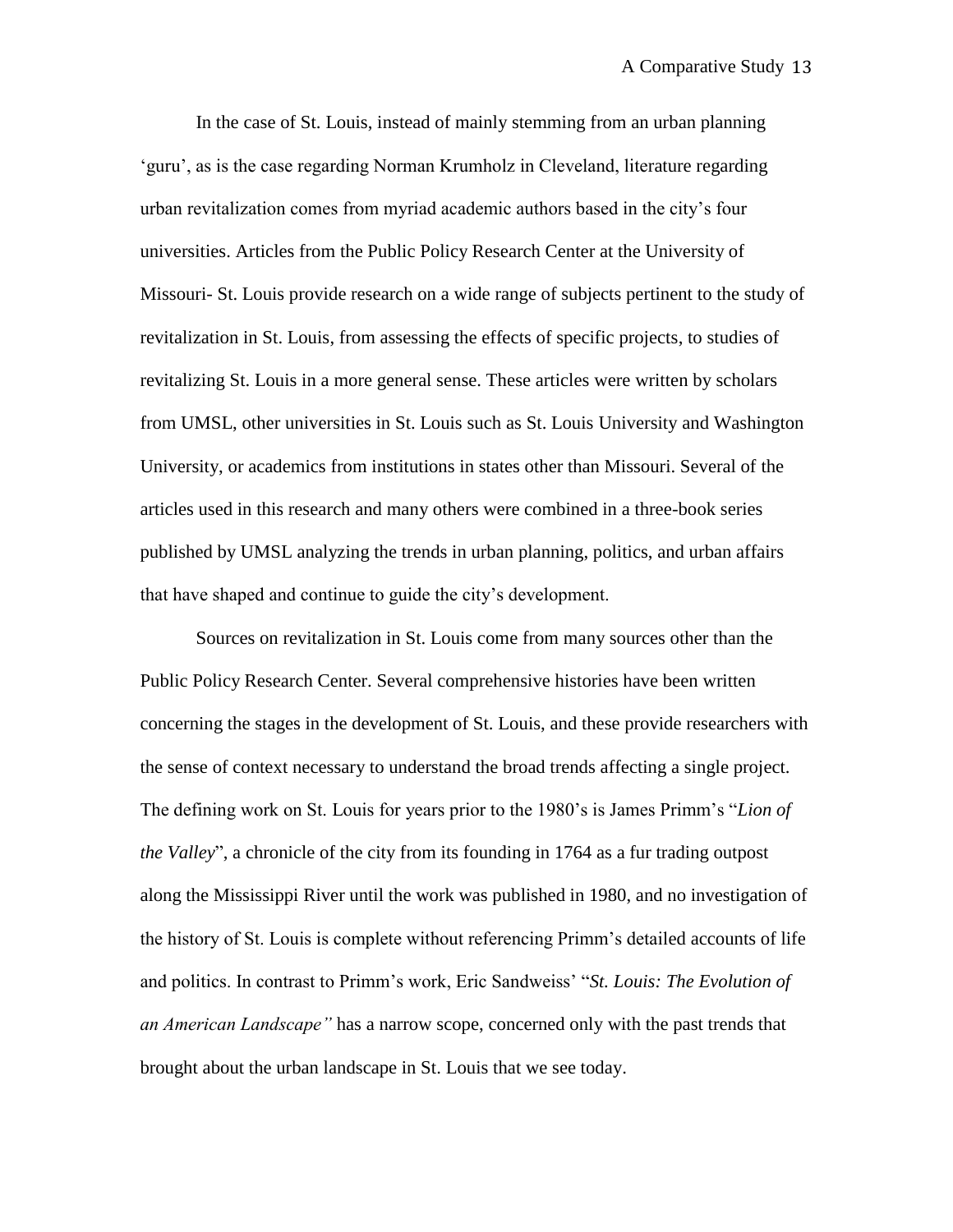Perspectives from individual planners and politicians who have worked in St. Louis comprise the final collection of research examined in this research. The Canadian urban planner, Rollin Stanley, wrote about his experiences working as a planner in St. Louis at the beginning of the 21st century in "*Plan"*, a Canadian publication. In this article, readers obtain a sense of how contemporary funding efforts are devised for future projects. Another important individual perspective is Barry Checkoway"s *"Revitalizing an Urban Neighborhood: A St. Louis Case Study"*. This account of revitalization in a neighborhood located within a few blocks of downtown St. Louis provides a link between downtown and neighborhood revitalization efforts in the city, demonstrating the reciprocal influence downtowns and inner-city neighborhoods have on each other.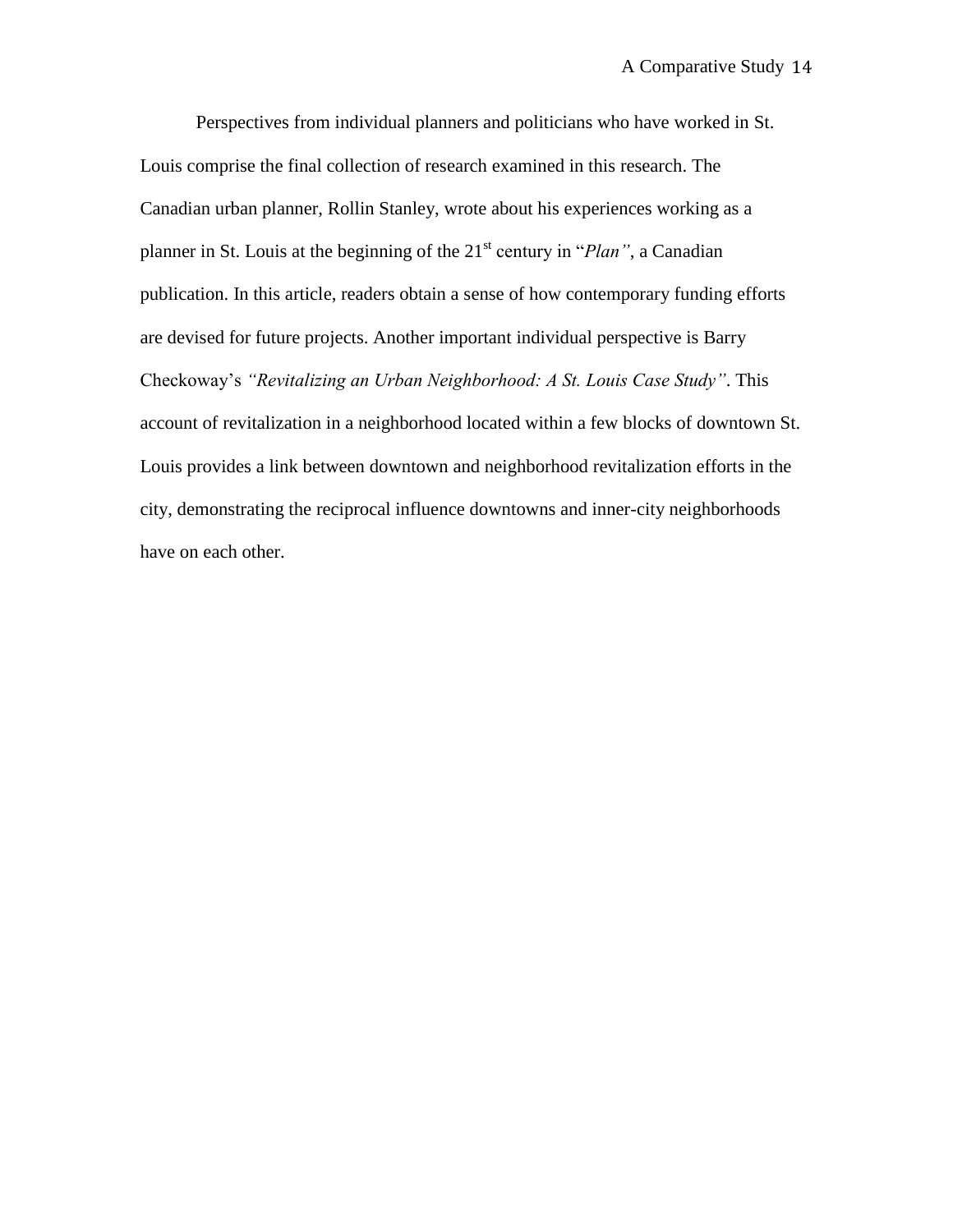#### **Cleveland: History of Decline**

The story of Cleveland's fortunes during the  $20<sup>th</sup>$  century is the tale of a prosperous, vital industrial powerhouse of a city, mired in a seemingly inexorable decline. This city reached its peak in 1920, when it was officially ranked as the fifth largest city in the United States (Case Western Reserve, 2009). This was the year that the Cleveland Indians won the World Series, the year when the Cuyahoga river region, centered on Cleveland, generated more patents than any other region in the country (Rock and Roll Hall of Fame and Museum, 2009), and also the year when the wealthy Cleveland suburb of Shaker Heights "…exhibited the highest per capita income of any city in the United States"(Holly & Warf, 1997). But from these lofty heights, Cleveland began a spectacular descent, due to a disastrous combination of industrial decline, festering racial segregation in its inner-city neighborhoods, and the rise of suburbia in American culture during the latter half of the  $20<sup>th</sup>$  century.

Beginning in 1920"s, a thin trickle of the most affluent people began leaving the pollution of downtown Cleveland for the budding suburbs (Lay & Cram, 2006). This slow but steady trickle became an accelerating exodus during the 1950"s, when Veterans Administration and Federal Housing Administration Programs provided millions of mortgages for soldiers returning from the Second World War (Duany, Plater-Zyberk, & Speck, 2000). The flight to the suburbs can be attributed not only to the increased affordability of the suburbs, but also the concurrent decline of inner-city neighborhoods. This was mainly due to the fact that Eastern European immigration, a large source of labor for the industries in Cleveland, had halted during the First World War, necessitating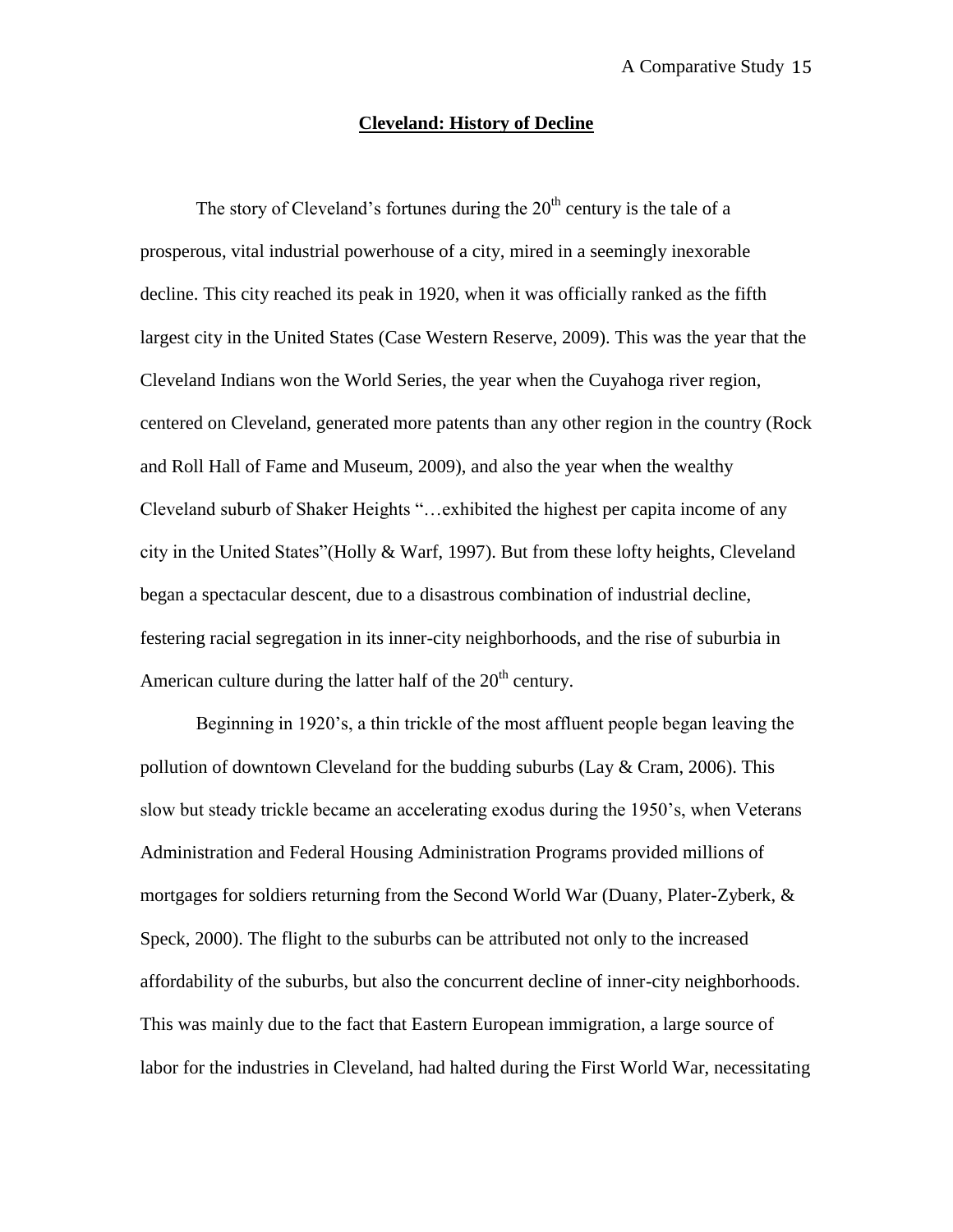the employment of African-Americans immigrating from the south. This lead to a 308% increase in the black population of Cleveland over the course of ten years in the early part of the 20<sup>th</sup> century (Keating & Krumholz, 1999), and the subsequent creation of segregated, ghetto housing in central city neighborhoods. As early as 1931, "… a local statistician observed…[that]…the city was "decaying at the core""(Keating & Krumholz, 1999). These circumstances were at the root of many future problems for Cleveland, including the dramatic decline of its historic neighborhoods and destructive race riots during the 1960's.

Although the heart of Cleveland was beginning to suffer in the post-war decades, the most damaging trend to occur was the decline of industry in the region of the United States now referred to as the "Rust Belt", of which Cleveland became the "buckle". During the initial stages of inner-city decline, and especially after the Second World War, the economy of Cleveland was booming. Manufacturing was supplying the metropolitan area with many high-paying jobs in a diverse mix of heavy industry, particularly in the fields of steel production, automobile manufacturing and machinery. However, this all changed during the 1970"s, when "Many large multi-establishment firms in mature industries, increasingly mobile in a competitive world economy and hampered by the high-cost, unionized labor of the Midwest evacuated the decaying cities of the Great Lakes...to find greener pastures-and higher profits- in the Sunbelt or overseas" (Holly  $\&$ Wharf, 1997). These changes in the economy had dire consequences for gainful employment in Cleveland; the city lost over 130,000 jobs between 1958 and 1977, and the percentage of well-paying manufacturing jobs in the city went from 47 percent of all jobs in 1970, to just 27 percent by 1987 (Keating & Krumholz, 1999). Real median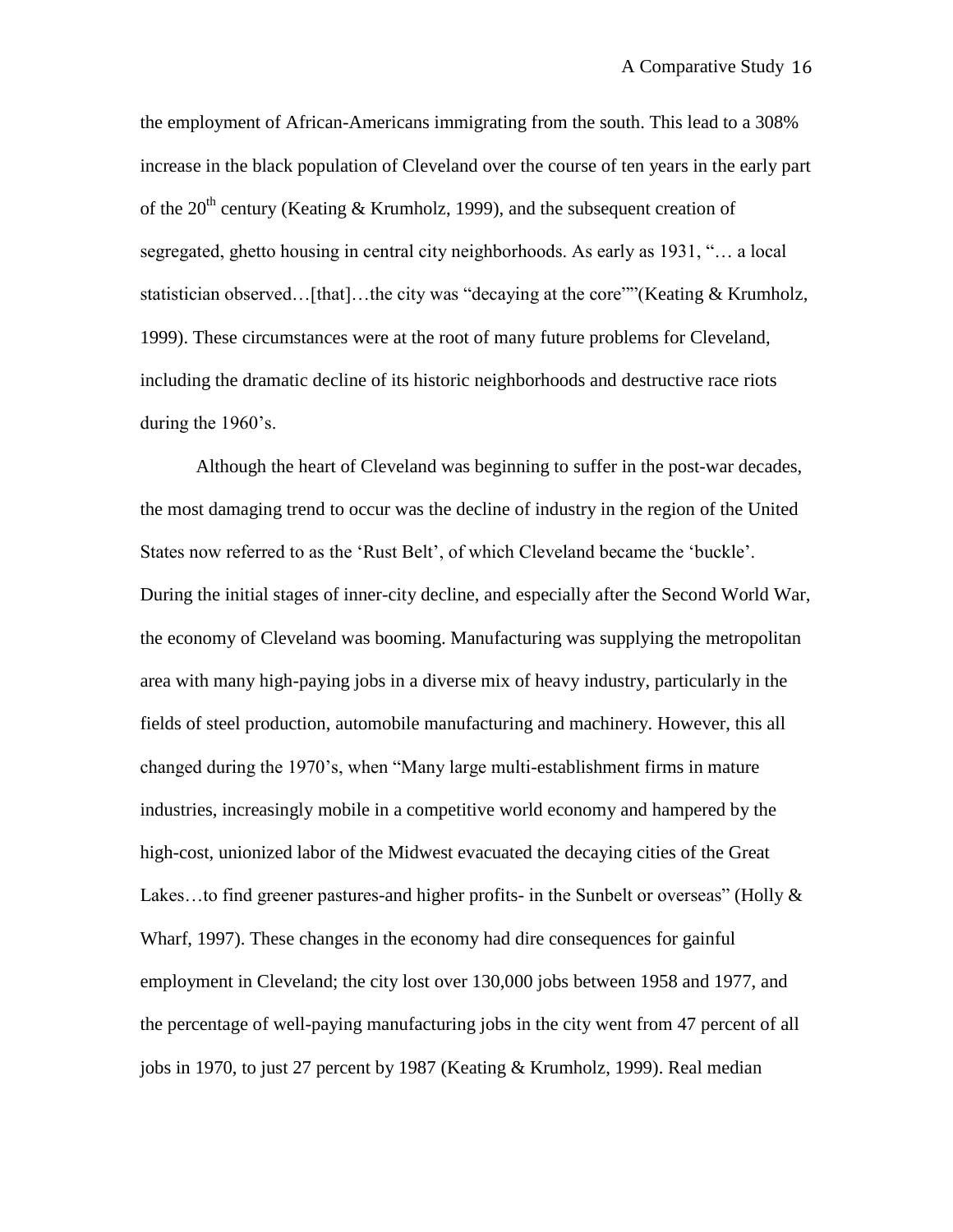family income in Cleveland, which rose 22 percent in the 1960"s, dropped by 11 percent during the 1970's (Holly  $&$  Wharf, 1997).

This rapid industrial decline, combined with the decay of the inner city and the flight to the suburbs during the post-war years, essentially gutted Cleveland. The next two decades saw people leave the faltering city on a pace the country had never seen before, when "...between 1970 and 1980, the metro area lost 8 percent of its population, or 165,000 people, while the city of Cleveland lost 24 percent, or 177,000 people, one of the steepest declines in U.S. urban history" (Holly & Wharf, 1997). The situation continued to deteriorate as crime, poverty, unemployment, and poor housing came to characterize the inner city. In 1978, Cleveland became the first American city since the Great Depression to default on its bonds(ClTl). When Norman Krumholz, director of planning from 1969-1979, wrote of Cleveland in his 1982 American Planning Journal article regarding equity planning, he declared that "…the fiscal and economic disparities between central city and region were wider in Cleveland than in almost any other place in the U.S. Unemployment, poverty, crime, inadequate education, rotting housing, and other elements of the urban crisis were concentrated in the city, and particularly in the city"s low income neighborhoods" (Krumholz, 1982).

#### *Neighborhood Revitalization-Hough*

"In 1950, the Hough neighborhood was home to a population of generally middleclass whites. Ten years later, in a shattering model of residential turnover driven by racial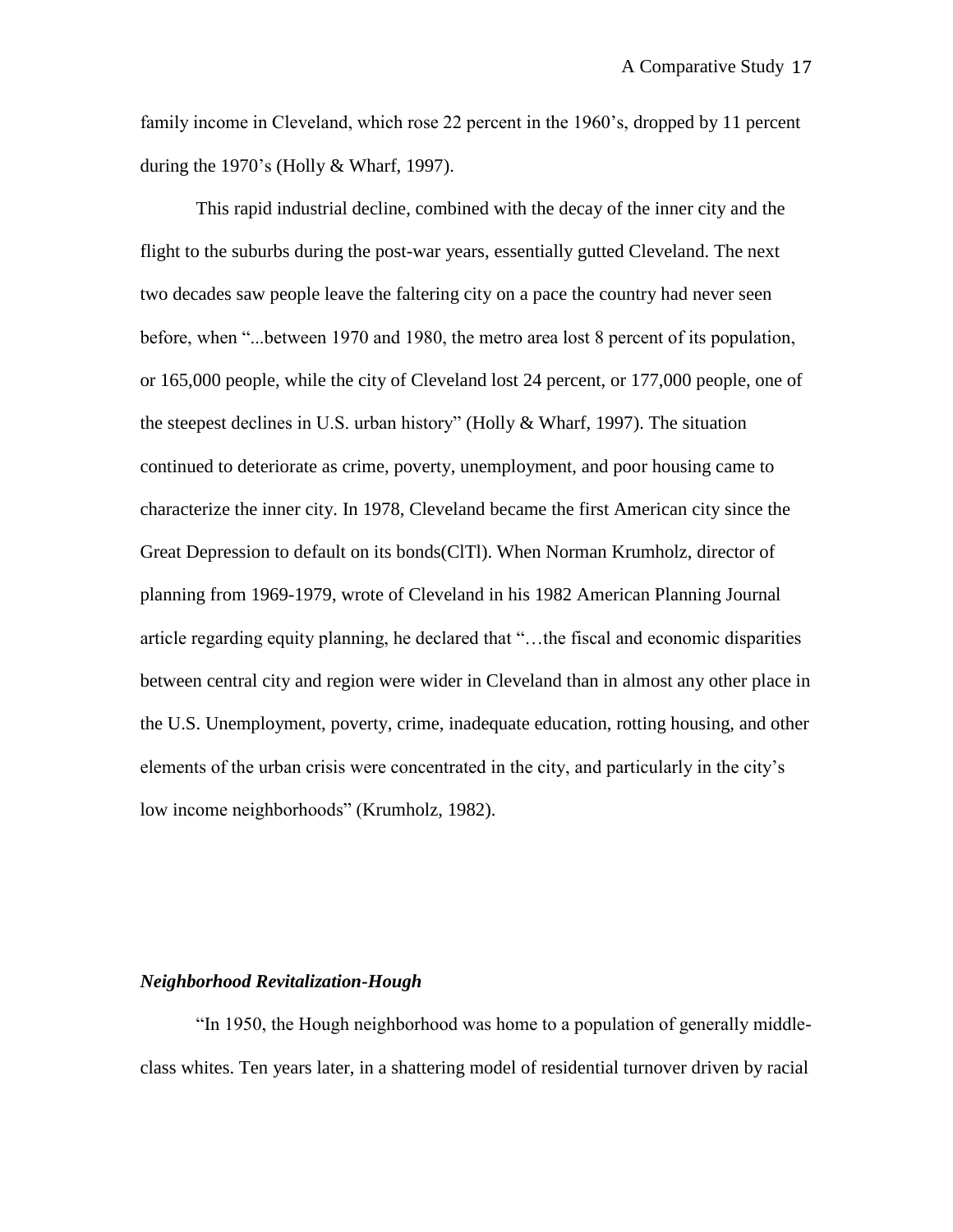fears, Hough had become a black, lower-class slum" (Warren, 1995). These are the words that Dennis Keating used to describe Cleveland"s Hough neighborhood in 1995, neatly summarizing how a decade's span had drastically changed the character and economic vitality of this area.



#### *Hough Neighborhood Boundaries and Location in Cleveland*

This middle-class, white neighborhood, encompassing a 2-square-mile area on Cleveland"s east side, became symbolic of Cleveland"s massive, flawed urban renewal projects in the 1950"s, exclusively on the east side of the city, a result of which "…demolished much more housing than they built and contributed to severe overcrowding and deterioration on the entire east side of Cleveland…" (Keating & Krumholz, 1999). In the exodus from neighborhoods scheduled for demolition, African-Americans poured into nearby Hough in search of low-cost housing, eventually leading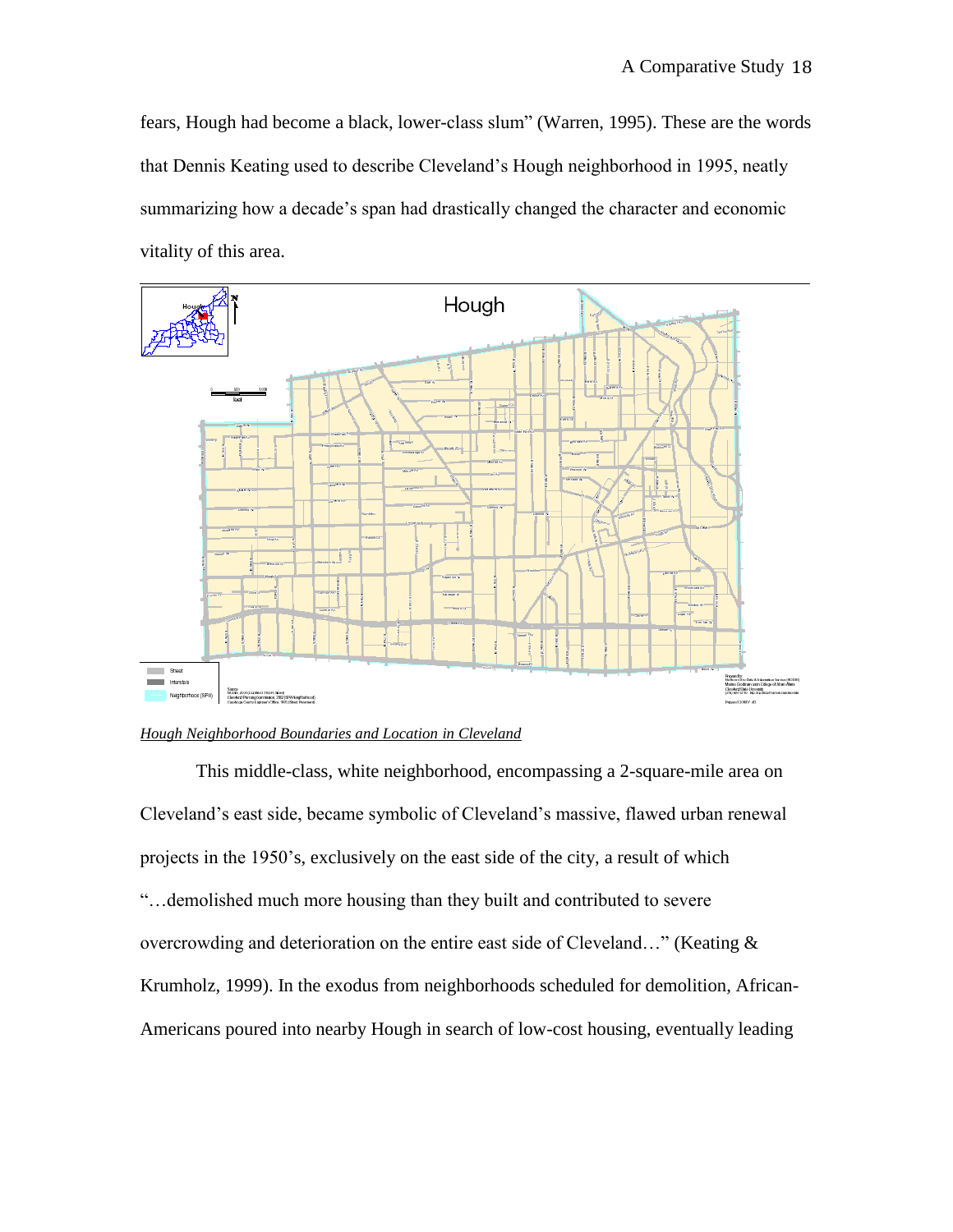to local realtors encouraging whites to sell their homes and move to the suburbs, while simultaneously renting or selling homes at premium rates to incoming black residents.

As the neighborhood became more segregated and less affluent, an increasing number of negative trends began to emerge, including "...building code and sanitary violations…overcrowding, vandalism, and arson" (Bright, 2000). Much of the blame for these developments can be put squarely on the shoulders of area realtors and landlords, who "…converted many large, single-family homes into multifamily tenements and rooming houses in disregard of city housing codes" (Keating & Krumholz, 1999). Hough was quickly degenerating into a ghetto, its residents segregated from the rest of the city by race and forced to accept a substandard level of city services.

The frustration of residents boiled to the surface in 1966, when "…a barroom argument between a white bartender and a black customer led to four days of riots in Hough…leaving four blacks dead" (Bright, 2000). Additionally, these riots served to gut the neighborhood, as it left over 250 fires in its wake (Warren, 1995). The civil rights movement led to the opening of previously "white only" suburban neighborhoods to middle- and upper-class blacks, and everyone who could get out of Hough did so in the next few years. By the end of the 1960's, only "...the poor, the elderly homeowners, and the disabled…[were left]… in the riot-torn central city neighborhoods" (Bright, 2000). These remaining residents of Hough were in an unenviable position, being the least affluent, most discriminated group of people in Cleveland, living in one of the most rundown and riot-damaged neighborhoods.

By Hough's nadir in the early 1970's, revitalization efforts for the neighborhood were already underway. The revitalization process was to take many years and suffer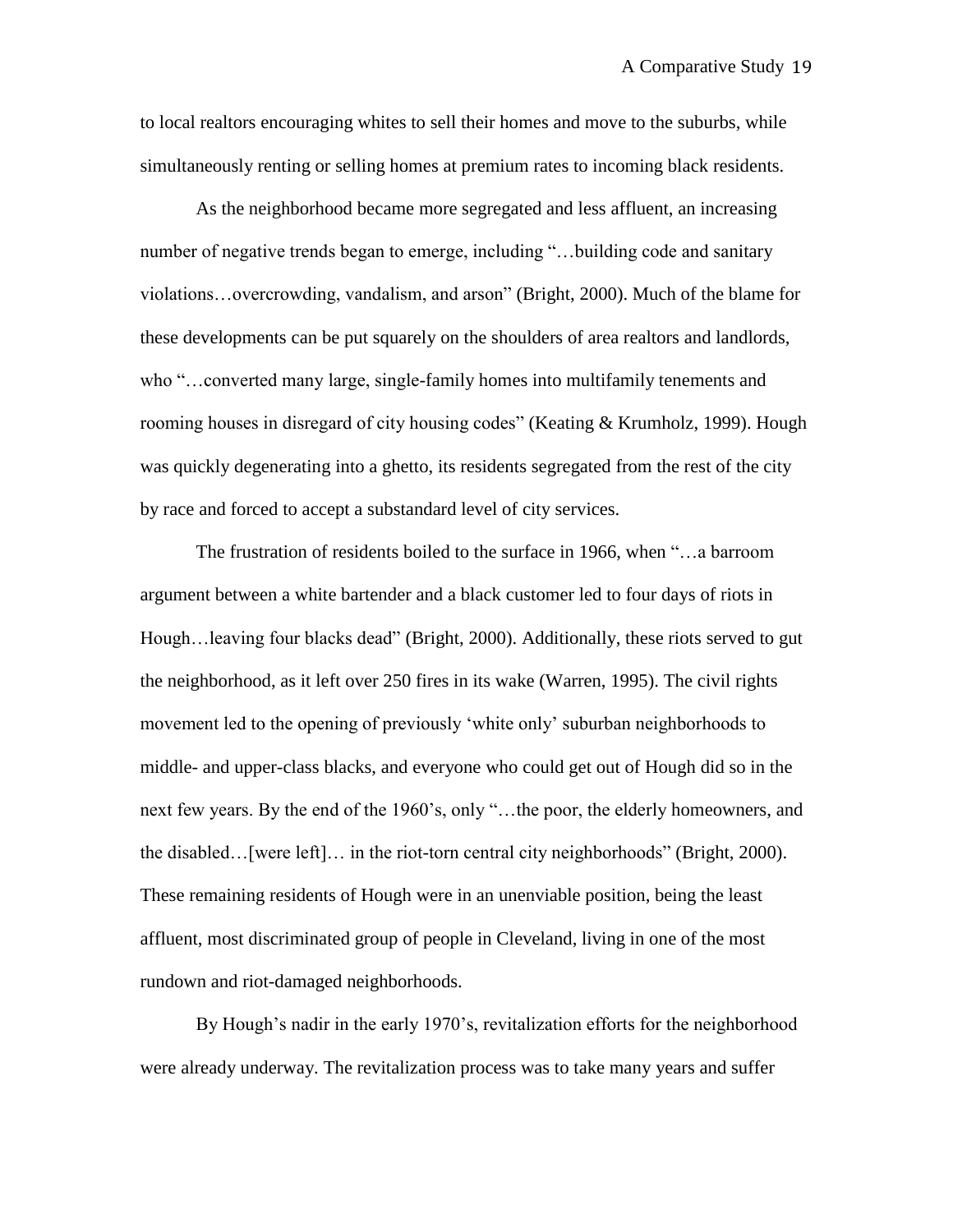numerous setbacks as different measures were applied with varying results. However, despite these hurdles, several revitalization efforts succeeded in their objectives, making Hough a more stable and livable neighborhood while using the ingredients of success outlined by Garvin.

## *Market-*

Due to Cleveland's extreme decline in the latter half of the  $20<sup>th</sup>$  century, with the city losing both jobs and population, at first glance there did not appear to be much of a market for a rundown neighborhood such as Hough at the start of the 1970"s. However, what must be remembered is that the people who were left in Hough were the ones who could not afford to live in the suburbs, and had no alternative but to live in the decaying inner-city neighborhoods. These people had to live in Hough, and the opportunity for inner-city residents to live in dignified, endurable conditions made the market for affordable housing strong.

Thus, despite the fact that Cleveland achieved substantial vacancy rates during the 1970"s and 1980"s, the city government recognized that it was within their interests, as well as the neighborhood residents' own interests, to rebuild the neighborhood. As a result of the depressing conditions experienced in inner-city neighborhoods, there "…was massive central city abandonment: By the early 1970"s there were some 35,000 properties in Cuyahoga County on which \$87 million was owed by the landowners in back taxes, penalties, interest, and fees. Approximately 16,000 of these vacant delinquent parcels were in the city, with \$40 million owed on them" (Bright, 2000). Cleveland was hemorrhaging residents into the suburbs, which in turn was causing the city to lose millions of dollars in taxes. The desire and willingness to pay for the revitalization of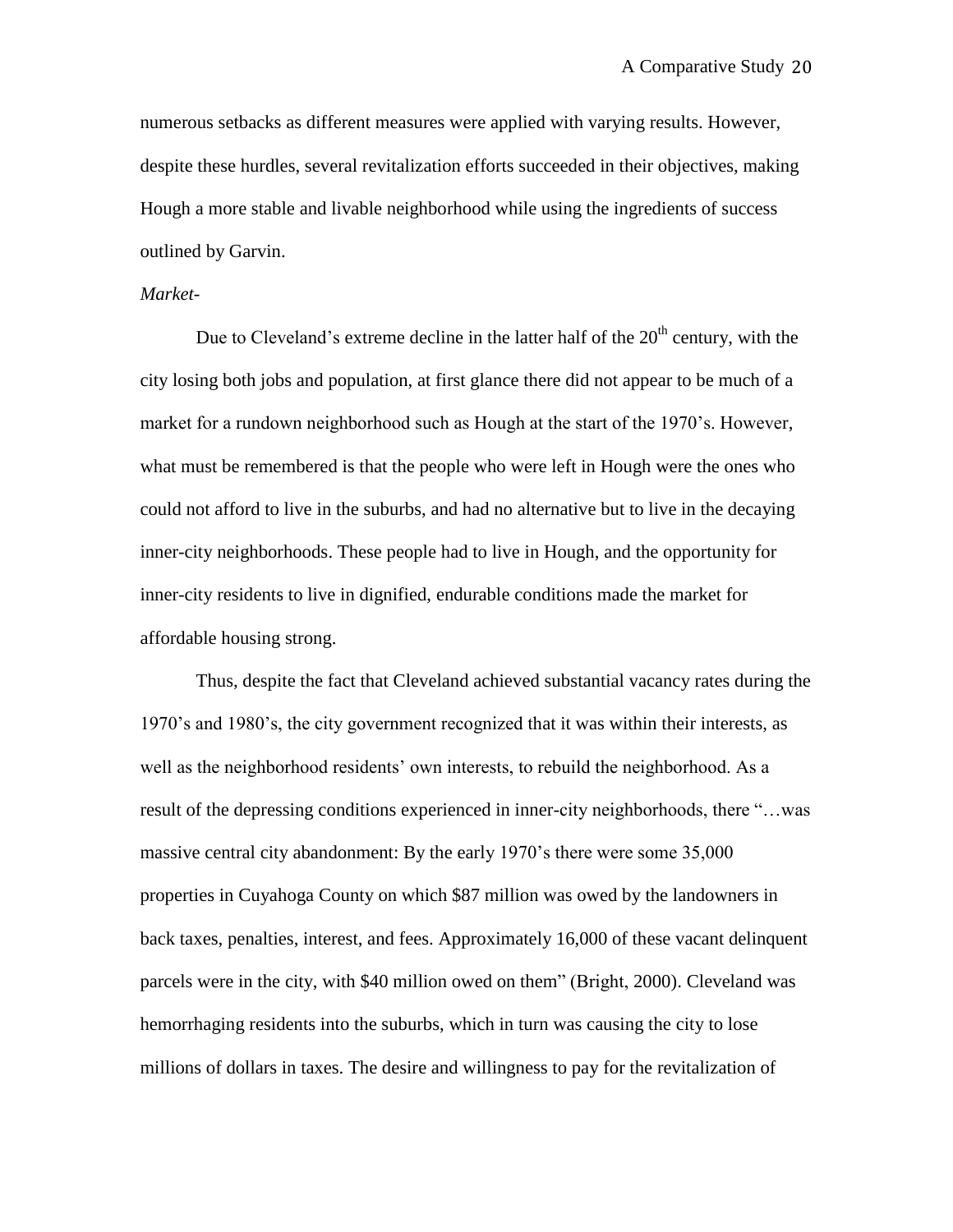Hough was present in both city hall and the neighborhood, but they needed people who could lead the way in such an undertaking.

## *Leadership*-

The latter half of the 1960"s was when Cleveland officials began attempting to address how badly the situation had deteriorated, and this was also the time period in American history when Lyndon Johnson's 'War on Poverty' was in full swing. This national trend directly affected Hough, as the Office of Economic Opportunity, created through legislation tied to the War on Poverty, provided \$1.6 million to establish the Hough Area Development Corporation. This organization, one of the first Community Development Corporations in the United States, used federal housing subsidies and local foundations to build new and rehabilitated housing in Hough, as well as some commercial developments (Keating & Krumholz, 1999). However, by the time that Ronald Reagan cut off funding for this CDC in 1984, it had not achieved any meaningful results. The assessment of this program from planners in Cleveland was that although it succeeded in building housing, "…overall, its contribution to the physical stabilization of the neighborhood generally is seen as minimal" (Keating & Krumholz, 1999). *Financing-*

A Catholic nun named Sister Henrietta of the Sisters of Charity founded a much more successful and longer-lasting organization, Famicos, in 1969. She had originally moved to the Hough area in 1967 after the riots, "…to help residents with their basic needs in the face of extreme poverty and deprivation" (Warren, 1995). But three years later, and partially as a result of her previous work in the neighborhood, she developed a program "…to acquire, rehabilitate, and lease deteriorated housing to very-low-income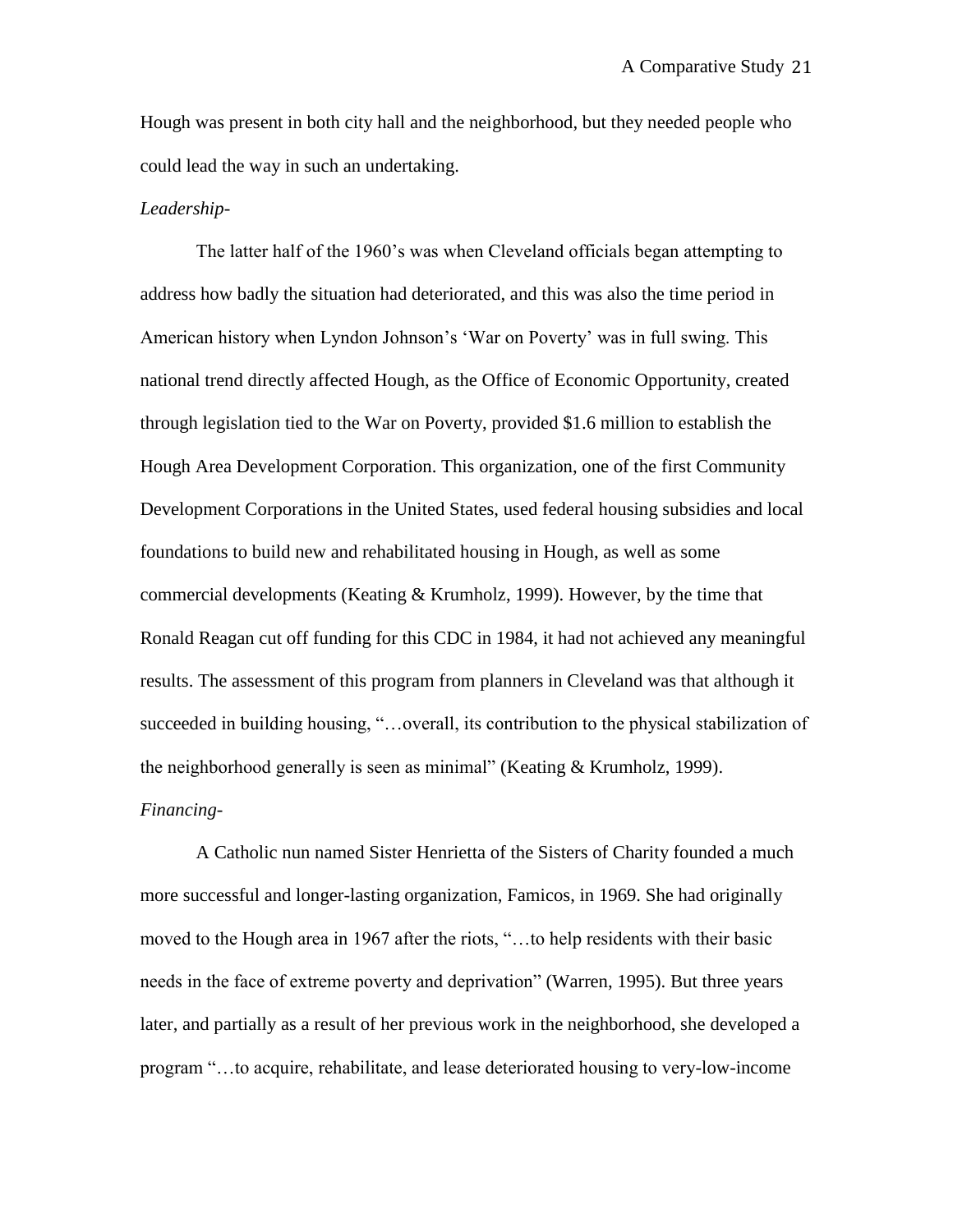families" (Keating & Krumholz, 1999). This model was used to great effect in Hough. It used Community Development Block Grants, local and national foundations, and corporate investors looking for low-income housing tax credits to acquire and rehabilitate housing, while simultaneously leasing to low-income residents and training them in the "rudiments" of housing maintenance (Warren, 1995). The tenants" rent was put toward the debt accrued by obtaining and renovating the properties. As soon as the fifth year, and as late as the fifteenth year, tenants could purchase the properties themselves. This model was so successful, that "...by 1995, the program also was in use by the 14 neighborhoodbased nonprofit housing corporations that made up the Cleveland Housing Network"(Keating & Krumholz, 1999).

### *Time-*

A number of other related programs developed concurrently with the Famicos program assisted the revitalization efforts in Hough, the most important of these programs being the Cleveland Land Bank. The Land Reutilization Authority was enabled by the Ohio state legislature in the late 1970"s, and activated by the adoption of a city ordinance. This led to the establishment of the Cleveland Land Bank, a way in which the city could gain control of vacant or nonproductive properties by bidding on them, sometimes for a price as low as \$10. Once a property entered the Land Bank, the Government Action on Urban Land program was applicable. This program allowed developers to increase their property yields; "…any lot can be sold to adjacent landowners for \$1, and unbuildable lots with under 40 feet of frontage can also be sold to anyone for \$1. This program has resulted in an increased stock of affordable housing being provided by developers" (Bright, 2000). Thus, the third sequence of time, what will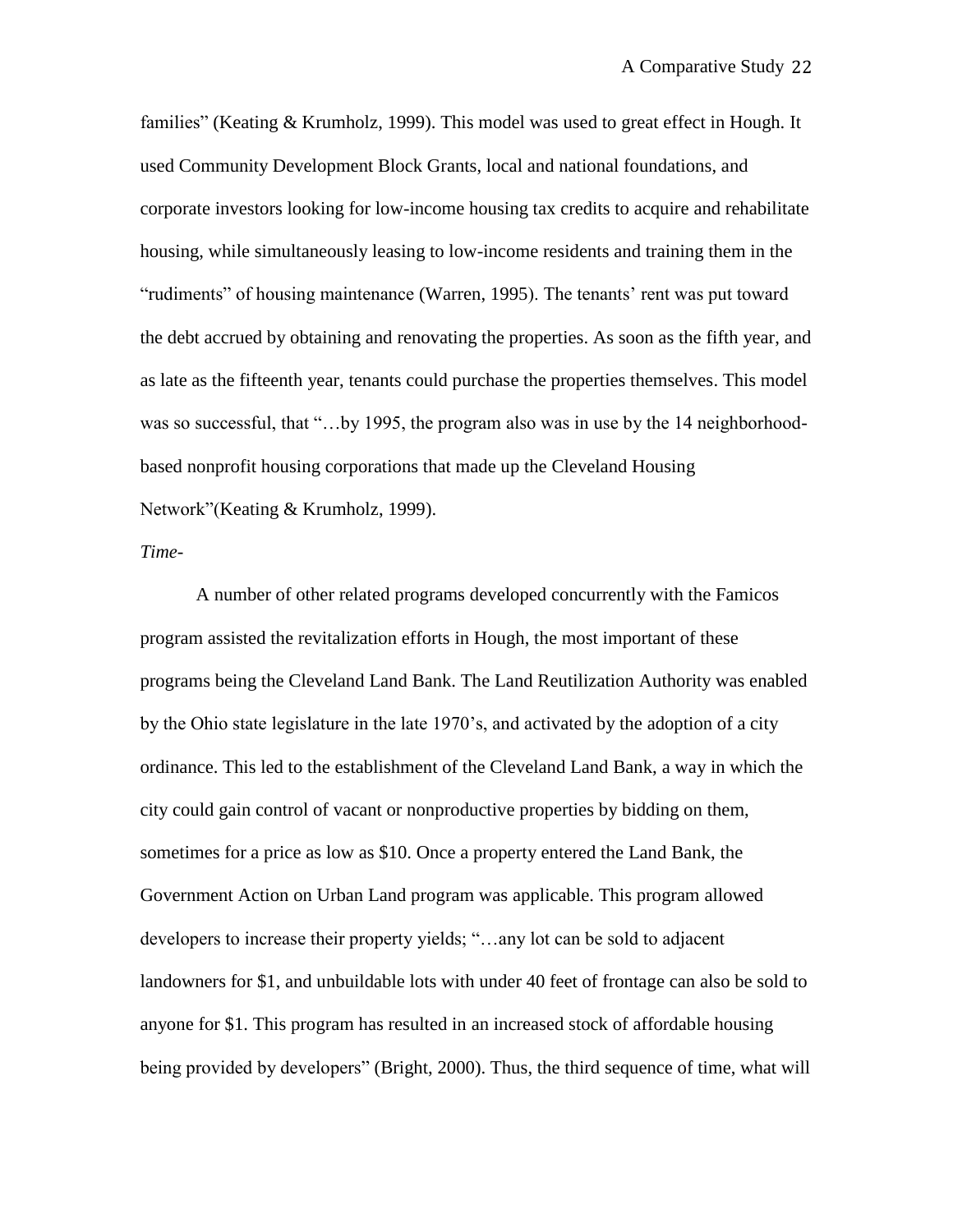happen over a span of years, came into play in Hough's revitalization due to the programs created by Cleveland"s city officials during the 1970"s and 1980"s.

## *Location-*

The neighborhood"s location, close to downtown Cleveland, was one of its greatest assets before the age of suburbs and highways. However, in the years when the Famicos Foundation was using their successful model for revitalizing affordable housing, eventually culminating in the construction of three major housing developments by 1994, location once again became an advantage for Hough. Due to the shifting patterns in area employment, "…all three major housing developments in Hough have been helped by the enviable location of the neighborhood. It lies midway between downtown and University Circle, the two largest job locations in Cuyahoga County. Its also only a few blocks from the Cleveland Clinic, the city"s largest private employer" (Keating & Krumholz, 1999). Hough's location, deemed trivial during the lowest point of the neighborhood's history when highways and urban renewal were devastating neighborhoods in Cleveland, was eventually seen as an asset for low-income residents.

## *Downtown Revitalization- North Coast Harbor*

The North Coast Harbor development was conceived as a way for Cleveland to attract people downtown, generating revenue from tourism, beautifying the area, and spurring new growth among downtown businesses. Located on Lake Erie, and within three blocks of the center of downtown, this project was meant to capitalize on Cleveland"s lakefront location and bring together numerous other developments along the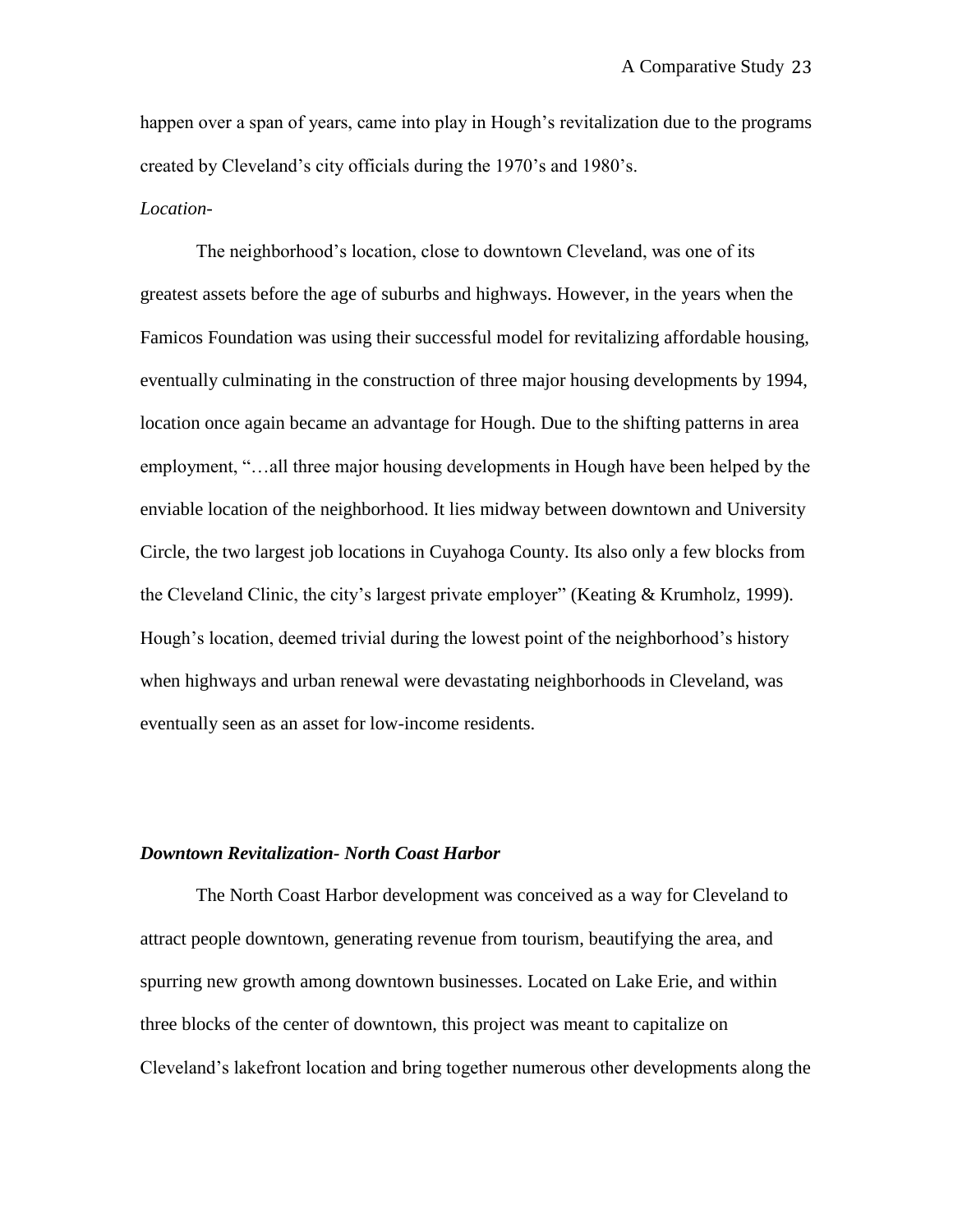lake, including the new Gateway stadium development and parks recently acquired from the control of the Federal government.



 *The Rock and Roll Hall of Fame and Museum, Cleveland*

When George Voinovich was Mayor of Cleveland from 1979-1989, his administration focused on budgetary reforms due to the city defaulting on its bonds in 1978, and also the revitalization of downtown (Keating,2007). City officials, local business leaders, and heads of development corporations were solicited to participate in the formulation of a group known as "Cleveland Tomorrow", a group concerned with major revitalization in Cleveland, including developing the waterfront. After years of studying the options available for redeveloping Cleveland, in 1988 the Cleveland Planning Commission introduced the Cleveland 2000 "Civic Vision" plan. This document outlined how the city could be made more attractive and fiscally productive by the turn of the millennium by revitalizing areas downtown, and the types of projects that Cleveland should be involved in developing.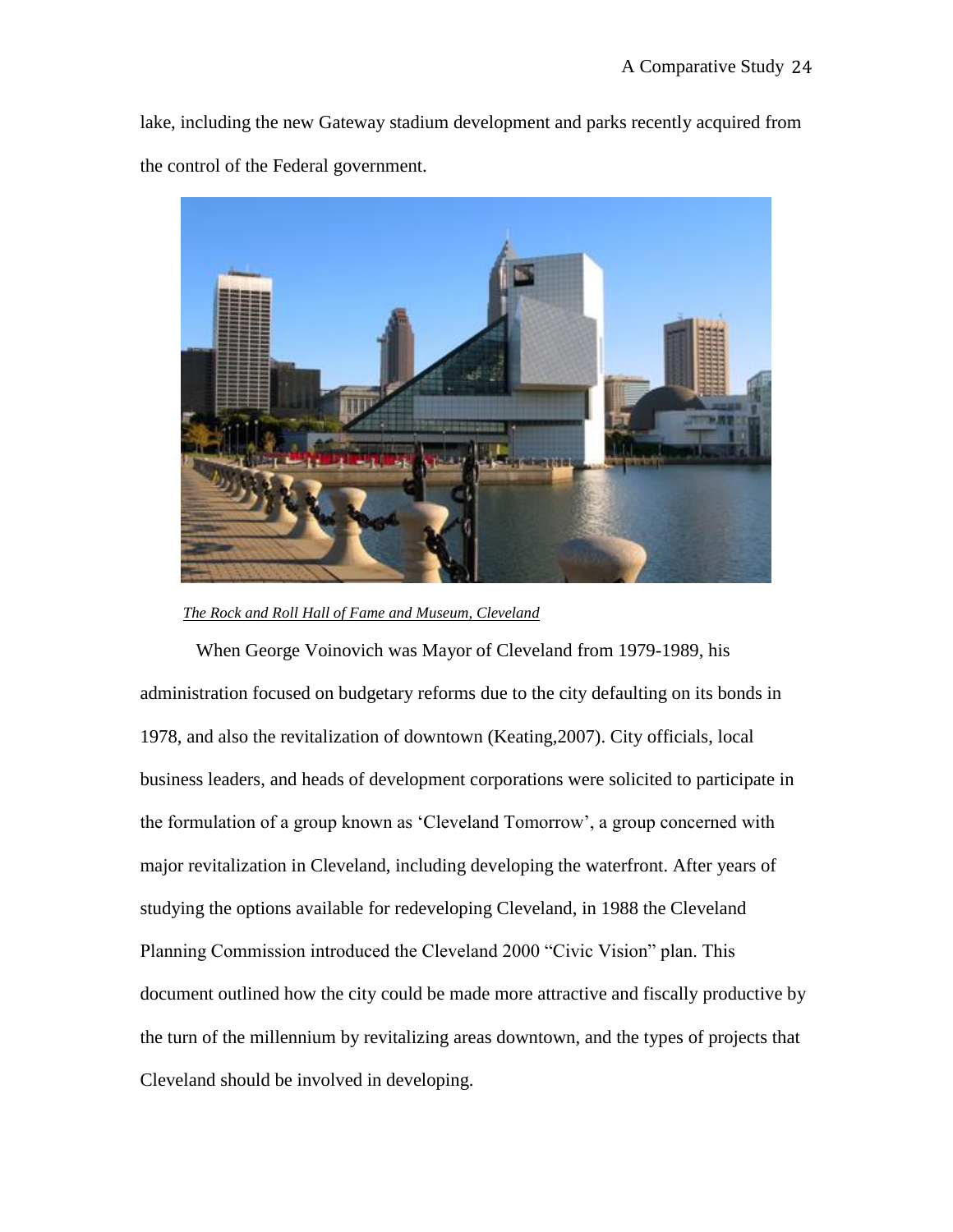One of the projects deemed particularly worthy of pursuit during the initial stages of implementing the 2000 vision was the North Coast Harbor project. This project was "…inspired by the success of Baltimore"s Harbor place revitalization project in attracting tourists" (Keating, 2005), and was to feature an excavated harbor on the site of parking for the municipal stadium opened in 1988 with a promenade and small park. Eventually, this site became the location for two main attractions in downtown Cleveland: The Rock and Roll Hall of Fame and Museum, and the Great Lakes Science Museum. To ensure the success of these projects, city hall under the Voinovich administration would go to great lengths, including the use of public funding to the sum of millions of dollars. They felt this would be justified to create a new "… gleaming downtown" (Grogan & Proscio, 2000), despite criticism from equity planners such as Norman Krumholz. *Market-*

The market for a development such as the one conceived by the Cleveland Plan Commission for North Coast Harbor is highly dependent on the type of attractions placed on site. The museum was acquired by Cleveland through an intense bidding process, pitting eight American cities against each other to decide who could give the museum"s New York-based backers the best financial deal, while still being able to tie the museum to some local facet of Rock and Roll history (Rock and Roll Hall of Fame and Museum, 2007). Cleveland ended up winning the right to host the "Rock Hall", partly due to national newspaper and radio contests designed to ascertain how popular such a development would be with the prospective city"s residents. Cleveland handily won these contests due to the support of thousands of local residents, impressing the Rock Hall developers (Rock and Roll Hall of Fame and Museum, 2007). The willingness of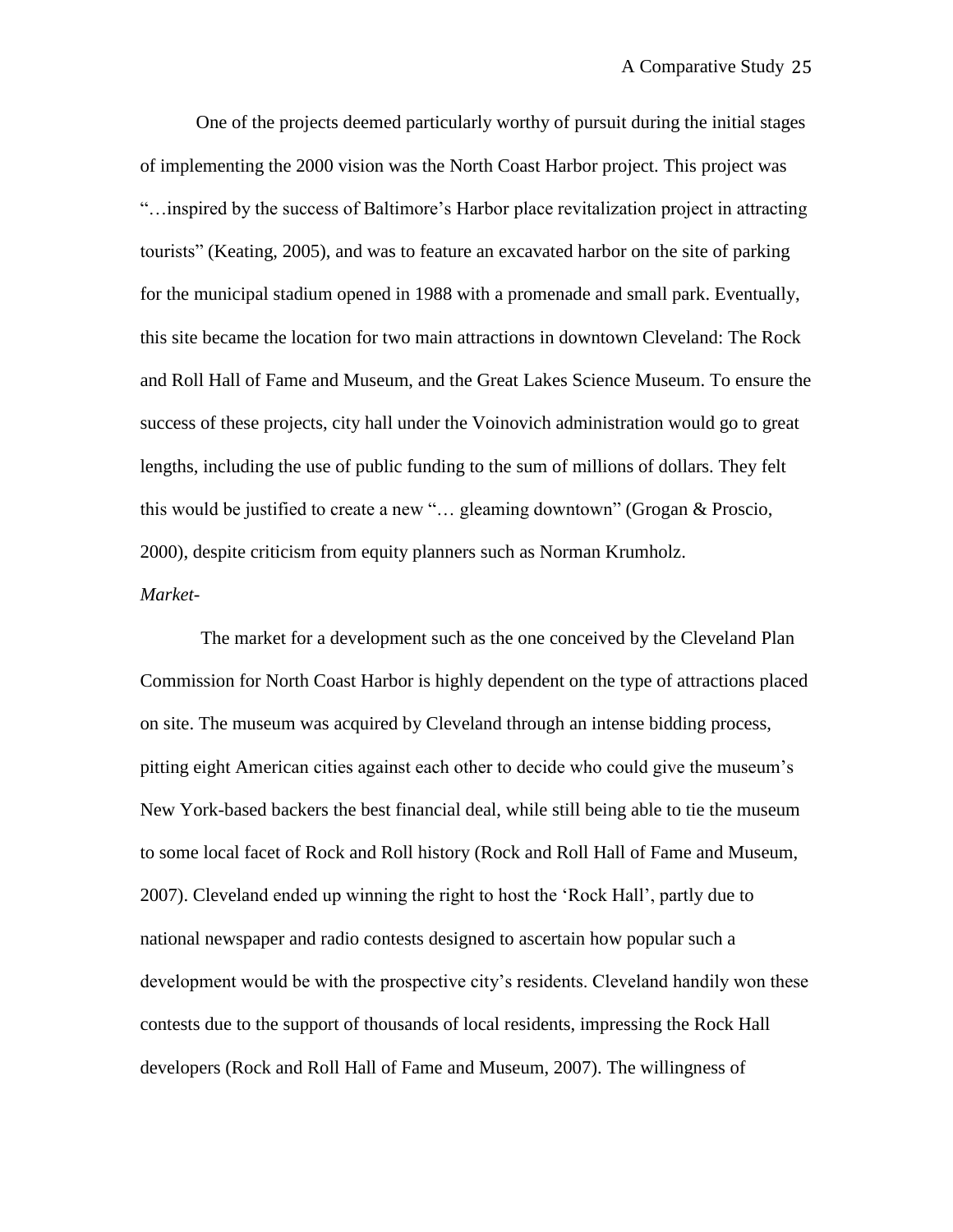Cleveland residents to pay for the Rock Hall in the face of existing alternative cultural and entertainment venues in the city was clear to both city officials and developers after this process.

## *Location-*

The lakefront has been a major feature of Cleveland throughout the city's history. Cleveland was founded at the junction of Lake Erie and the Cuyahoga River as a port to receive goods. In large part due to the 1830 completion of the Ohio Canal, the city quickly developed into a major hub of commercial activity, and by 1846 the lakefront was located at the confluence of the canal, new railroads, and piers for shipping. The lakefront was used for numerous developments prior to the North Coast Harbor project, including the 1937 Great Lakes Exposition, several city parks, a short-lived urban renewal project called Erieview, and a fancifully proposed "International Jetport". The North Coast harbor project was conceived as a way of using the natural resource of the lakefront "…to make downtown Cleveland an attraction for visitors, mostly tourists and conventioneers" (Keating, 2005).

#### *Leadership-*

That the Voinovich administration went to great lengths to secure the Rock and Roll Hall of Fame and Museum is a testament to how certain they felt that this museum would draw enough people to the city to make it a worthwhile investment, and how strongly he felt this project could revitalize downtown Cleveland. Voinovich believed the additional tax dollars accrued from the Rock and Roll enthusiasts flocking to the city museum, estimated at seven hundred thousand a year (Keating et al., 1995) would not only aid local businesses downtown, but also spur new economic growth and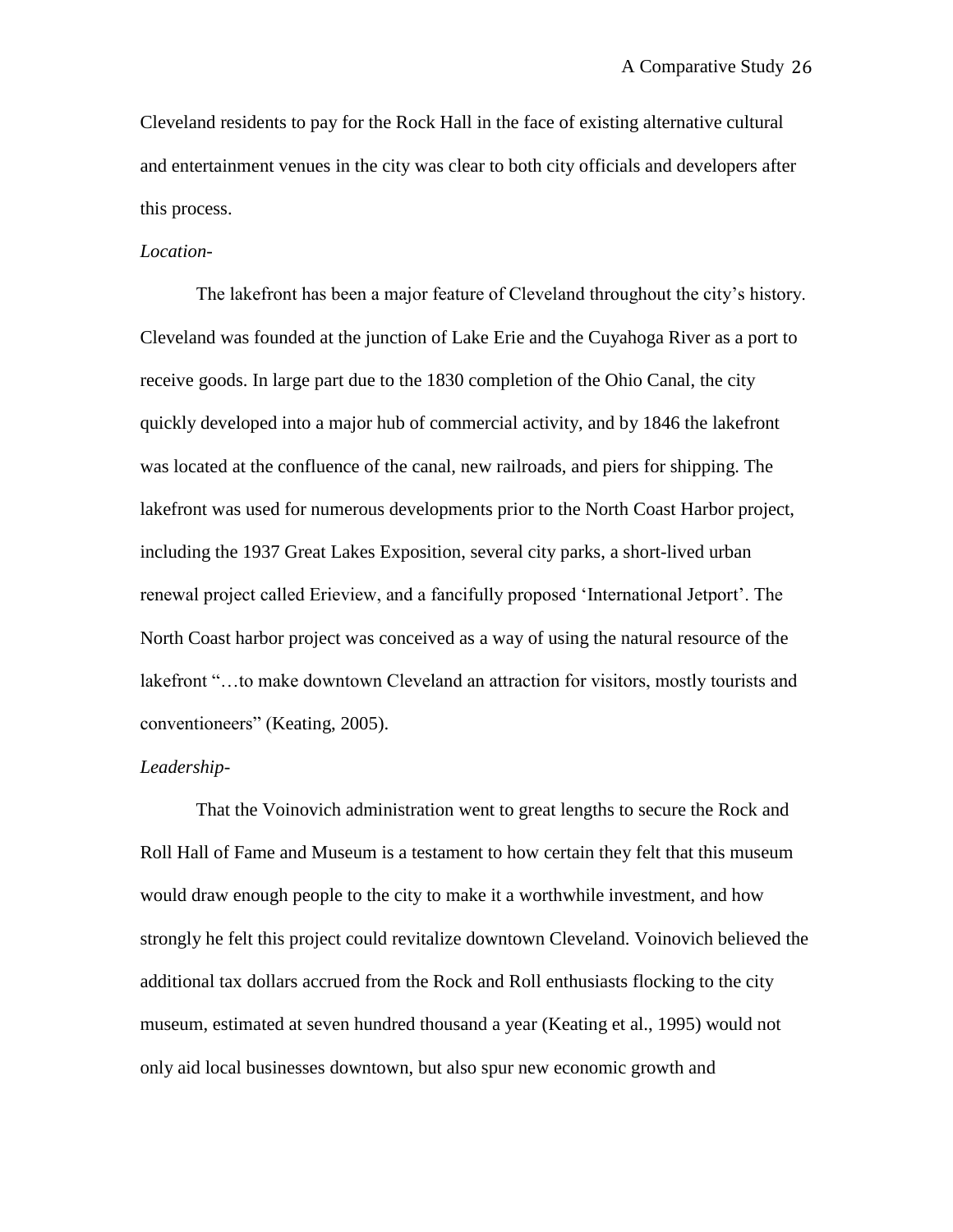development. This shift in how people perceived Cleveland, from a run-down, postindustrial wreck to a tourist-oriented cultural center, was "…create jobs and provide economic stability" (Keating et al., 1995) for the entire city. In acknowledging that Cleveland"s future was no longer tied to heavy industry, Voinovich demonstrated a visionary approach to one of Cleveland"s main problems, it"s image at the "mistake on the lake'.

## *Financing-*

Financing for the North Coast Harbor project was to be achieved at the taxpayer"s expense. Both the Rock Hall and the Science Museum were to be acquired though "…funding from a variety of public sources" (Keating, 1995). This was to cause some criticism, due to the fact that the Rock Hall alone came with an \$84 million price tag. When searching for available funds, city officials raised part of this money by "…diverting property taxes from the deficit-ridden city school district" (Keating et al., 1995). This loss of revenue was to be made up by the new economic developments envisioned when tourists came to see these attractions.

#### *Time-*

This ingredient of success was to cause the most distress among city residents and some local officials. When the project was conceived by the Plan Commission and endorsed by both Cleveland Tomorrow and mayor Voinovich, the city was at a historic low point. The legacy of flight to the suburbs and industrial job loss was manifest in the distressed inner-city neighborhoods where only the residents who could not escape their depressing surroundings dwelled. Diverting public monies away from revitalization projects in these neighborhoods and the public schools, drawing much criticism, financed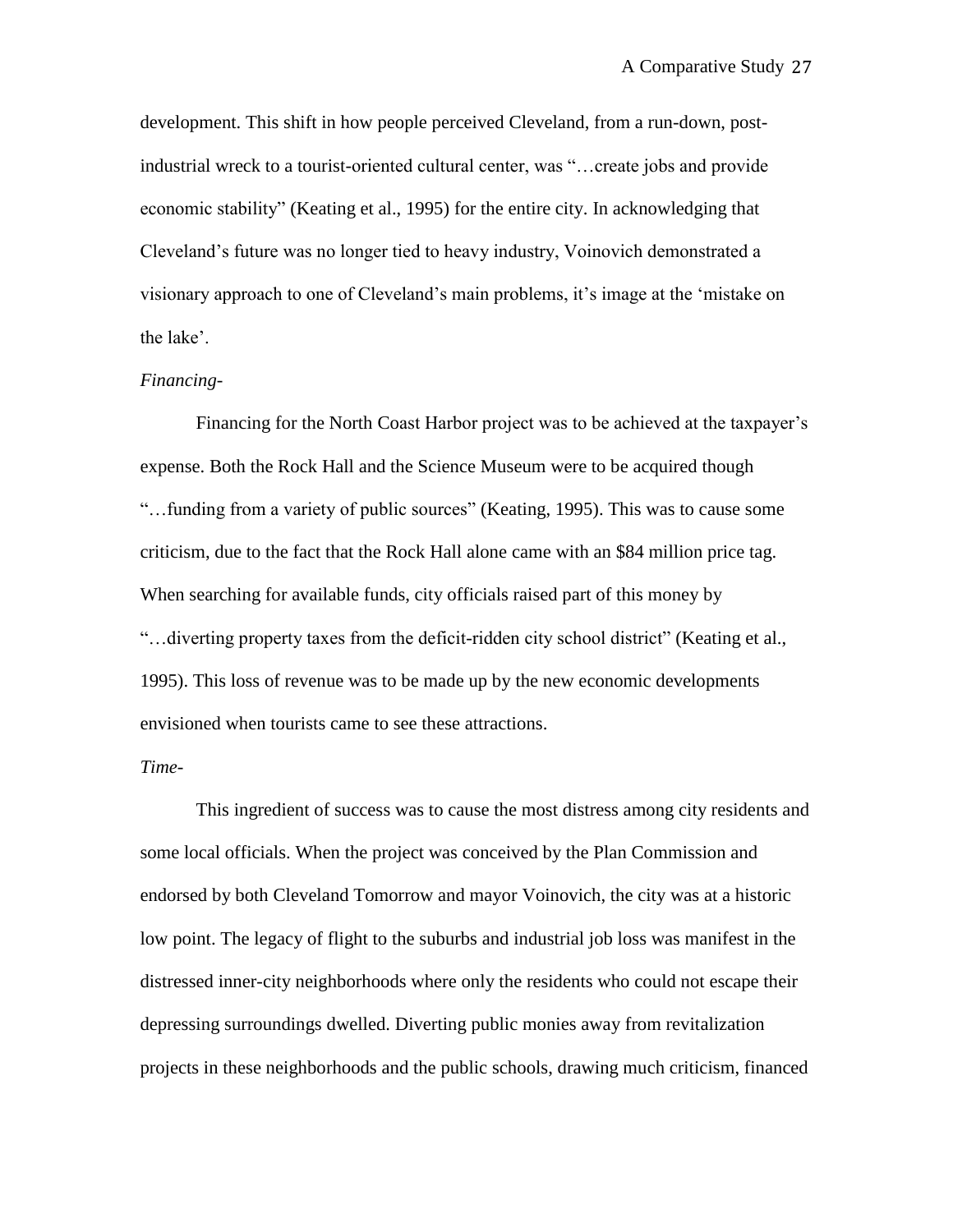the North Coast Harbor developments. One of the most vocal opponents of this financing method was former city planner Norman Krumholz, who claimed that these developments brought "…a lot of hype, and some good press, but most people in the city will be doing worse" (Clark, 1995). The North Coast Harbor developments were implemented at a time when Cleveland stood at a crossroads; city officials could either spend money on improving the quality of life for city residents directly, by investing in neighborhoods and the school system, or they could try to spur further economic development by remaking the downtown image.

#### *Gateway Center Sports and Entertainment Complex*

Cleveland has been home to numerous professional sports teams over the years, and when revitalization efforts were being devised, the three principal teams were; the Indians baseball team; the National Football League Browns; and the National Basketball Association Cavaliers. Following in the footsteps of other cities at the time, and complementing Cleveland"s "Civic Vision 2000 Downtown Plan" for revitalization, city planners and officials decided that it was in their best interests to keep these teams in Cleveland by building new stadiums. During the planning phase, the Gateway Sports and Entertainment Complex "…was identified as *the* catalyst for redevelopment of [the central market area] of downtown" (Chapin, 2004).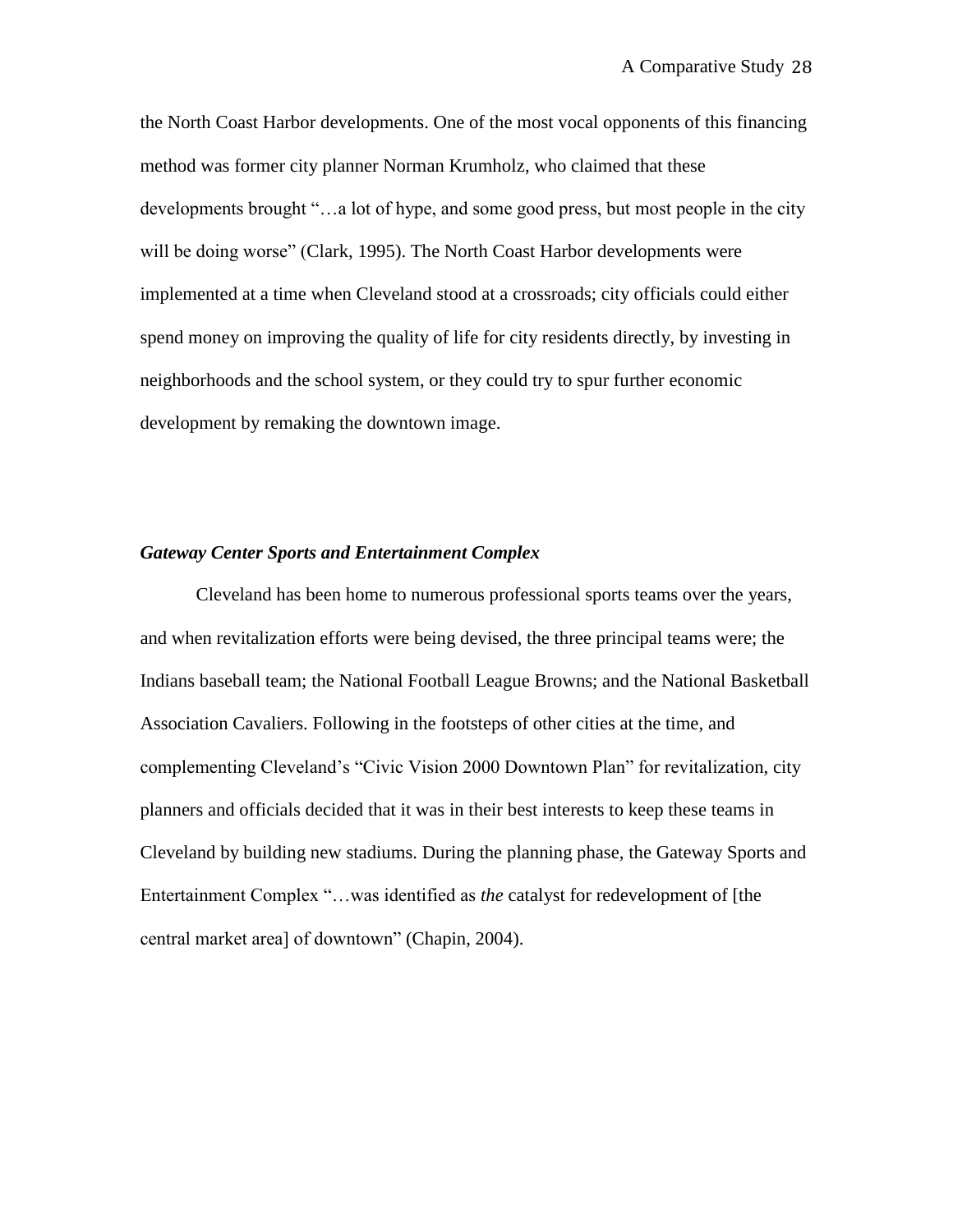

## *Cleveland Indians Baseball Stadium, an Integral Part of the Gateway Sports Complex*

The Central Market area of downtown Cleveland had been home to a muchfrequented marketplace since 1857, but had deteriorated significantly during the city"s decline after the Second World War. By the early 1980"s, most of its buildings had been demolished, the warehouses replaced by large surface parking lots. Thus, "…despite its excellent location and its symbolic importance for downtown Cleveland, the future site of Gateway was predominately a surface parking reserve, with only a few remaining blighted buildings" (Chapin, 2004).

The planning process for Gateway took the better part of a decade, as project implementation and financing were debated. The project underwent a series of different conceptualizations, and at one point almost included "…a domed, multipurpose stadium for professional baseball and football" (Garvin,2004), with the public providing one hundred percent of the funding. The final plan for Gateway Center, opened with much local and national fanfare in 1994, included a baseball field for the Indians, a basketball arena for the Cavaliers and Rockers, and three thousand two hundred parking spaces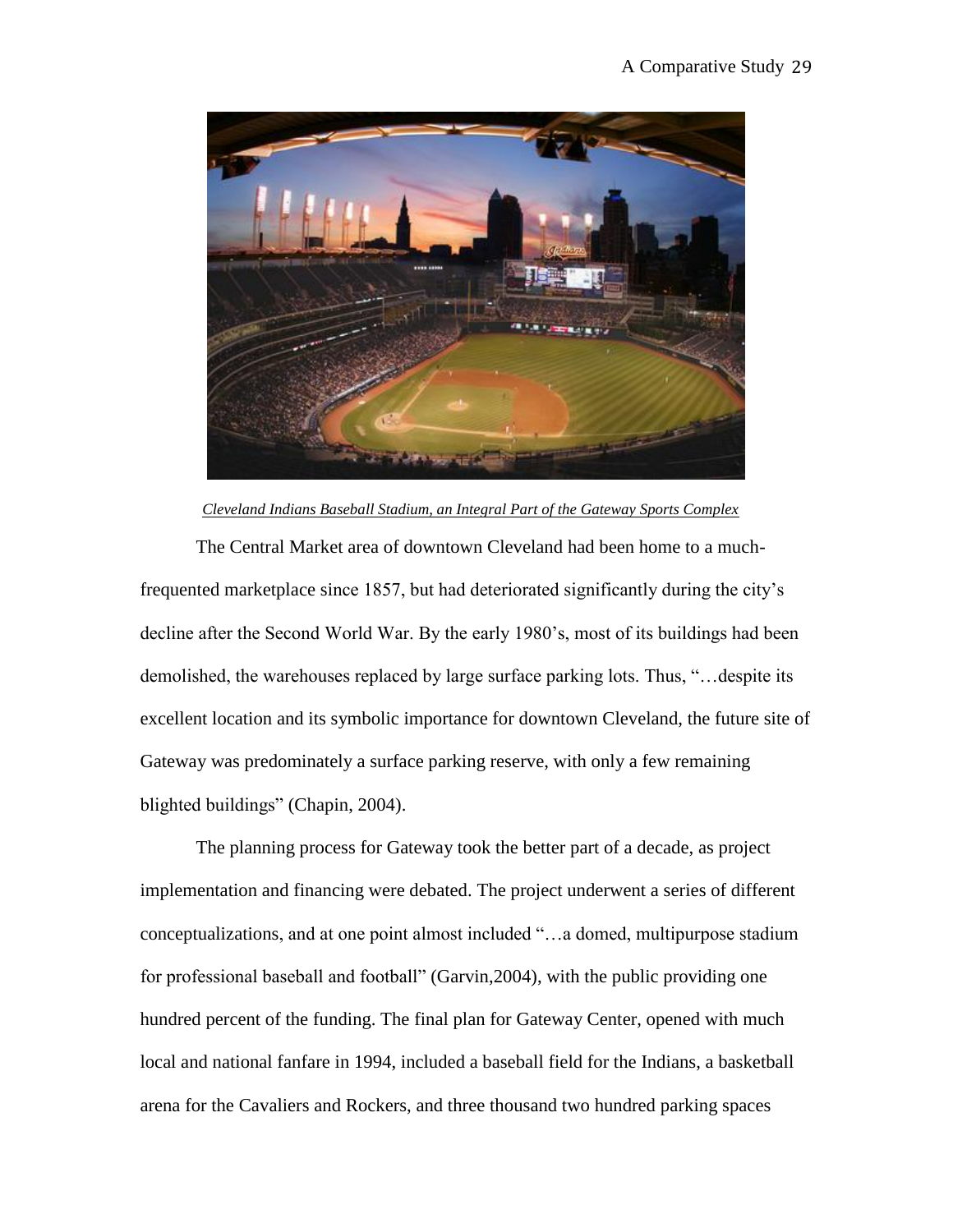located in two garages. Gateway was connected to the immense Tower City office and retail complex, and was serviced by Regional Transit Authority buses and trains using the station located at Tower City. Local hotels, restaurants, and entertainment businesses were all to profit from local residents" and tourists year-round patronage of Gateway. The whole Gateway project was part of the larger effort Cleveland officials made to re-invent their city"s image from "…a city with a notorious reputation as an uncultured, workingclass city void of sophistication…[to]…an important center of cultural consumption" (Holly & Wharf, 1997), able to compete regionally with fellow rust-belt cities such as Pittsburgh, Columbus, and Detroit.

## *Market*-

When planning began on Gateway Center, there was no certain way for the planning commissioners to determine if the market for sporting events in downtown Cleveland would be strengthened by this development. In previous years, as the city declined in population and affluence, there had been a marked drop in the number of attendees. This situation came to a head during the Voinovich administration of the 1980"s, when the Cavaliers had moved to a venue halfway between Cleveland and Akron, Ohio, and the Indians were "…rumored to be for sale with a buyer likely to relocate the team to another city" (Keating, 2007). Gateway Center was a proposal for using city funds to keep the teams in Cleveland, but the project met opposition from inner-city residents who preferred alternative entertainment that cost less, and would like to see city funds being used to improve inner-city quality of life.

However, the city's suburban residents were also participants in voting on whether or not to fund the new stadiums, and they overwhelmingly approved of the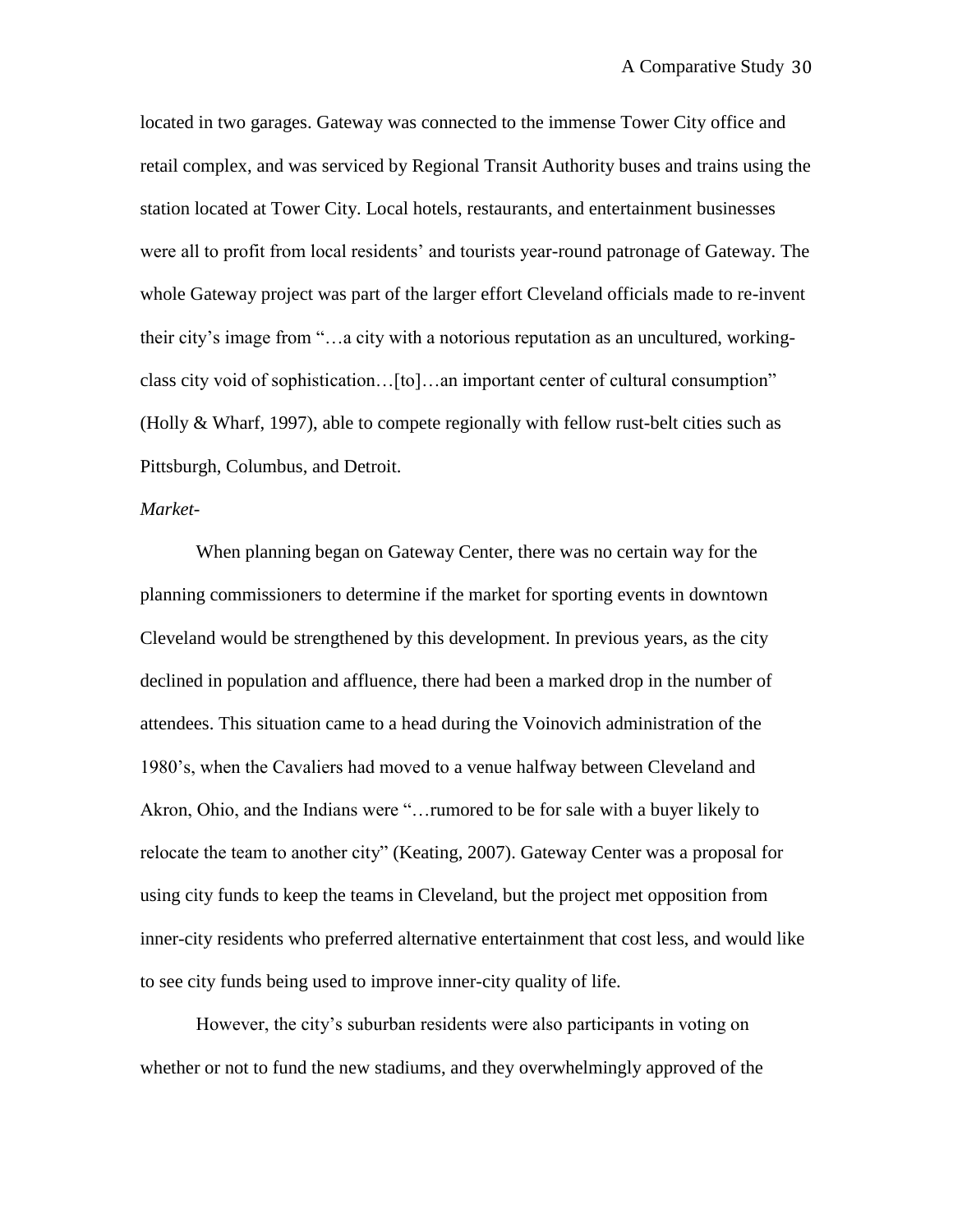project in a 1990 referendum (Keating, 2007). In the event, city planners, Mayor Voinovich and his successor Mike White were justified in their belief in how professional sports teams and well-placed arenas can attract more spectators: "In 1999 annual attendance at the 43,000-seat Jacobs [baseball] Field was 3.5 million, almost three times annual attendance at its predecessor, Municipal Stadium, which could accommodate double the number of spectators" (Garvin,2004). In addition to justifying the effort made in keeping the Indians and Cavaliers in Cleveland, the entire Gateway Center district has experienced a marked revitalization. Existing blighted or underutilized buildings are being renovated as housing for upper middle-class tenants, and "A total of seven residential projects, with a combined total of over 800 units, have opened in the district since 1994, with almost an equal number of units currently in the planning stages (Chapin, 2004). Thus, Cleveland officials who argued that the project would bring more residents downtown, due to the fact that there was a market for living in a revitalized downtown district located close to sports stadiums, were correct in their claims.

## *Leadership-*

Although planning for Gateway Center began under the Voinovich administration, much of the late-phase planning and all of the implementation was coordinated by a new mayor, Michael White, who "…made downtown corporate development a cornerstone of his administration" (Nelson, 1994). White tied much of his political capital to the success of Gateway Center, going so far as to ruffle some feathers from state politicians when he "…led the fight to obtain a \$400,000 per-year tax limitation for the project from the Ohio legislature" (Nelson, 1994).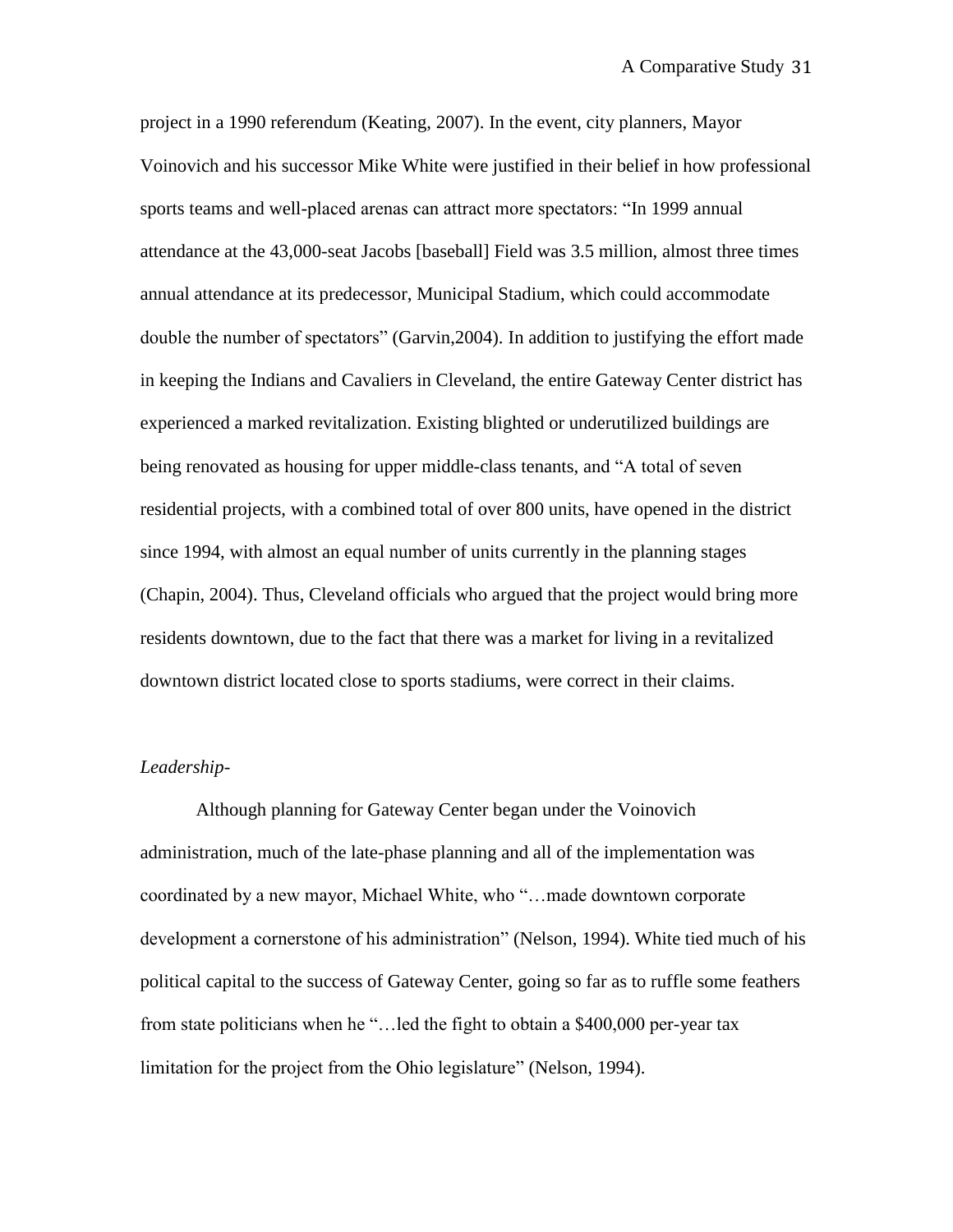Larger problems were encountered in the form of opposition from city residents, concerned with the fact that the project would mean diverting taxes for schools and neighborhood rebuilding. However, the mayor managed to placate these opponents, by proposing that "…\$240,000 of the \$400,000 tax payment go to the Cleveland school system, and the establishment of a \$1 million pool from which the school system would get another \$360,000 a year" (Nelson, 1994). Consequently, White overcame the opposition from local sources by compromising with them regarding how revenues and tax payments would benefit city residents in a more direct way than mere downtown revitalization.

## *Financing-*

From its inception, the issue of how Cleveland, with all its economic woes, could fund a project on the scale of Gateway Center was always contentious. When financing for the first conceptualization of the project was proposed in 1984, "The idea of a 100 percent publicly funded, domed, multipurpose stadium for professional [sports] was rejected by a countywide referendum" (Garvin,2004). How the project would be financed changed several times, with the end result being "…voter-approved "sin" taxes on tobacco and alcohol" (Keating, Krumholz, & Wieland, 2002). These taxes were approved for the entire Cuyahoga County, and were to cover debt service on "\$169 million worth of bonds" (Garvin,2004), and be the main funding for a public-private bundle that would pay for the Gateway Center"s \$450 million price tag. The rise in game attendance and the growth of new development in the district surrounding the project site were foreseen as a way to make up for the diverting of city monies from neighborhood building and schools. This opinion has been at least partially justified, as property values in the district "…have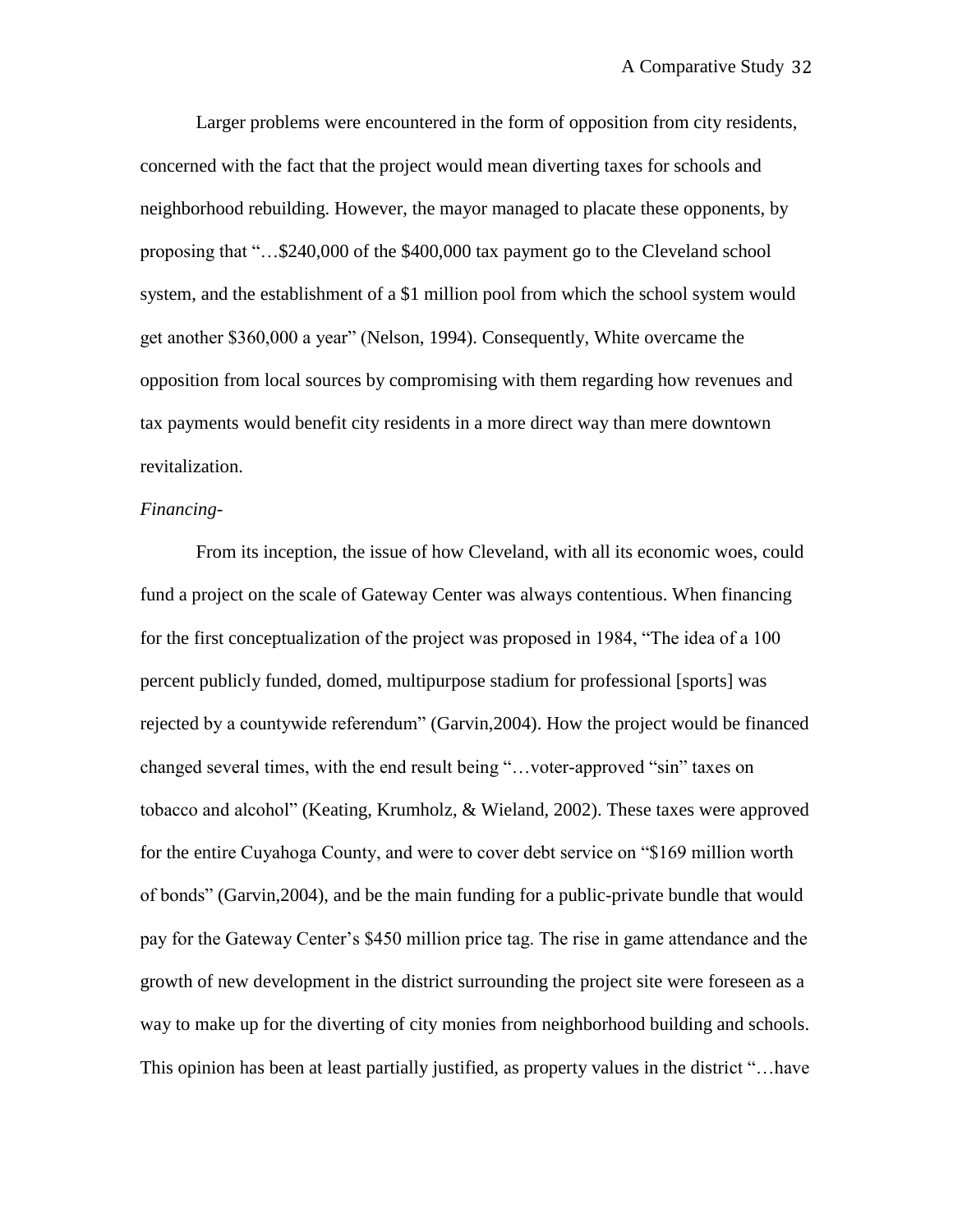increased 13% since 1993" (Chapin, 2004), leading to increased revenue from property taxes.

#### *Location-*

The location for the project was well selected to enhance a number of preexisting downtown developments. The connection to Tower City served to improve the number of shoppers at this location, as well as providing Gateway Center with a connection to local transit systems, with both locations building off each other"s attributes (Garvin,2004). Also, although it has been recognized that many residential projects arose in this location due to tax abatements, and new hotels were needed in the Cleveland area before Gateway Center was constructed, the fact that it was built in the center of downtown did "…play a role in *where* this demand was met, ultimately leading to the genesis of a vibrant urban district where one did not previously exist" (Chapin, 2004). Infrastructure upgrades and design improvements attracted residential and hotel development, which in turn provided the "critical mass necessary to support retail establishments and restaurants"(Chapin, 2004). The difference in what the Gateway Center site was previously compared to what it has become could not be more striking; it has gone from a large parking lot, to the centerpiece of an entire revitalized district in downtown Cleveland.

## *Time-*

This ingredient of success should be analyzed from two different perspectives: City officials, and city residents. From the perspective of city officials, Gateway Center was a triumph, fulfilling exactly what it was intended to do by revitalizing a large swath of downtown Cleveland and acting as a catalyst for economic growth. Mayor White regarded this project the "…crown jewel in the White administration"s economic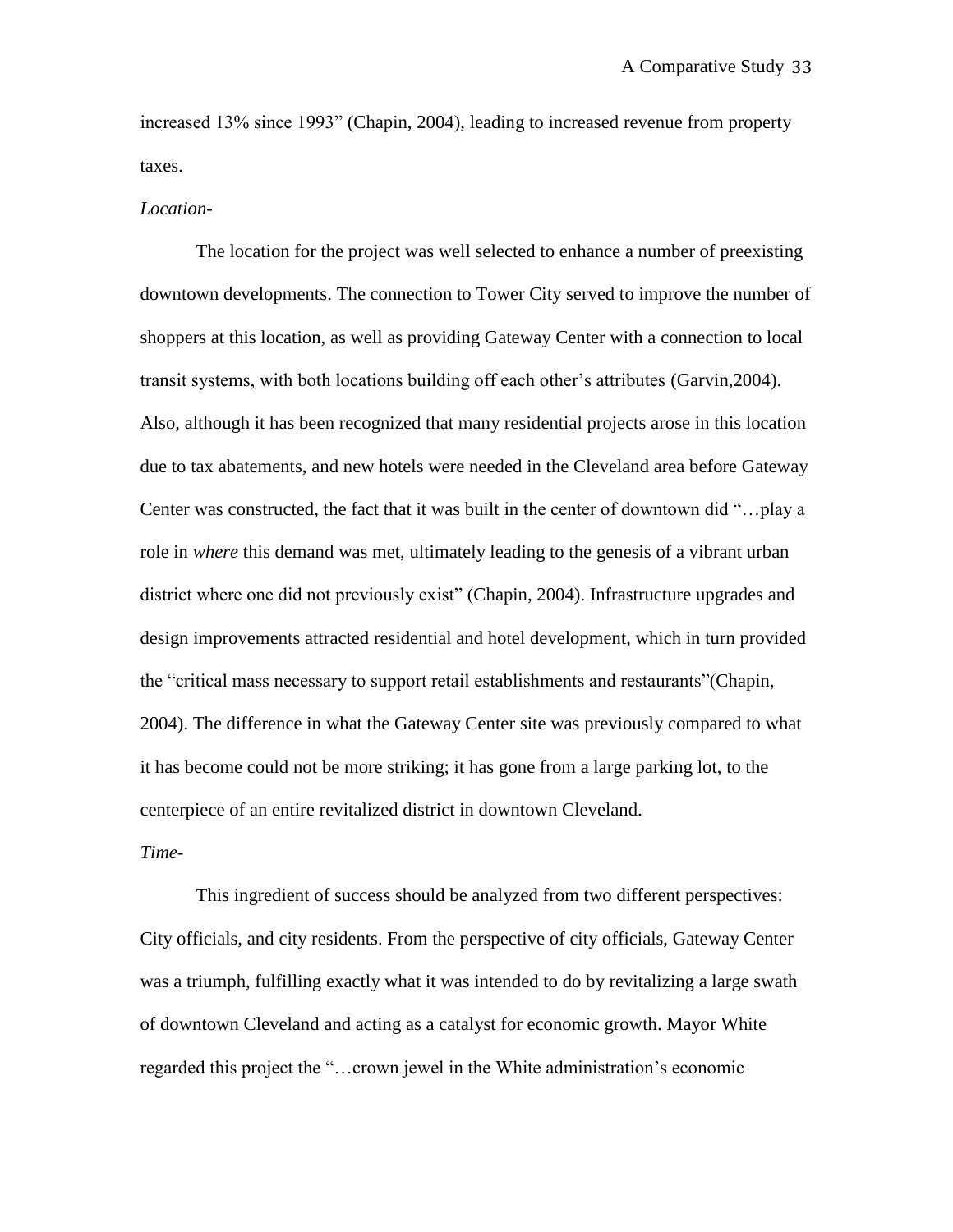revitalization program" (Kusmer, 265), and his frequent local television appearances on behalf of the project put him in a position to reap much of the political clout yielded by its apparent success. However, this point of view has to be compared to the fact that "Despite these new sports stadiums and tourist attractions, the symptoms of decline continued" (Keating, 2007). Statistics have been used by equity planning advocates to level criticisms of the project's effect on Cleveland, including the fact that population loss continued and the number of students in public schools dropped.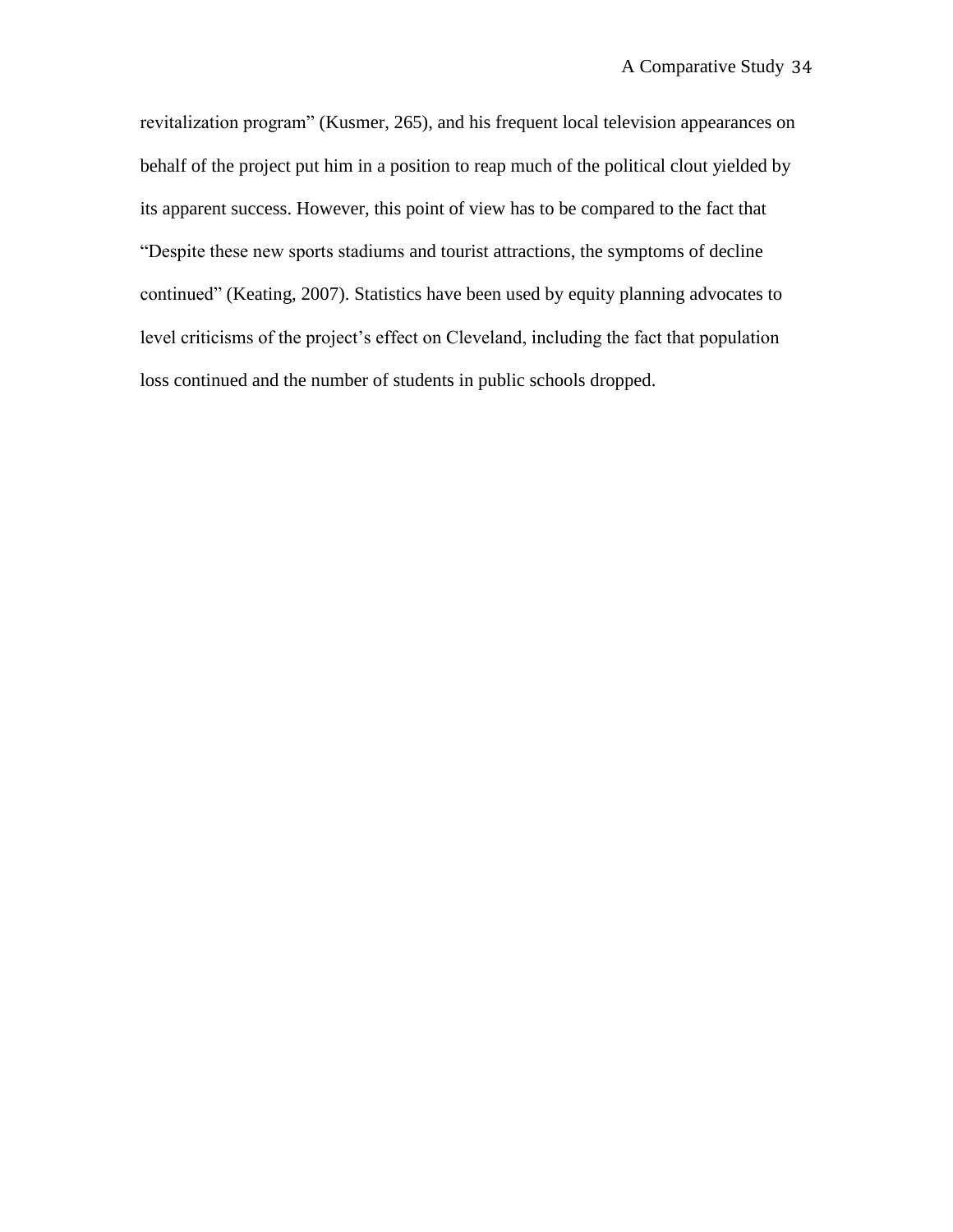### **St. Louis: History of Decline**

The decline of St. Louis, Missouri, during the  $20<sup>th</sup>$  century was the result of many decisions made throughout the city"s history. Unlike Cleveland, a city that rapidly declined in the span of a few decades, the decline of St. Louis was a more drawn-out affair, with roots further back in the city"s history. In *"St. Louis: The Evolution of an American Urban Landscape"*, author Eric Sandweiss states that in 1836, a mere fourteen years after St. Louis was officially incorporated as a city, "The lackluster appearance of the old city center aggravated (and was in turn aggravated by) a tendency that has continued in St. Louis to the present day: a constant, centrifugal growth" (Sandweiss, 2001). St. Louisans" preference to spread out their city during the 19th century would have ramifications for the city's future development far into the  $20<sup>th</sup>$  century and beyond.

Part of the reason for St. Louis' 'centrifugal growth' was due to the fact that early landowner and property developers saw themselves as "…Western town-makers, shaping separate, privately governed domains"(Sandweiss, 2001). Instead of building close to the city center, these early developers used the vast amounts of empty land in St. Louis County to their advantage; building outside formal city boundaries, they avoided regulation by city officials as well as paying taxes for city services and infrastructure improvements. However, while the developers had no obligation to pay taxes for the upkeep of city services, in 1858 "…the County judges from districts outside the City made their first move, imposing a special tax on the entire County with the proceeds going largely for improvements in the rural parts" (Jones, 2000). At this point in the city"s history, the urban population within city limits far outnumbered the rural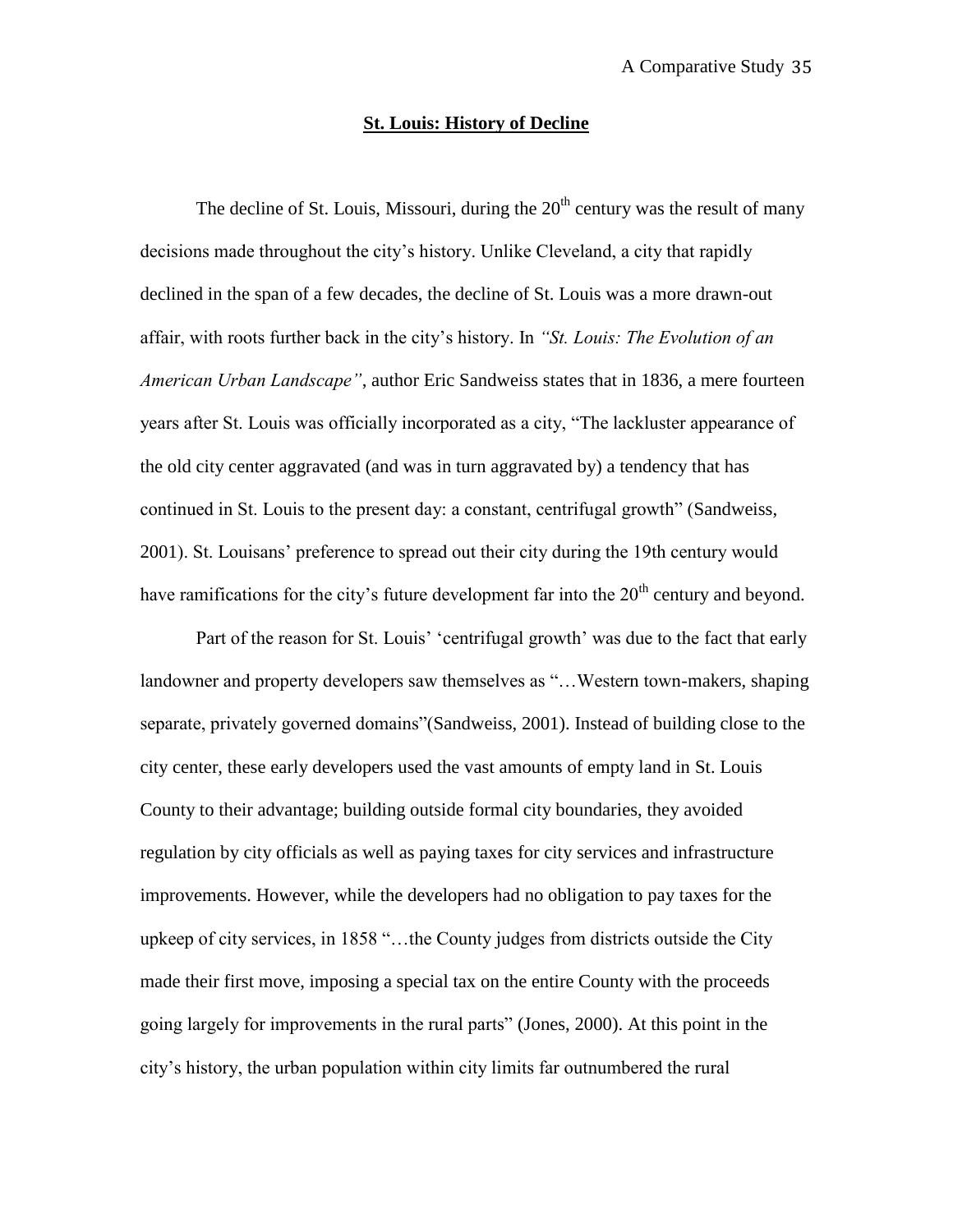population of St. Louis County, and most residents found the countywide taxes unacceptable.

For this reason, in 1876 a referendum was held in St. Louis County over the issue of completely separating the city from the County. The result of the referendum was not only the total separation of St. Louis from the County, but also the permanent establishment of the city"s boundaries (Jones, 2000). Although city officials attempted to predict and provide enough room for healthy expansion, they had grossly underestimated that amount of land that would be required, and within decades they were feeling confined by the city limits imposed in 1876. As urban development increased at the beginning of the  $20<sup>th</sup>$  century due to increasingly effective means of transportation such as automobiles and the trolley system, eventually developing right up to the city boundaries, "What seemed like a magnificent idea in the 1870"s, getting rid of those pesky county rubes who were always wanting infrastructure handouts…appeared terribly short-sighted. The buffer between the urbanized City and bucolic County had disappeared"(Jones, 2000). Now, properties in the county were directly competing with the City, offering a tempting alternative to the congested, polluted City center. In this way, the exodus of city dwellers to the suburbs began much earlier in St. Louis than in many other American cities.

This eventual decline in population was unanticipated by city officials and planners. In 1904 St. Louis was the fourth largest city in the United States, and hosted the World"s Fair and the Olympic Games (the first English-speaking country to do so). During the next two decades, the city experienced a period of growth and prosperity as it profited from its diverse economic base and the rise of the automobile industry, St. Louis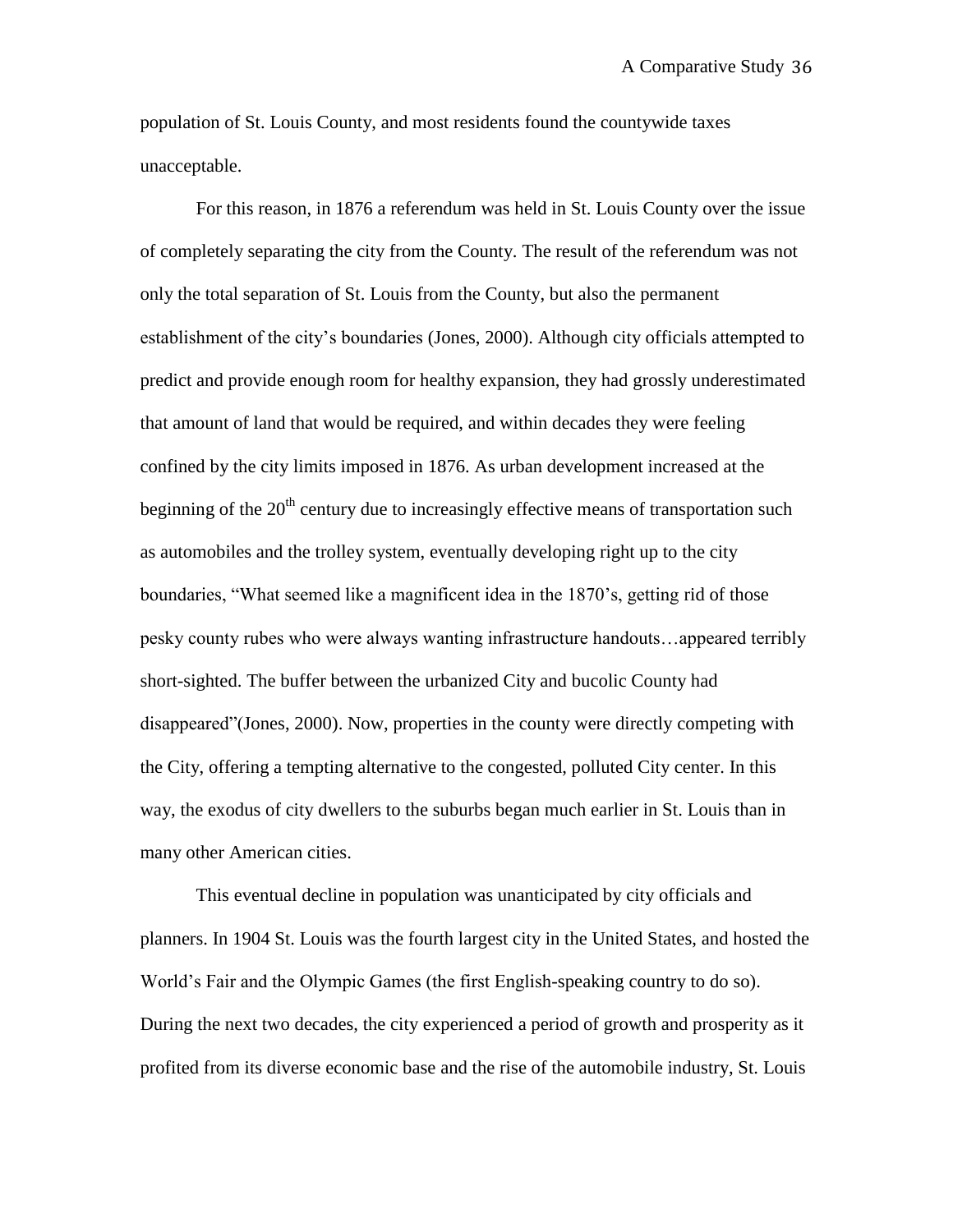being second only to Detroit in possessing automobile manufacturing plants during this time. European immigrants and African-Americans from the rural south flocked to St. Louis seeking employment throughout these years, steadily increasing the population, despite the fact that the city had run out of room to expand.

Although few people predicted any loss of population in St. Louis" future, one city official who foresaw problems related to population outflow was the influential American city planner Harland Bartholomew. As early as 1917, he had "…noted with alarm the seemingly inexorable trend of westward movement from the old urban core to new districts in the western expanse of the city" (Heathcott, 2005). Over the coming years, despite growth in the city"s population, Bartholomew continued to warn of an impending crisis. His analyses were backed up by evidence of rapidly declining rates of growth, and the city"s inability to house incoming families, despite an increase in the overall population. Spikes in the growth rate due to periodic immigration surges and increased manufacturing during the Second World War calmed Bartholomew and most others into predicting eventual population growth beyond the 1940"s, but this merely masked the underlying trend of population decline (Heathcott,2005). Nevertheless, city officials were stirred to action in 1940, when the St. Louis posted its first ever net population loss.

A new comprehensive plan was unveiled in 1947, based on modeling predicting that the city was actually going to increase in population over the ensuing decades, and "…would have population of 900,000 by 1970 – the end point of the plan" (Abbott, 2007). This type of population forecasting, widely used in American planning at this time, turned out to be erroneous, but city planners subscribed to this forecast as though its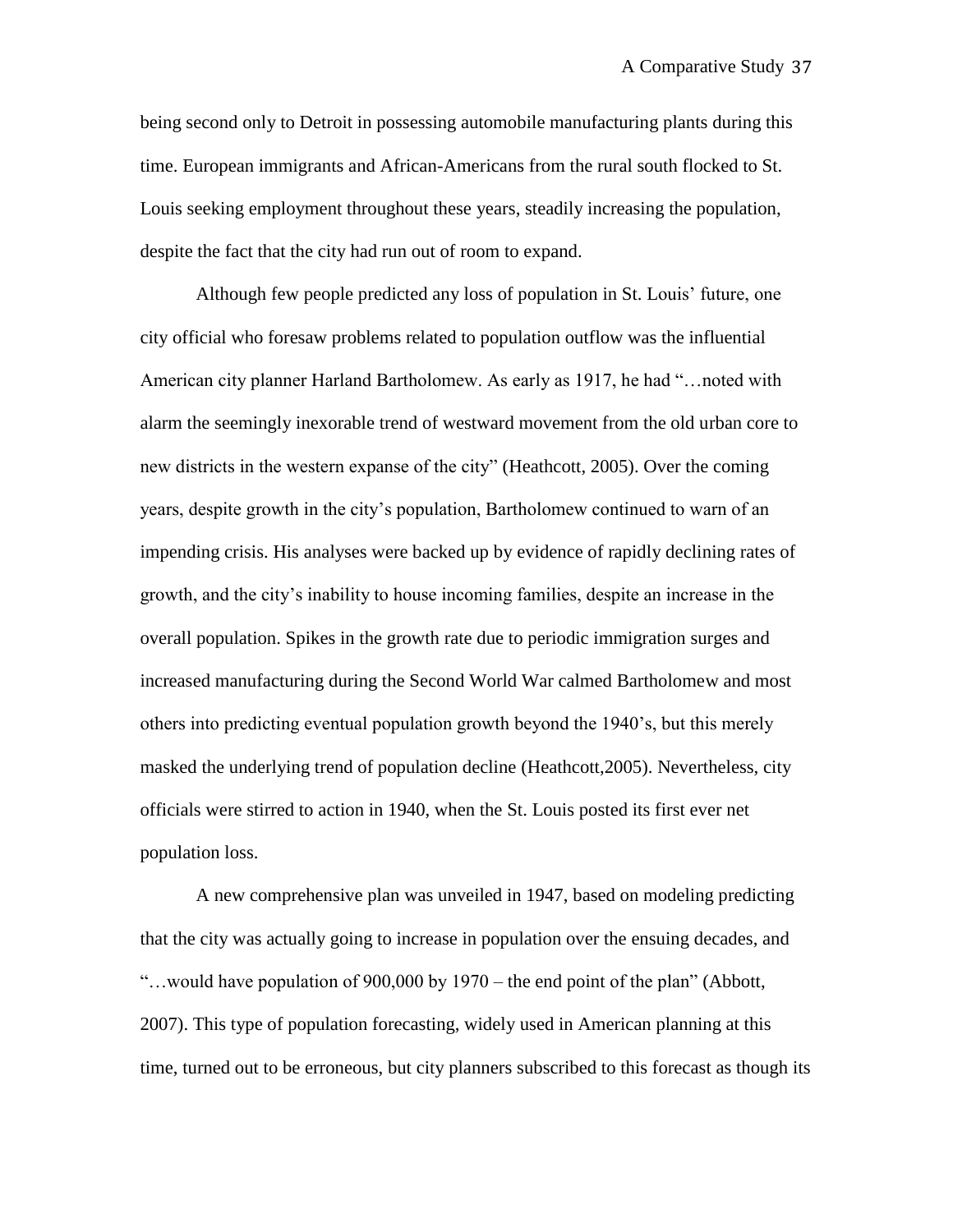conclusions were definite. To prepare the city for population growth, city planners and officials believed that slum clearance was necessary to remove blighted, "obsolete" sections of the city. Consequently, the "St. Louis Housing Authority" and the "Land Clearance for Redevelopment Authority" were established with the power to carry out a large-scale urban renewal operation, removing blight to create vacant land for new development.

Although many American cities experienced the effects of blight and suburban flight, St. Louis experienced them earlier and more severely, due to the fact that "…other cities, no more wisely managed but with much larger areas and the ability to expand by annexation (a device not available to St. Louis), masked their deteriorating cores more effectively" (Primm, 1998). Blight clearance in St. Louis after the Second World War was regarded as an essential part of revitalizing the urban core, and as such it was heavily employed during the latter 1940"s and the 1950"s, with planners drafting "…a dramatic slum-clearance scenario, covering nearly one third of the city"s total inhabited land" (Heathcott, 2005). Unfortunately, many of the residents affected by the slum clearance were poor African-Americans, who had suffered from the same pattern of segregation and discrimination seen in all American cities. This forced them to live in urban ghettoes until the landmark court case of Shelley v. Kraemer put an end to racially restrictive covenants in 1948. During the housing turmoil that followed this court decision, with rampant blockbusting, redlining, and continued white flight to the suburbs, inner-city poverty remained primarily concentrated in African-American neighborhoods, continuing to make them vulnerable to the bulldozers of urban renewal.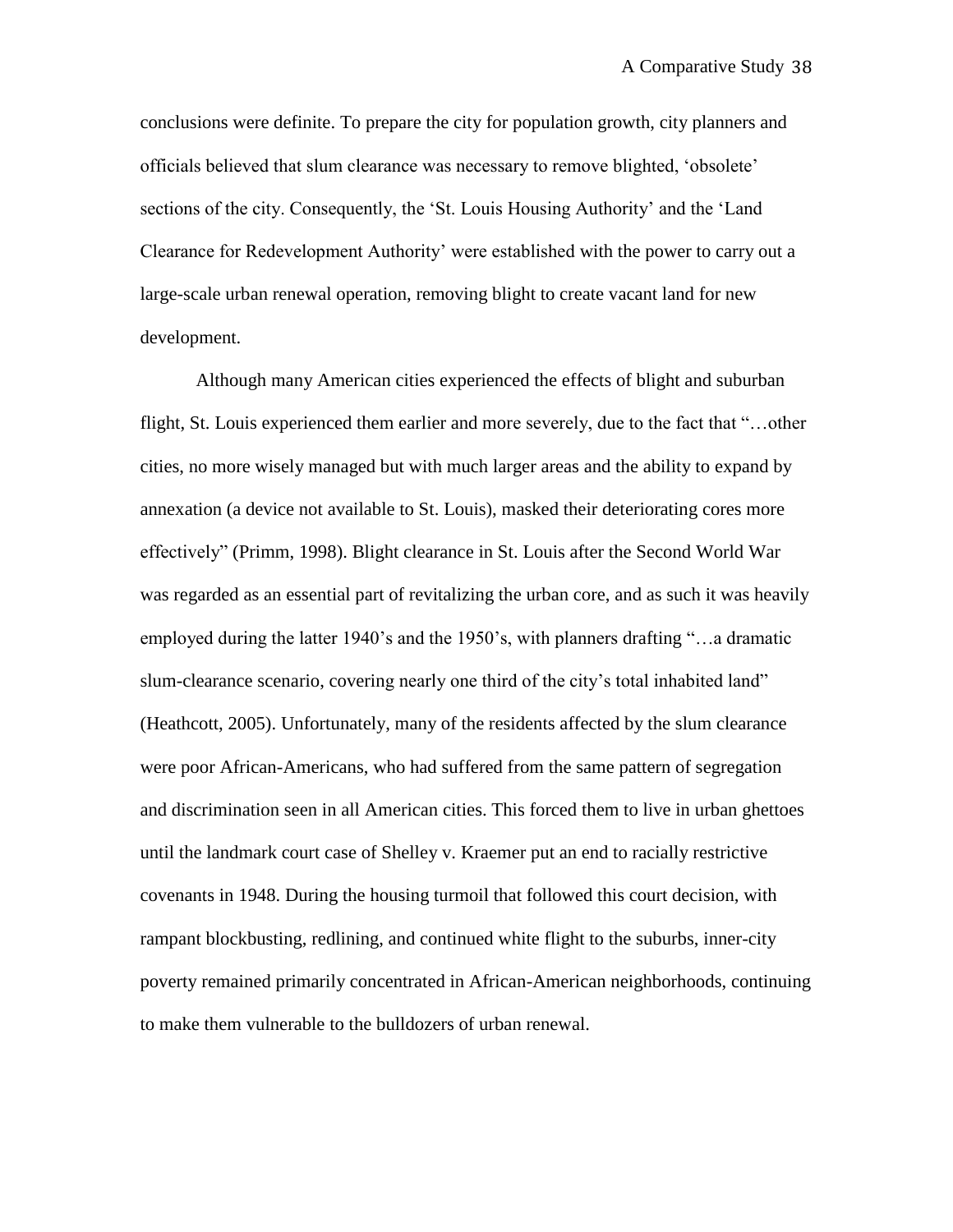By the mid-1950"s, the stage was set for St. Louis" massive decline during the latter half of the  $20<sup>th</sup>$  century: Urban renewal was leveling huge swaths of poor, minority residential neighborhoods, replaced by Le Corbusier-style high-rises such as the massive Pruitt – Igoe public housing project; City planners were preparing for an expansion of the population, when the exact opposite was to occur; the City itself had long-ago separated itself from the County, establishing boundaries that were too small for much future expansion and creating a fragmented political and financial landscape in St. Louis County; The rise of the suburbs, already a problem for St. Louis since its inception, had city residents across the country abandoning the inner-city in droves; and finally, manufacturing, long a major economic activity in St. Louis, was increasingly moving from the Midwest to the Sunbelt. By 2000, the census recorded a population loss of 500,000 people in forty-five years, the largest percentage population decrease of any city in the Midwest. Due to this massive decrease, "Enrollment in the public school system went from 150,000 students to 36,000...[and]...property tax, long the staple for civic revenue, dropped to levels that could no long sustain city services" (Stanley, 2004). St. Louis had been employing revitalization strategies for over forty years, longer than many cities, but had they achieved any positive results?

#### *Jefferson National Expansion Memorial*

City officials first conceived of the Jefferson National Expansion Memorial in the early 1930"s, as a way to rehabilitate St. Louis" riverfront and celebrate the men who had made the territorial expansion of the United States possible. From conception to reality,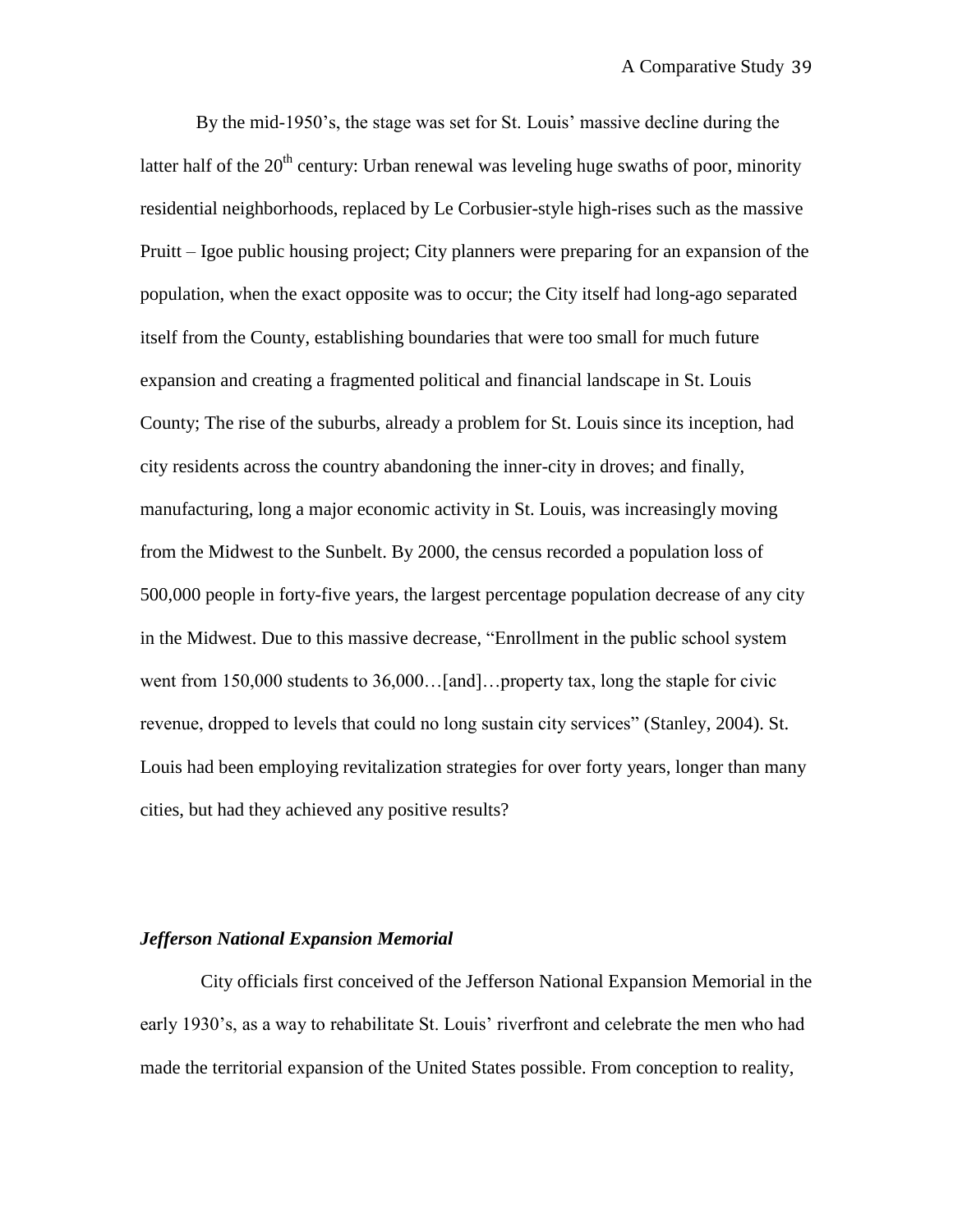the project took over thirty years to organize and implement, and was a central planning issue in St. Louis during this time. To bring this project to fruition, a huge area of the city"s riverfront would have to be cleared, designers and financing found, and politicians and businessmen convinced of its potential beneficial impact on the urban core.



#### *St. Louis Gateway Arch, Framing the Court House*

The most famous aspect of the Jefferson National Expansion Memorial is the St. Louis Arch, an enormous concrete arch covered in stainless steel, commonly referred to as the Gateway Arch, or Gateway to the West. In addition to the Arch, the old St. Louis courthouse and the Museum of Westward Expansion were included as attractions in the site design. The primary purpose of this development was not only to revitalize the riverfront, but also to give St. Louis a memorial "…comparable to the greatest in the world" (Primm, 1998), a feature that would promote the city to businesses and tourists.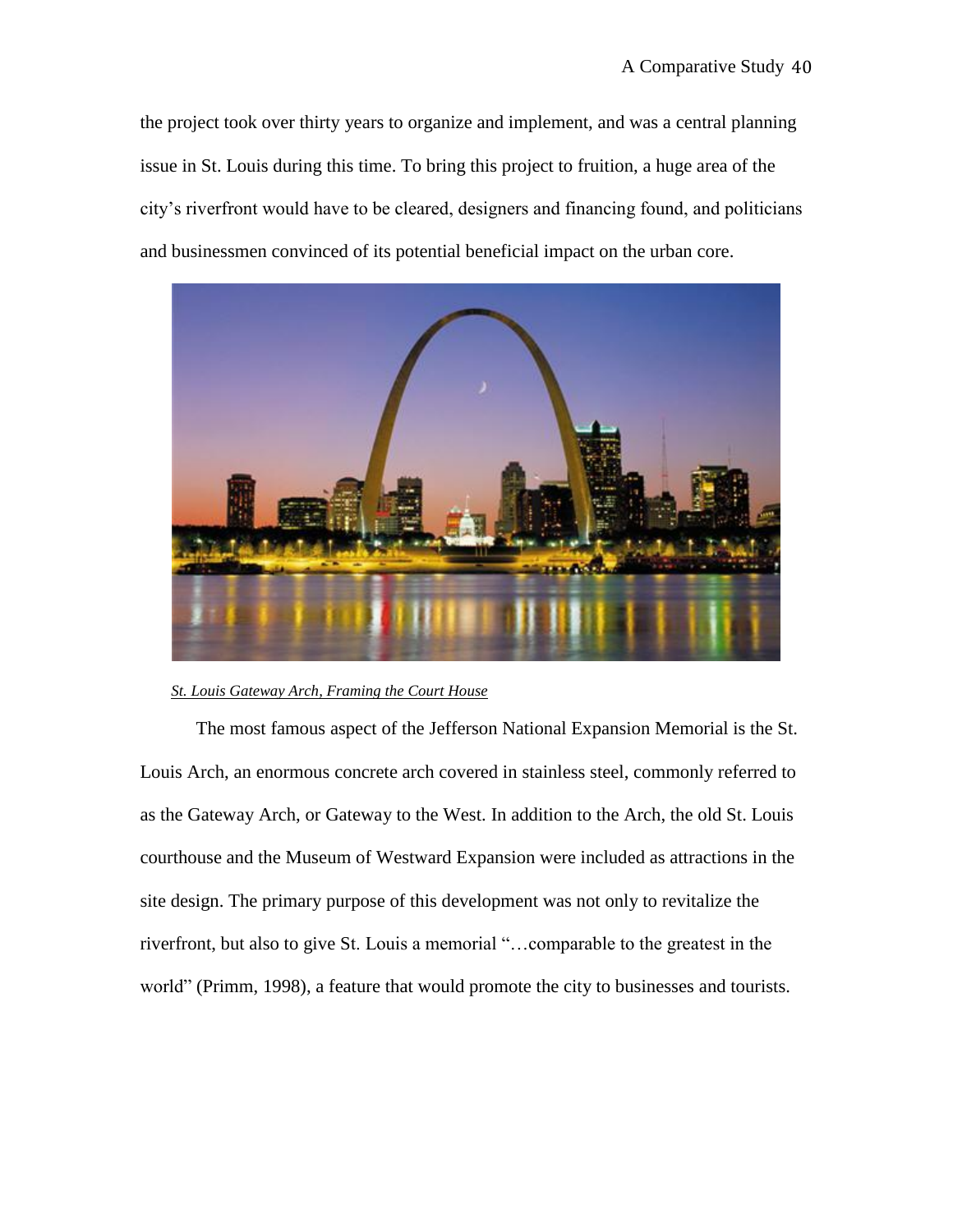*Market*-

In order to raise funds for the project, bond issues worth millions of dollars would have to be publicly approved by a majority vote, and politicians in Washington D.C. would have to be persuaded to match city funding. Both of these groups would have to be convinced of the necessity of the Jefferson National Expansion Memorial for any kind of progress to be made, as per Garvin"s requirement that the market must be willing to pay for a specific project. Initially, things went according to the wishes of the project committee; a bond issue was passed in 1935, and President Roosevelt approved Works Progress Administration funds for the project in that same year. Additionally, the city council approved the taking of properties on the site through the use of eminent domain. However, in 1936 "…taxpayers…challenged the bond issue as having been adopted in a fraudulent election" (Primm, 1998), and it was only saved by the fact that the presiding judge was either "…impressed by the importance of the project or perhaps by its powerful sponsors…" (Primm, 1998) that the Memorial was saved. Another test for the project came in 1939 when several congressmen in Washington attempted to repudiate Federal commitment, and again in 1945 when the postwar Congress was more interested in balancing the budget than financing the Memorial. Each of those times, enough support was found to continue making plans, but on both occasions there was heavy political pressure in the national capitol to abandon the project.

## *Leadership*-

The principal leader of the Jefferson National Expansion Memorial was a civic attorney named Luther Ely Smith, a long proponent of riverfront revitalization. Along with mayor Bernard Dickmann, Smith was instrumental in assembling a group of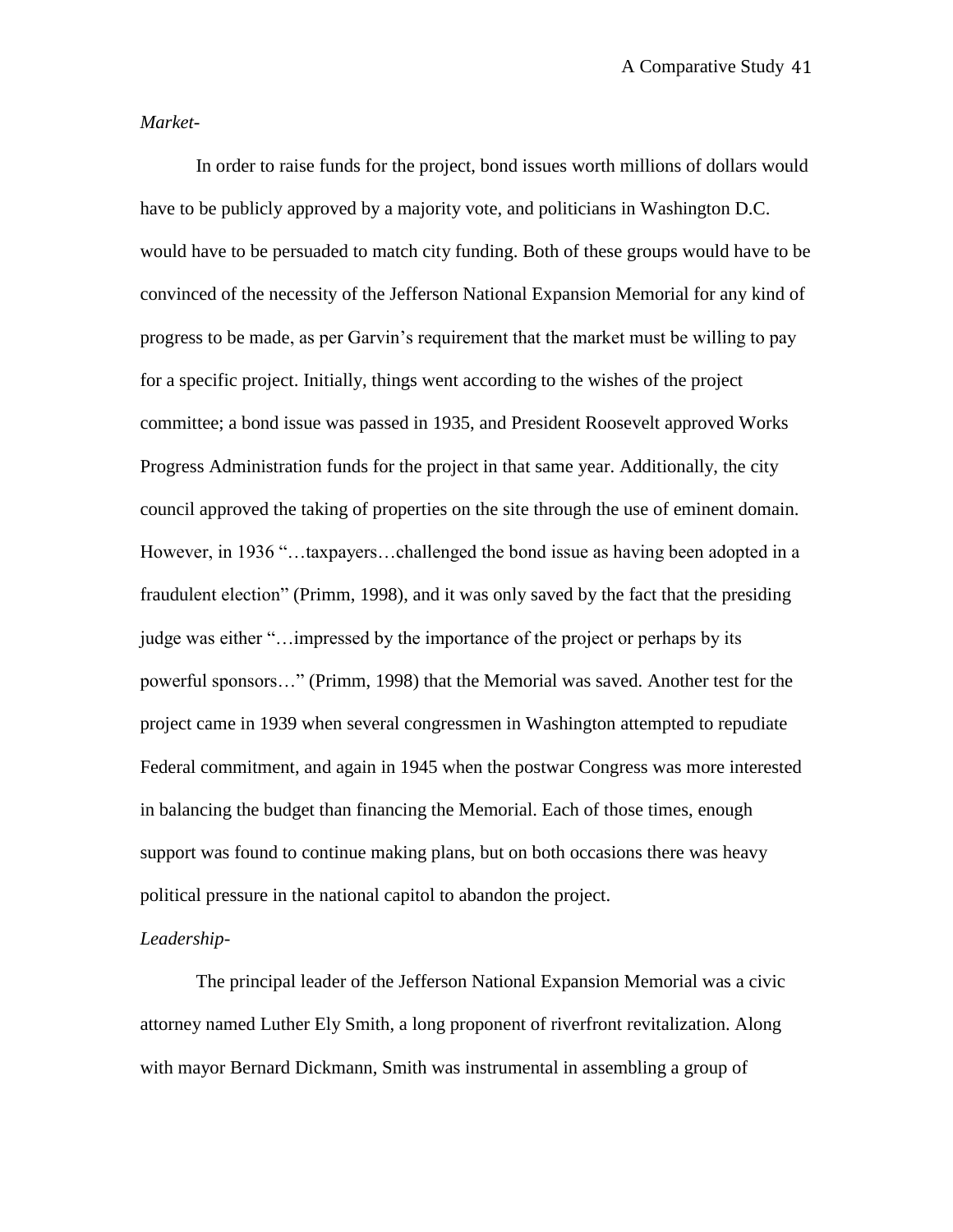prominent St. Louis businessmen who favored the Memorial and had the political clout to silence any opposition. This group was to be known as the Jefferson National Expansion Memorial Association. Both Smith and Dickmann had their respective roles to play in creating the Memorial: "Dickmann"s efforts were critical in maintaining congressional support for the project. Smith was pivotal in negotiating funding through a federal bureaucratic maze, in securing funding for the association, and ultimately in raising the local funds for the [competition to design the Memorial, held in 1945]" (Tranel, 2007). Additionally, Missouri Senator Thomas Hennings was instrumental in obtaining financial support from the Federal government in the postwar years, when the government was tightening its purse strings. Hennings not only led the charge in support of the project, but also convinced other politicians of the need to fund this and similar projects (Primm, 1998).

### *Financing*-

The initial bond issue and WPA funds provided the Memorial, secured due to the influence and salesmanship of Mayor Dickmann and the Jefferson National Expansion Memorial Association, with \$9 million in financing. However, although this proved adequate for the initial purchase of land and demolition of existing buildings, the project was lengthy, and with the interruption of the Second World War and the deaths of both Smith and Dickmann, momentum for finance generation was temporarily lost during and immediately after the war years (Tranel, 2007). In 1949, Senator Hennings became the torchbearer for the Memorial, championing the project in Washington. Due to his persistence and political acumen, "…\$12.25 million (1958), \$6 million (1965), and \$9.5 million (1976) were added to complete the Gateway Arch and the Museum of Westward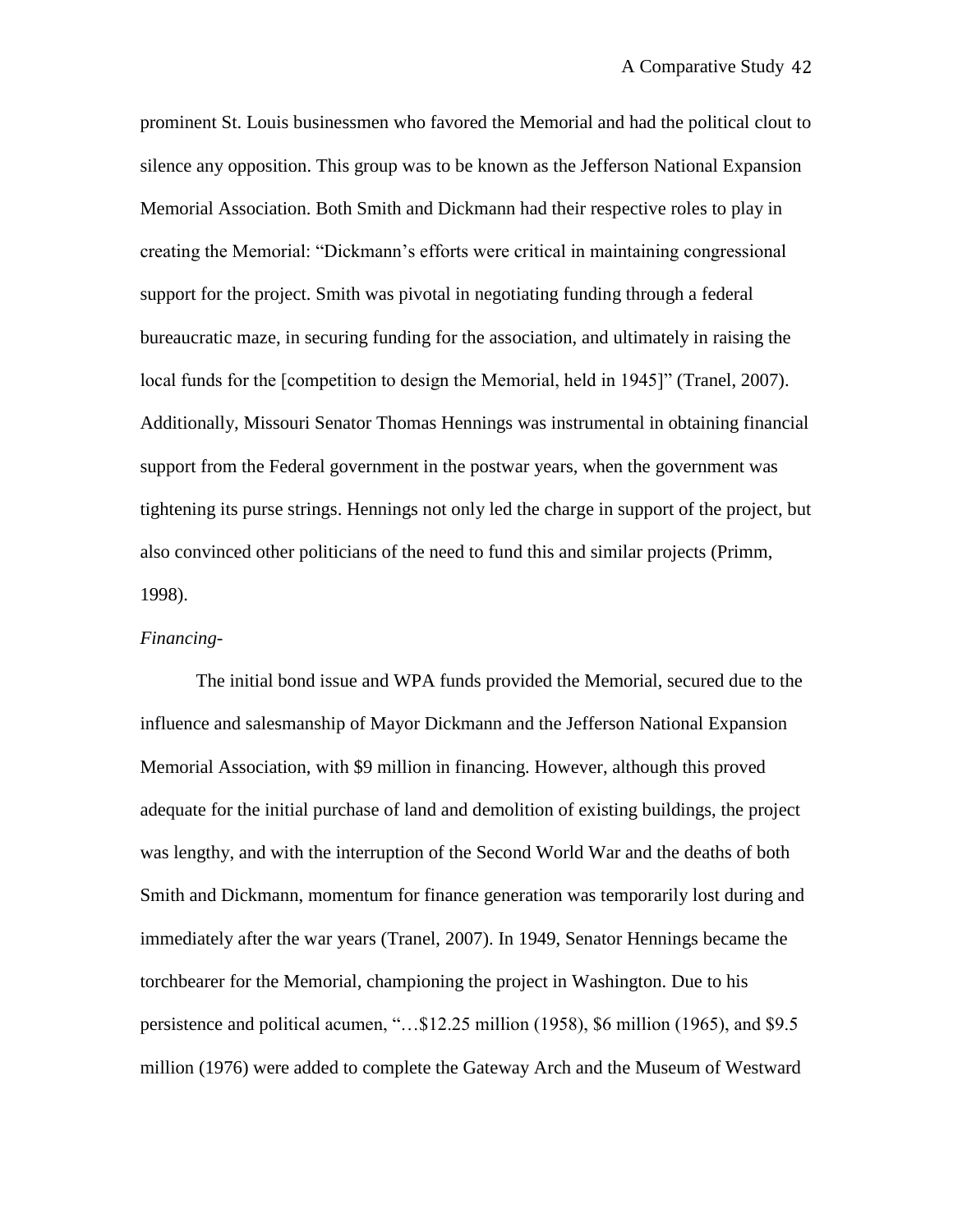Expansion" (Primm,456). Once this funding was secured, other state and city businesses and organizations supplemented the amount, raising a further \$1.5 million dollars. Finally, in 1967 "... the city voters approved another Arch and Museum bond issue of \$2 million" (Tranel, 2007). Project financing was secured by appealing to the city voters, politicians in Washington and the local business community.

## *Location*-

The location of the Jefferson National Expansion Memorial had been the subject of much discussion before the project"s inception. Occupied by warehouses since the early  $19<sup>th</sup>$  century, almost the entire area had been leveled by a fire in 1849. When the commercial buildings were "…rebuilt without sprinkler systems" (Tranel, 2007), occupancy was negatively affected. This, combined with the decrease in riverboat traffic in subsequent years rendered the area blighted, and by the 1930"s it was ripe for clearance and new development. Although the Memorial eventually succeeded in revitalizing a limited area of the riverfront, its consequences were not entirely positive. By leveling a key area of downtown, the Memorial "…spurred a series of wholesale clearance projectsmost of them far more controversial-in the central blocks…" (Sandweiss, 2001). The precedent set by this project would become the rationale for urban renewal projects that would displace thousands of people and level entire neighborhoods during the 1950"s and  $1960$ 's.

#### *Time-*

The extended time sequence of the Memorial has to be analyzed in order to evaluate its success, in keeping with Garvin"s third time sequence. Formulated in the mid-1930"s, it took city officials more than thirty five years to recognize their vision for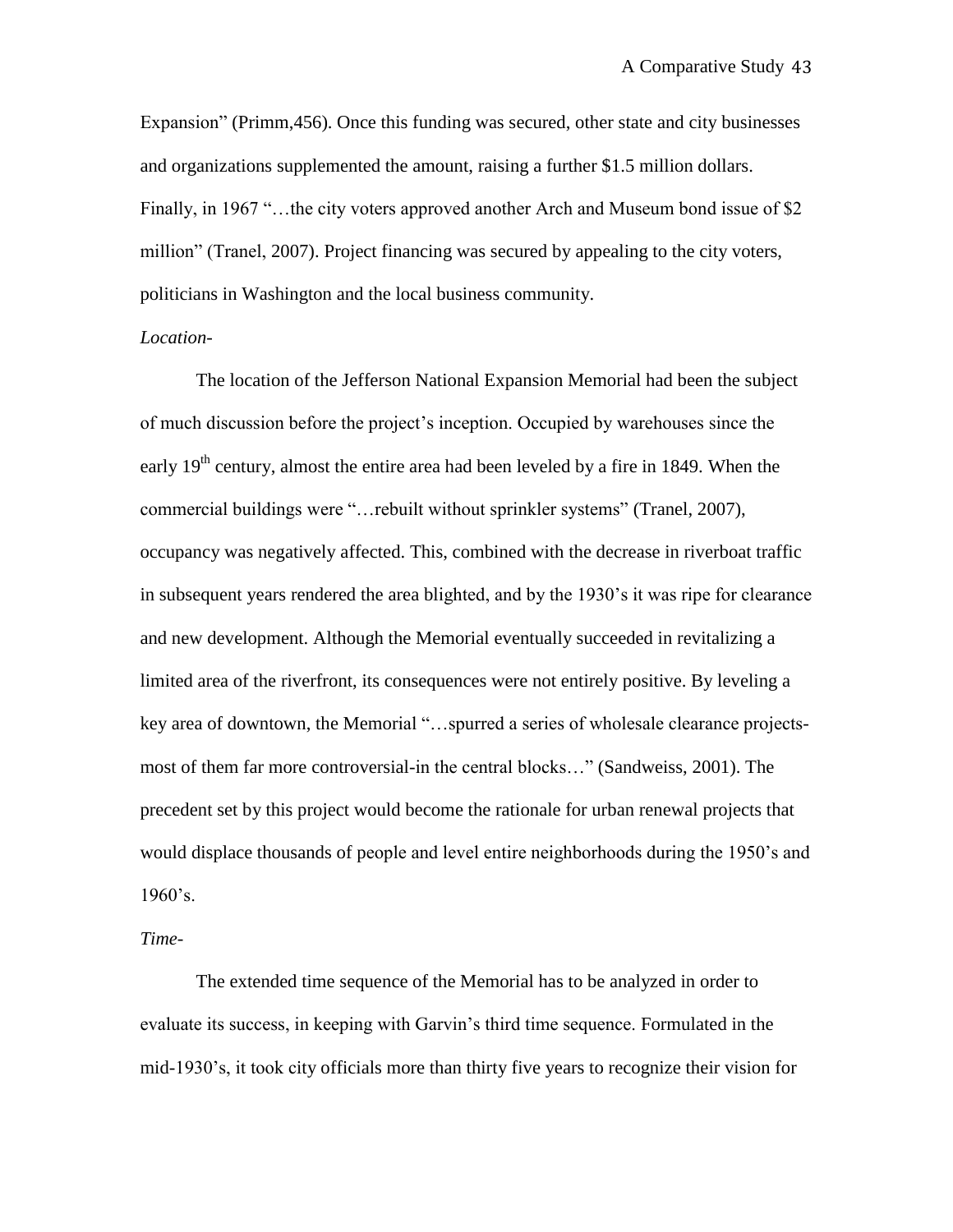the project, with major interruptions such as the Great Depression, Second World War, elections, and the death of its chief architect disrupting any initial progress. That the Memorial was finished at all is therefore something of an achievement. And despite the fact that some city officials viewed its construction as a precedent for racially questionable slum clearance, it did spur increased tourism and new development. In 1975, the Gateway Arch had so many visitors that city officials claimed "…only Lenin"s Tomb and the two Disney theme parks recorded more visitors" (Primm, 1998), and in 1965 a new baseball stadium was built adjacent to the Memorial. Thus, the Memorial satisfied the criteria for successfully considering the ingredient of time.

#### *Busch Stadium*

As St. Louis is a city with a rich sporting history, one of city officials favored approaches to tax generation and tourism is by encouraging and supporting sports venues. When the Jefferson National Expansion Memorial was in the final stages of planning, the architect Eero Saarinen complained about the fact that there hadn"t been any new construction downtown for many years, giving the Memorial"s setting a decrepit appearance. As a solution to the lack of new development in the vicinity of the Memorial, in 1958 officials at the Federal Land Clearance Authority proposed the construction of a new stadium for the city"s baseball and football teams, the Cardinals. The stadium was pitched to civic leaders and city residents based on three main premises; First, the stadium would "…become an anchor for more extensive renewal efforts" (Phares, 2006), an important factor in complementing the Memorial. Also, the new stadium would hold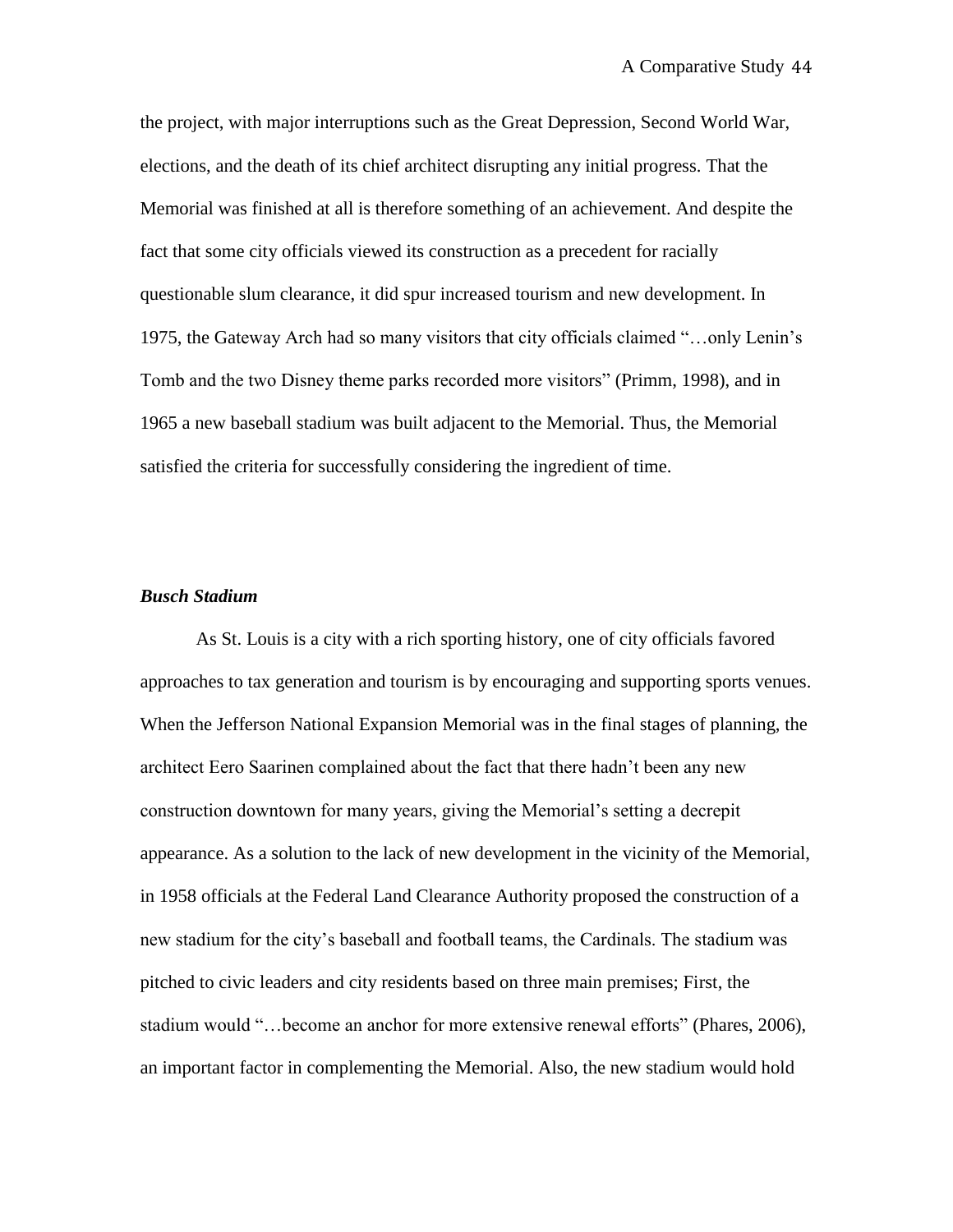"…nearly fifty thousand, some fifty percent greater than [the old stadium, Sportsman"s Park] (Primm, 1998). At the time, city officials believed that it would generate more tax revenue due to increased game attendance and tourism, both seen as vital in an era when St. Louis was losing tax money on account of population loss and suburban flight. Busch Stadium was completed in 1966, and it hosted the football Cardinals until the franchise had a better offer from the city of Phoenix, in the form of a new stadium and a lucrative incentive package. The baseball Cardinals stayed in St. Louis throughout the life of Busch stadium, eventually partnering with the city to construct a new baseball stadium in the same location in 2005.



*Busch Stadium on Opening Day*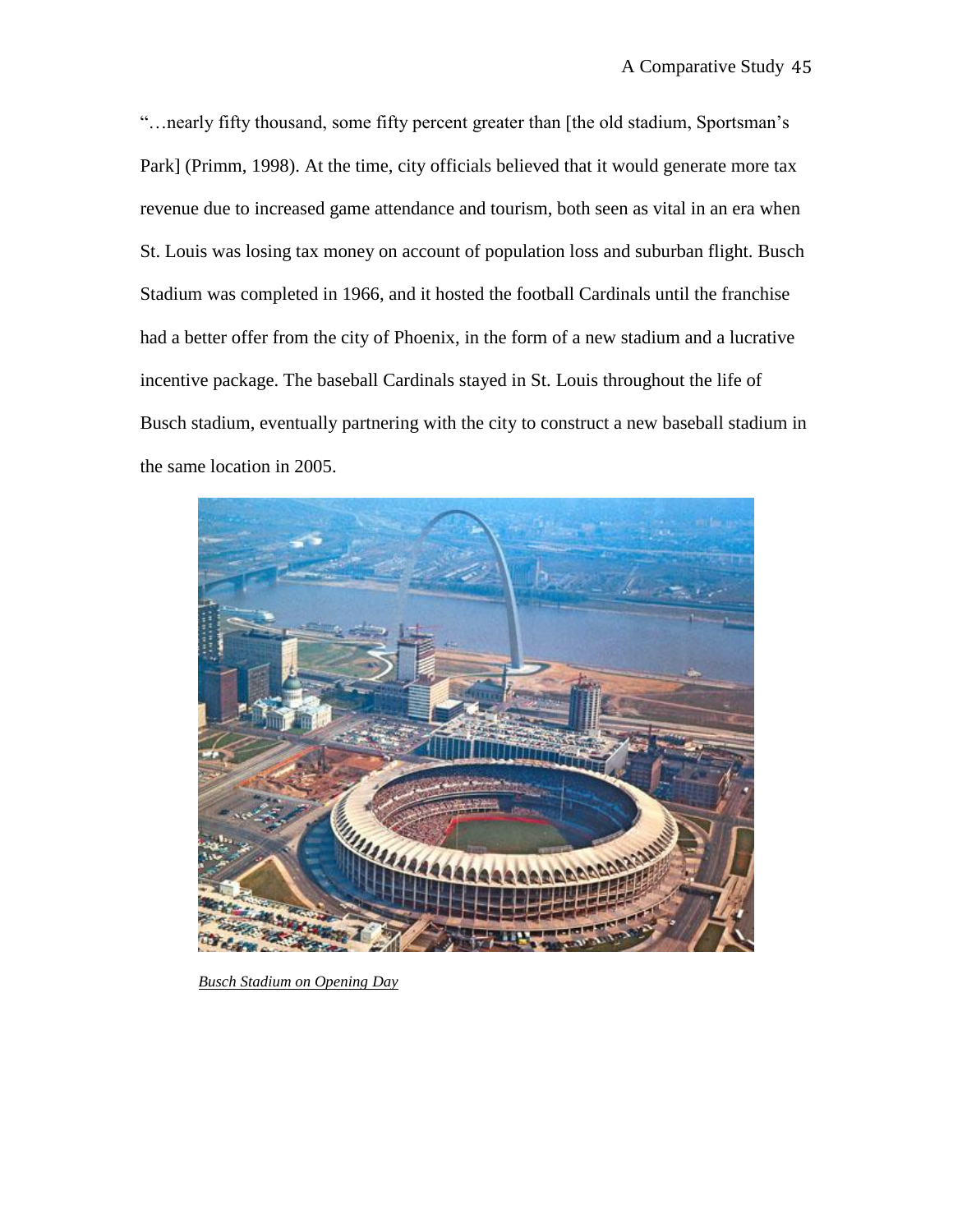*Market-*

Due to the fact that St. Louis had long been a "baseball city", at one time even possessing two professional baseball teams (the St. Louis Browns interests were sold to Baltimore in 1953 after a negative publicity scandal), there was a clear market for baseball as a revenue-generating operation. Also, by the 1950"s the National Football League was being broadcast on national television, finally earning it a place among the nations official pastimes. Despite the fact that the AFL/NFL merger was still over a decade away, the sport was on the rise, and it seemed prudent to house them in an expanded stadium. Although there were available alternatives for sports entertainment in St. Louis in the 1950"s and 1960"s, such as the National Hockey League St. Louis Blues and a short-lived professional basketball team, residents of the region were quick to respond to the increased amenities and seating at the new stadium, and the baseball Cardinals alone drew over three million fans a year to their games (Ponder, 2004). Thus, the stadium not only satisfied and stimulated existing demand, but also succeeded in bringing these people downtown.

#### *Leadership-*

The designer of the Gateway Arch, Eero Saarinen was but one of many voicing the opinion that there needed to be something more than the Jefferson National Expansion Memorial to jumpstart development in downtown St. Louis. One of the principal leaders in the Busch Stadium project was August "Gussie" Anheuser Busch, grandson of the brewery founder and President and Chief Executive Officer of the eponymous company. In 1953 he had bought the Cardinals amid rumors that they were going leave St. Louis, and as a member of the Civic Center Redevelopment Corporation"s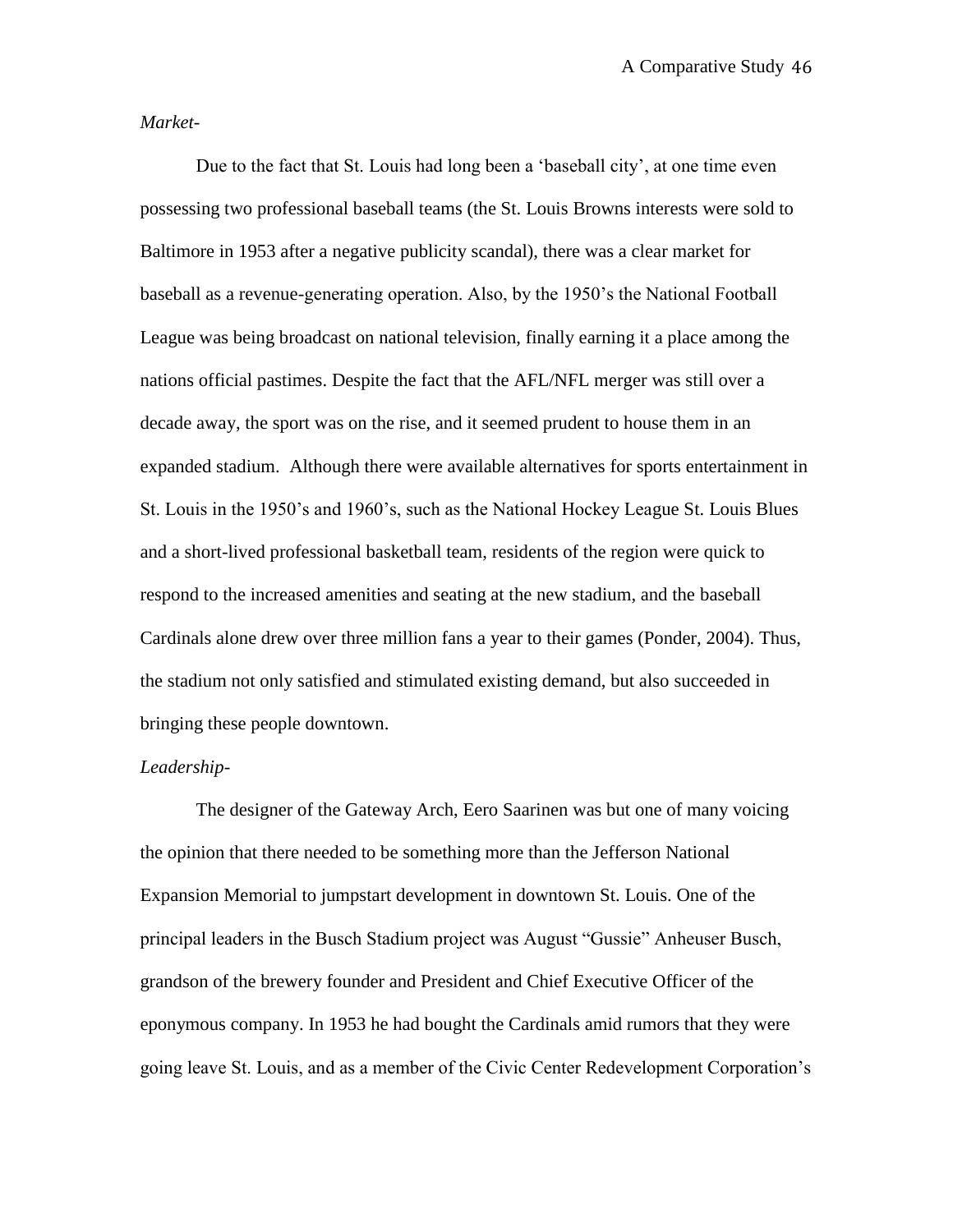board of directors, Busch "...was instrumental in getting the "new" Busch Stadium built" (Phares, 2006). This board of directors essentially comprised "…a virtual who"s who of the 1960"s St. Louis business elite" (Phares, 2006), epitomizing the support that the new stadium had among the local business community. The CCRC was the entity tasked with undertaking the actual redevelopment project, and was operated as part of a triumvirate with the City and the Land Clearance for Redevelopment Authority. The LCRA acquired and cleared all land for the stadium, and undertook the actual construction with financial backing from the City and CCRC, eventually handing over ownership to the CCRC. Another main figure in the success of this project was Charles Farris, chief of the Federal Land Clearance Authority in St. Louis, who "…proposed the building of a downtown stadium" (Primm,1998), basically giving the city a green light to use land cleared using Federal funding to construct a stadium.

### *Financing-*

Unlike many stadiums, the Busch Stadium built in the 1960"s was financed almost entirely with private funds. Public funding for the project was limited to just \$6 million "…for public improvements" (Phares,2006). The remaining \$27 million cost of the stadium came from several private investors, including; \$20 million collected through a fund-raising drive headed by the president of First National Bank; \$5 million from the Cardinal"s owners, Anheuser-Busch; and \$2.5 million from the May Company (Primm, 1998). The final price tag, after the construction of four adjacent parking garages, was \$51 million, with only \$6 million being financed by the public. Despite the fact that property taxes were abated under the downtown redevelopment plan until 1993, when Anheuser-Busch began paying full taxes "…exceeding \$1 million a year" (Phares, 2006)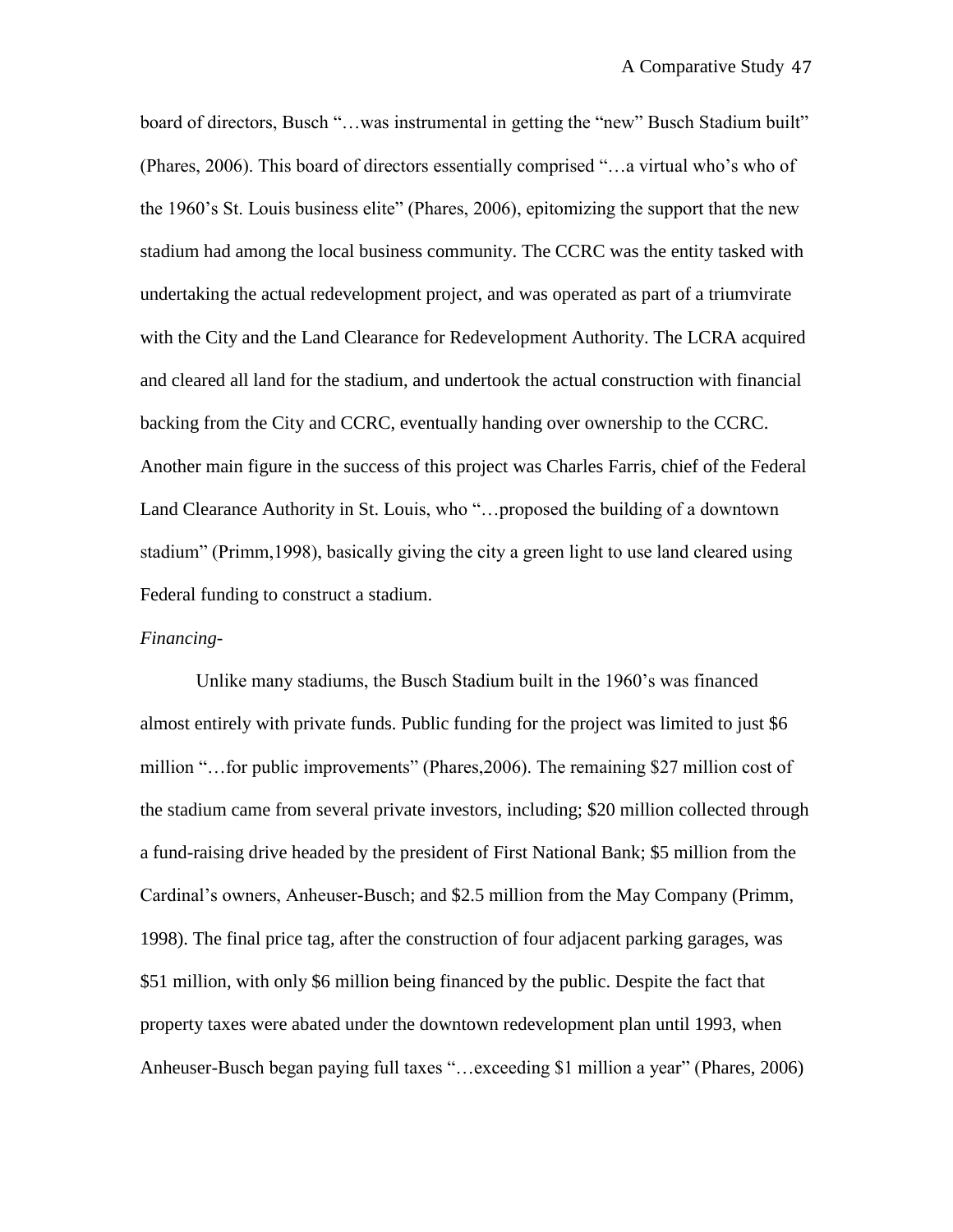the stadium did make annual contributions of \$150,000 in lieu of taxes beginning in 1967. The benefits of minimal public financing were readily apparent by the time Busch Stadium was replaced by a new ballpark in 2005; "Minimal public support for a largescale venture led to expanded property and amusement tax receipts plus a focus for major urban redevelopment" (Phares, 2007).

## *Location*-

The location for Busch stadium was well chosen for numerous reasons. By complementing the Gateway Arch and other redevelopment projects associated with the Jefferson National Expansion Memorial the environs of the stadium became a focal point of the new downtown economic strategy, which is "…tourism, amusement, and sports" (Phares, 2006). In 2001, when a new ballpark was being proposed as a way to keep the Cardinals downtown after the team was sold to mostly local investors in 1995, the location of Busch stadium had been so successful that the new stadium was built in almost the exact same location. Whereas the old Busch stadium was meant to act as a catalyst for downtown redevelopment based on tourism and amusement, the new Busch stadium is part of a "Village Ballpark", "…a development adjacent to the new ballpark consisting of mixed-use retail, office, and residential space" (Ponder, 74). The restructuring of downtown St. Louis into a leisure-oriented space has largely been achieved since Busch stadium was finished in 1967, and the fact that a new urbanistthemed development has been proposed for this location in addition to a new stadium is further evidence of how successful this site can be when occupied by a sports venue.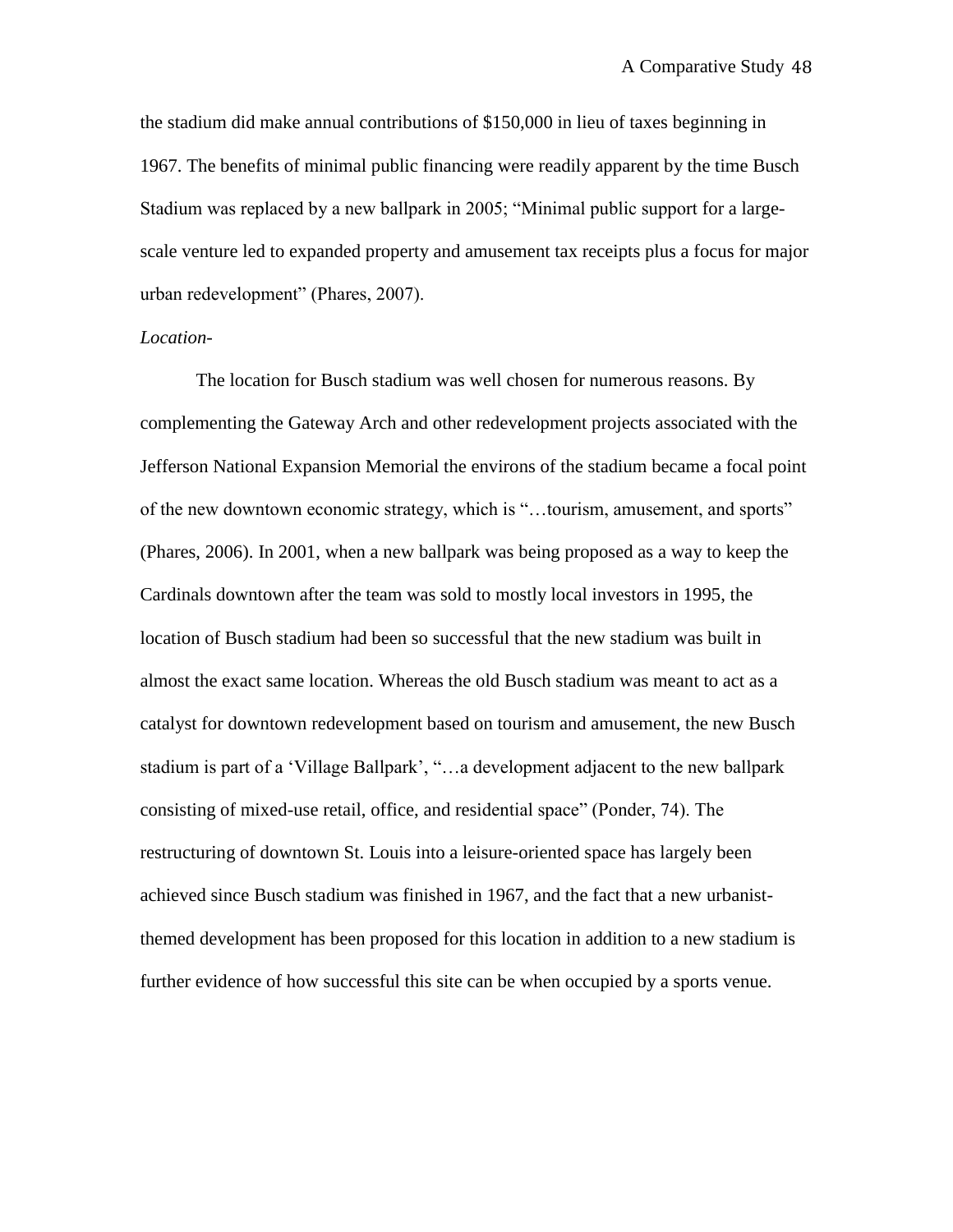*Time-*

Busch stadium was developed during a period when St. Louis, and many other Midwestern American cities, were going through a fundamental change in character based on necessity, from densely populated industrial cities to suburb-ringed entertainment centers. As an integral part of this new theme for downtown, the stadium was instrumental in making it a success. The new stadium doubled the number of attendees at football and baseball games, becoming "…a major asset to downtown St. Louis, especially to the weekend hotel, restaurant, and entertainment business" (Primm,458). Also, at a time when the city"s finances were stretched to the breaking point after failed renewal attempts and massive population loss, the fact that it was built using primarily private financing provided a measure of relief for the taxpayers. Finally, despite the tax abatement given to the new stadium during much of its lifespan, there was not a complete loss of revenue owing to the annual \$150,000 payment and the increase in downtown visitors.

### *Neighborhood Revitalization: Jeff-Vander-Lou*

Efforts to house low-income families in St. Louis during the latter half of the  $20<sup>th</sup>$ century were a mixture of abysmal failures and moderate successes. The city embraced Le Corbusier's vision for public housing in the mid-1950's, destroying old, poor neighborhoods and replacing them with high-rise apartment buildings surrounded by green space. The largest of these projects, Pruitt-Igoe, ended up as the poster child for public housing in this period. Consisting of thirty-three eleven-story apartment buildings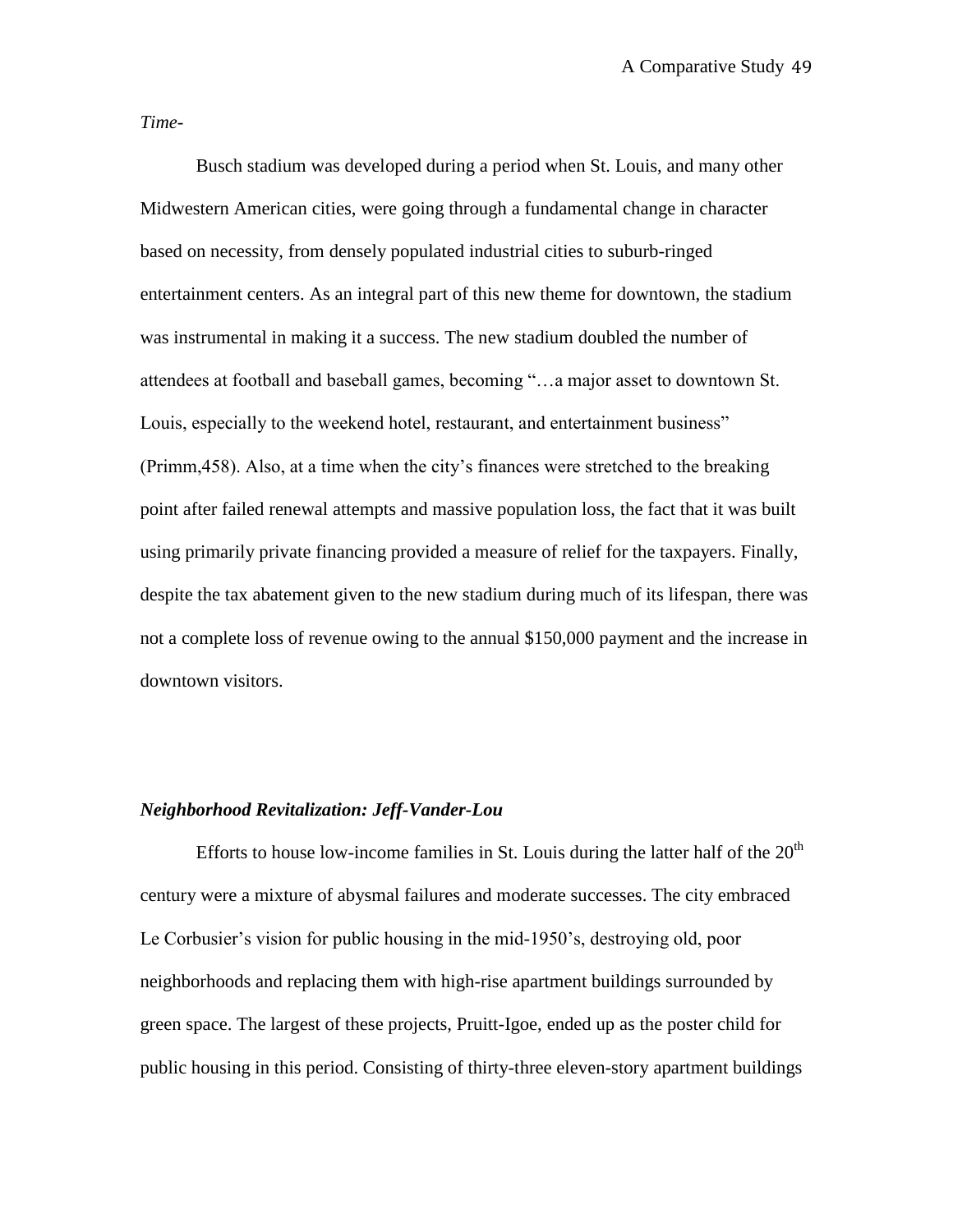with a combined capacity for three thousand families, it was initially hailed as a great success, and "…attracted wide and favorable comment from architects and planners as a model for other cities" (Primm, 1998). However, it rapidly declined for multiple reasons, including lack of recreational space for the thousands of children 'stacked' in the highrises, lack of nearby amenities such as shopping facilities and health services, inadequate public transportation service, vandalism, and crime. By 1975, twenty years after it was constructed, Pruitt-Igoe was completely demolished, its memory haunting St. Louis to this day.

The emphasis on Le Corbusier-style public housing projects in St. Louis during the 1950"s had a detrimental effect on inner city neighborhoods, as "blighted" residential areas were bulldozed and replaced by doomed high-rises. Because City officials were concentrating on these projects, funding was not available for neighborhood revitalization efforts. Combined with the City"s focus on building new highways through older neighborhoods to facilitate commuters with jobs downtown and racially biased housing policies implemented by landowners in the inner-city, the eventual failure of Pruitt-Igoe and similar projects left inner-city residents scrambling for effective ways to save their neighborhoods at a time when there was widespread disillusionment in publicly-funded housing schemes. One such neighborhood was Jeff-Vander-Lou, a "...predominantly black, low-income 500-square-block area in the near north side within a dozen blocks of the downtown business district" (Checkoway, 1984). Neighborhood residents" successful revitalization efforts in the face of these obstacles are demonstrative of the significance of dedication can be in neighborhood revitalization.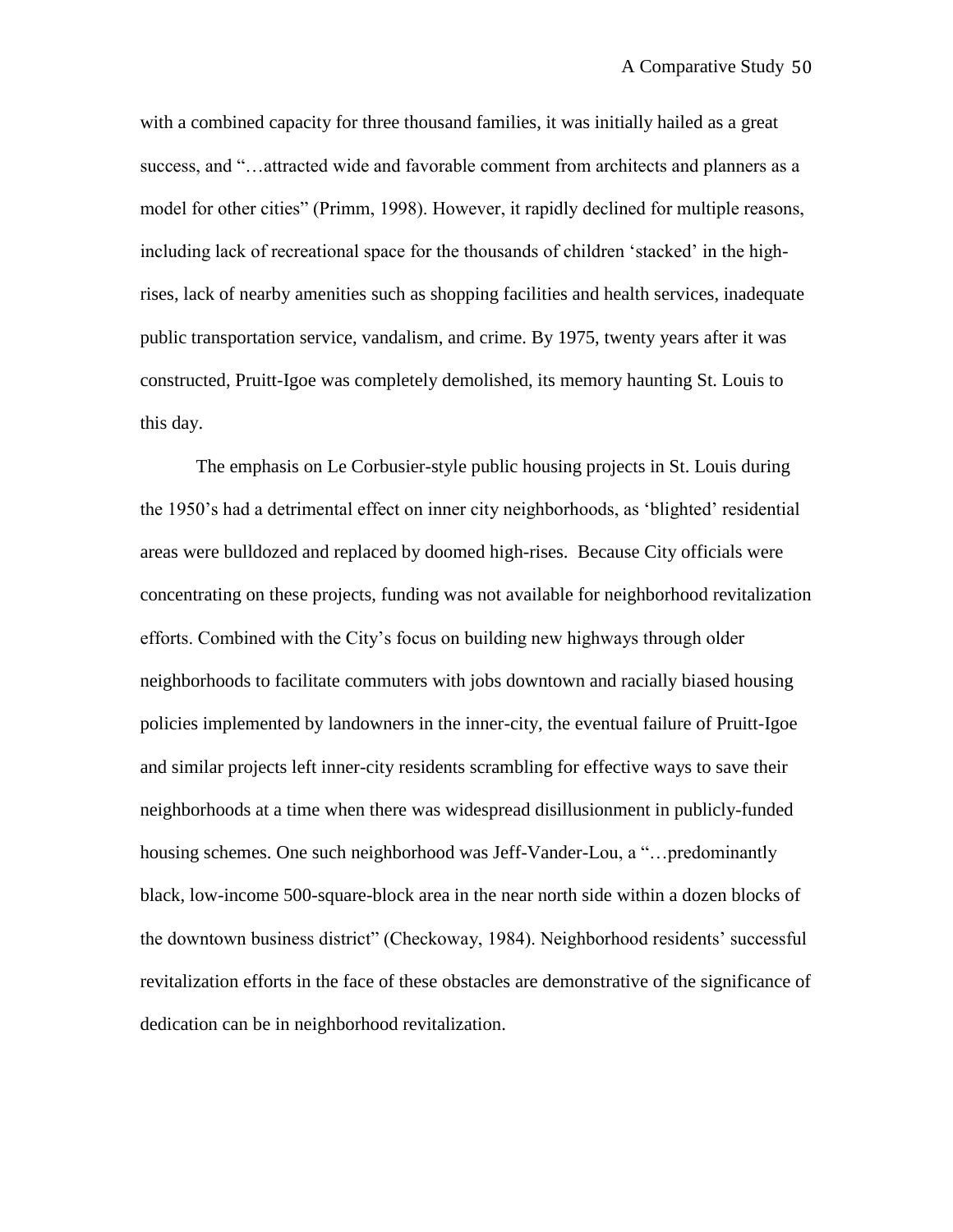

*City Boundaries of St. Louis, with Jeff-Vander-Lou Outlined (Red)*

*Market-*

In 1967, as the fate of public housing projects such as Pruitt-Igoe became increasingly clear, Jeff-Vander-Lou (JVL) was a neighborhood in dire straits, due to redlining, lack of code enforcement, reduced services and the constant threat of urban renewal projects leveling the area for a highway or new housing project. Despite these problems, "…a core of owners of structurally sound houses who had stable employment, some of whom had lived there for years, others who had been displaced before" (Checkoway, 1984) wanted to remain in the neighborhood. Responding to a series of crises, these residents organized into an effective independent organization named after their neighborhood, Jeff-Vander-Lou. Leaders of this organization were responsible for encouraging all community residents to participate in revitalizing their neighborhood, eventually building the capacity to undertake multiple programs designed to benefit differing interest groups such as the elderly and single-parent families.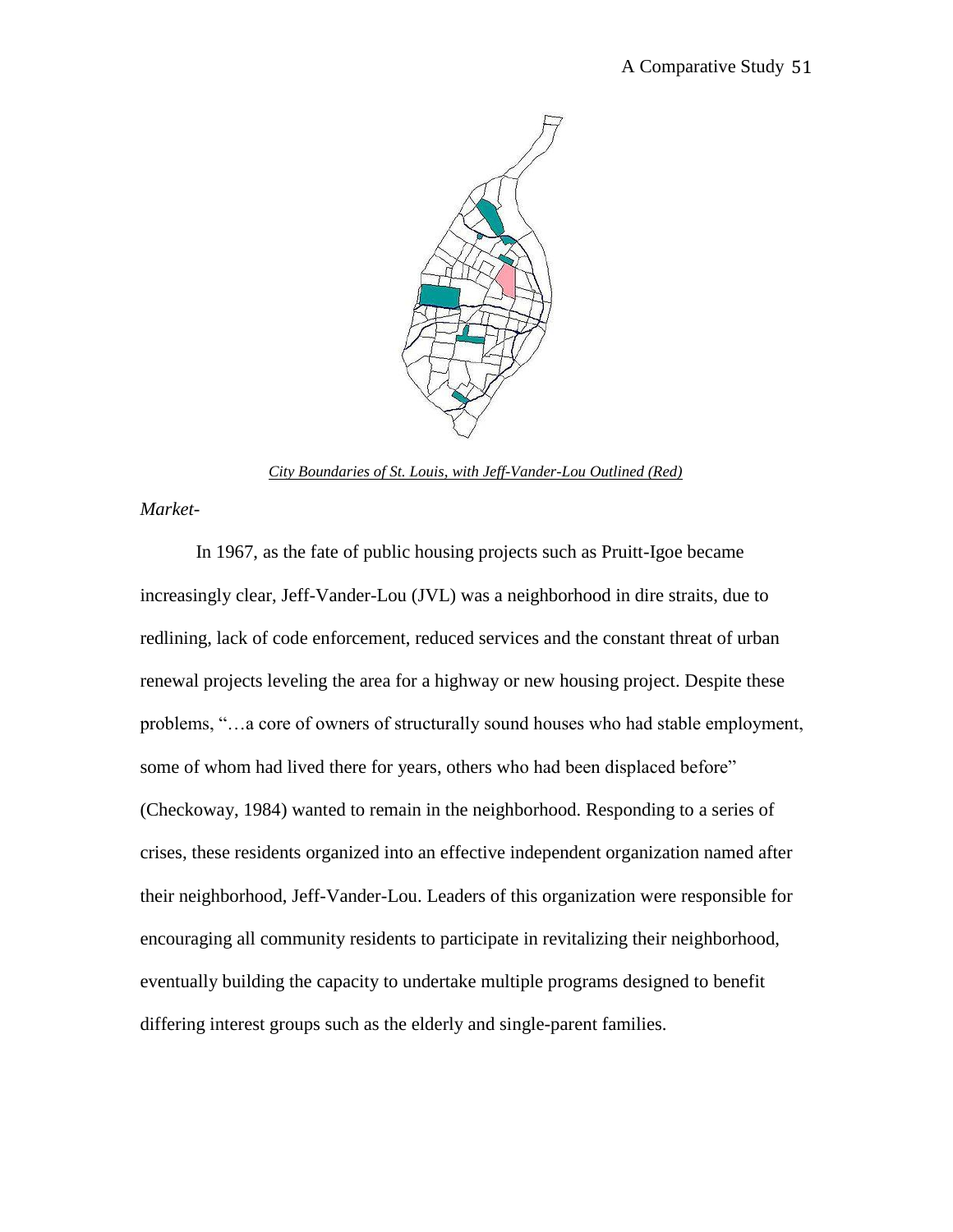## *Leadership*-

As with many other community organizations, the project leaders in Jeff-Vander-Lou were local residents and business owners who felt that they could have a positive impact on their community. Their first victory was achieved by forcing the City building commissioner to acknowledge the deteriorating conditions in the neighborhood and "…force landlords to improve conditions through inspection and code enforcement" (Checkoway, 1984). From this simple beginning, local leaders quickly began to force major concessions out of the city, including the "…clarification of the city"s plans for JVL and…a promise of no urban renewal" (Checkoway, 1984). After JVL was set up as an independent organization whose primary purpose was to serve the interests of their neighborhood, the line between community participation and leadership was less distinct due to increased community input. The president of JVL was merely one of the first "core group" of residents to begin organizing, and he largely "…developed experience through trial and error" (Green, Kremer, & Holland, 1993).

## *Financing-*

JVL was unable to obtain Federal funding for their first major project as an independent organization, the acquisition and rehabilitation of old housing in a central target area within the neighborhood. Members of the community were not discouraged however, as they initiated their own program of housing rehabilitation, with their first attempt financed through "…membership dues, fundraising projects, a bank loan and contributions from businesses and residents, and completed by volunteers at a cost of only \$18,000" (Checkoway, 1984). This success led to a St. Louis businessman and former resident of JVL financing additional dwelling units and providing office space and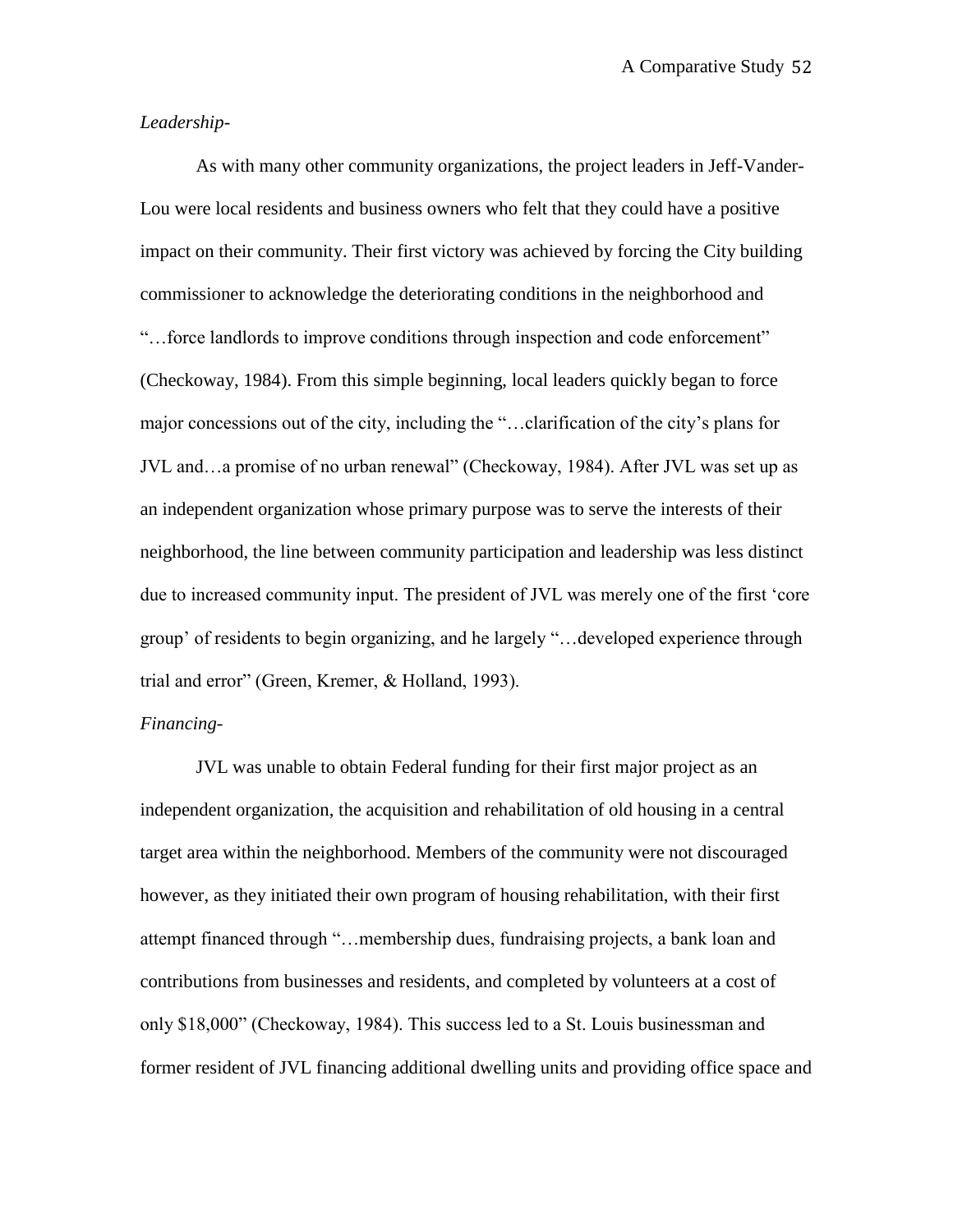staff salaries, and the founding of another neighborhood foundation with the mission of seeking and managing private contributions, which eventually raised over \$1 million. As the organization continued to enjoy success in their endeavors, the Department of Housing and Urban Development agreed to insure mortgages and subsidize interest for the neighborhood housing rehabilitations. In selling the rehabilitated houses, JVL managed to make a small profit that was subsequently reinvested in capital improvements for the neighborhood.

#### *Location*-

Despite the fact that JVL was situated close to downtown St. Louis, which was being extensively redeveloped at the time JVL was organizing and rehabilitating, the neighborhood saw little benefit from this location. Planners in St. Louis were fond of practicing "triage", meaning that they divided up neighborhoods into three categories: neighborhoods that were stable; neighborhoods that needed urgent attention to prevent a decline; and neighborhoods beyond saving. JVL was designated a neighborhood beyond saving, and openly regarded as a possible site for extensive renewal efforts until the neighborhood organizers managed to secure a promise of no urban renewal. Also, most of the North Side of St. Louis was either blighted or in a state of decay when JVL was being revitalized, meaning that even if the neighborhood could be brought back from the brink it would still be surrounded by blighted districts.

#### *Time-*

Time was on the side of JVL when the promise of no urban renewal had been secured from the city, as community organizers could start planning for the future of their neighborhood. Housing rehabilitation projects were undertaken, additional partners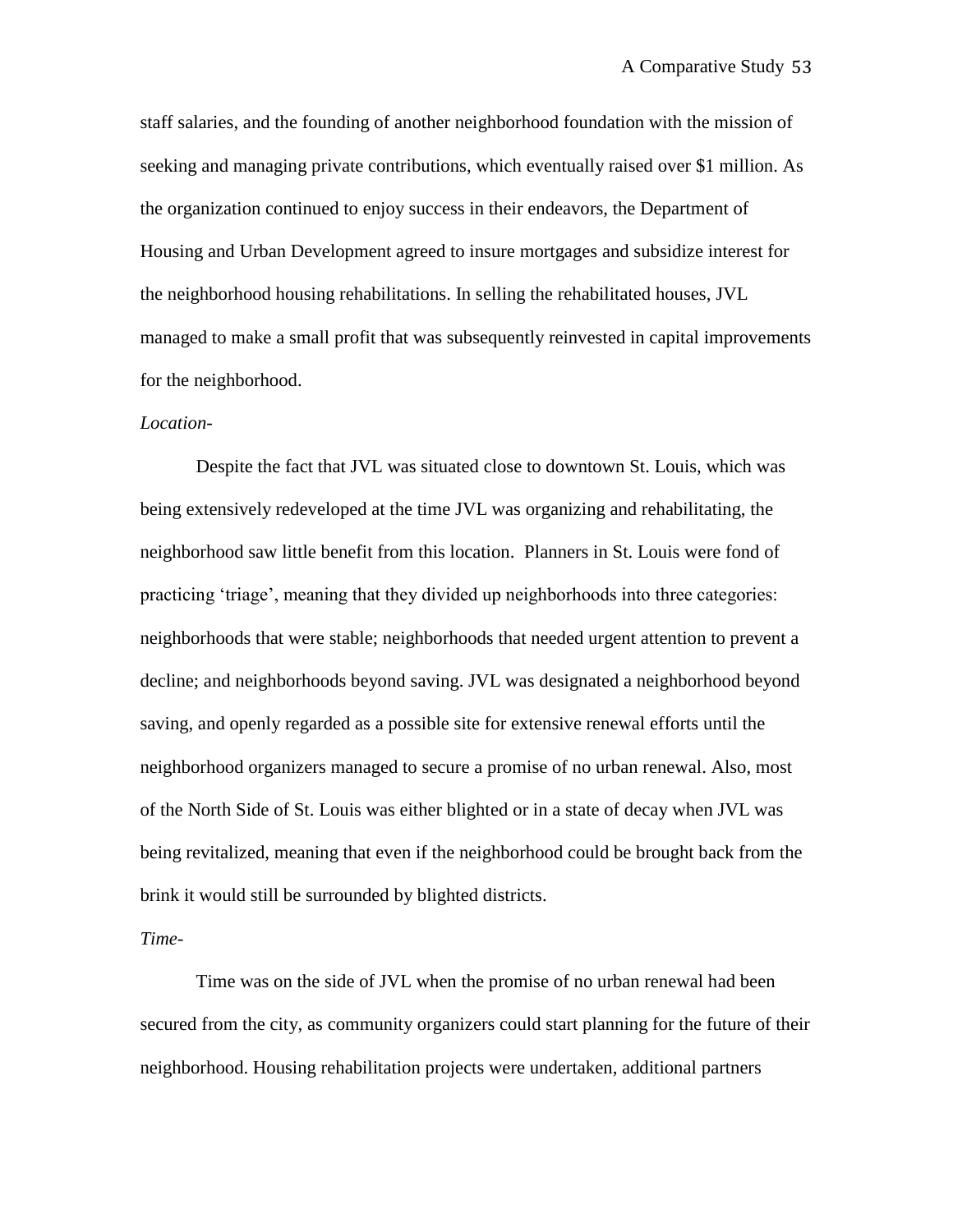solicited, and more sources of funding acquired. Once a formula had been devised to rehabilitate housing without substantial amounts of funding during the first project undertaken by JVL, there was no limit to how many other houses could be rehabilitated provided the willpower was still available. In lieu of the fact that funding was secured, additional projects were developed, further improving the neighborhood. Fifteen years after JVL was formed, they had added "…more than 800 units and \$21 million of capital improvements in the neighborhood"(Checkoway, 1984).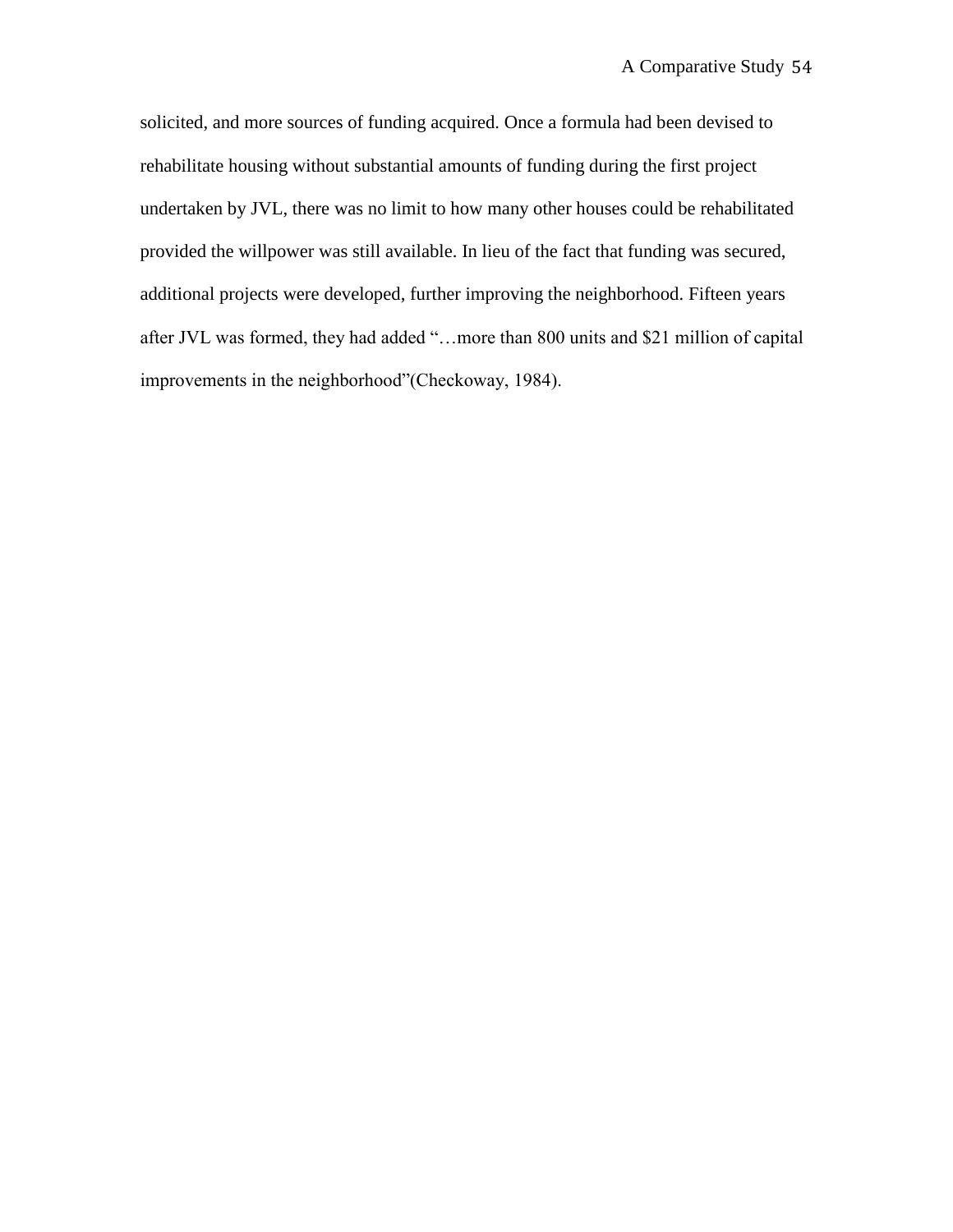## **Holistic Evaluation**

Cleveland and St. Louis offer an interesting comparison in how Midwestern American cities dealt with the problem of blight during the  $20<sup>th</sup>$  century and the solutions devised to revitalize inner-city areas. Each city has been through its own unique combination of events that lead to their gaining a reputation for massive urban decay.

In the case of St. Louis, the problem started early in the city"s history, when city leaders decisively separated the City from the County. This guaranteed that the city would be unable to combat the rise of suburbia through annexation, a method many other cities with small downtowns successfully used to sustain themselves during the transition period when manufacturing moved to the Southeast and Southwest, forcing many residents to adjust to the new service economy. Due to these circumstances St. Louis has been focused on revitalizing its inner city for longer than cities such as Cleveland, a city that experienced a sharp, rapid decline beginning at the height of deindustrialization in the 1970"s.

Despite their differences, these cities faced a similar set of problems. These include the widespread abandonment and decay of inner-city neighborhoods, a lack of jobs downtown, and decreased tax revenue due to a lack of functioning businesses and amenities at a time when cities were intent on transforming themselves into tourist destinations and attractive leisure centers for suburbanites. Both cities faced an image problem at their nadir; St. Louis was known as a city that hemorrhaged residents to the suburbs, and built the now infamous Pruitt-Igoe housing project during the urban renewal approach to revitalization; Cleveland was known as "The Mistake on the Lake", and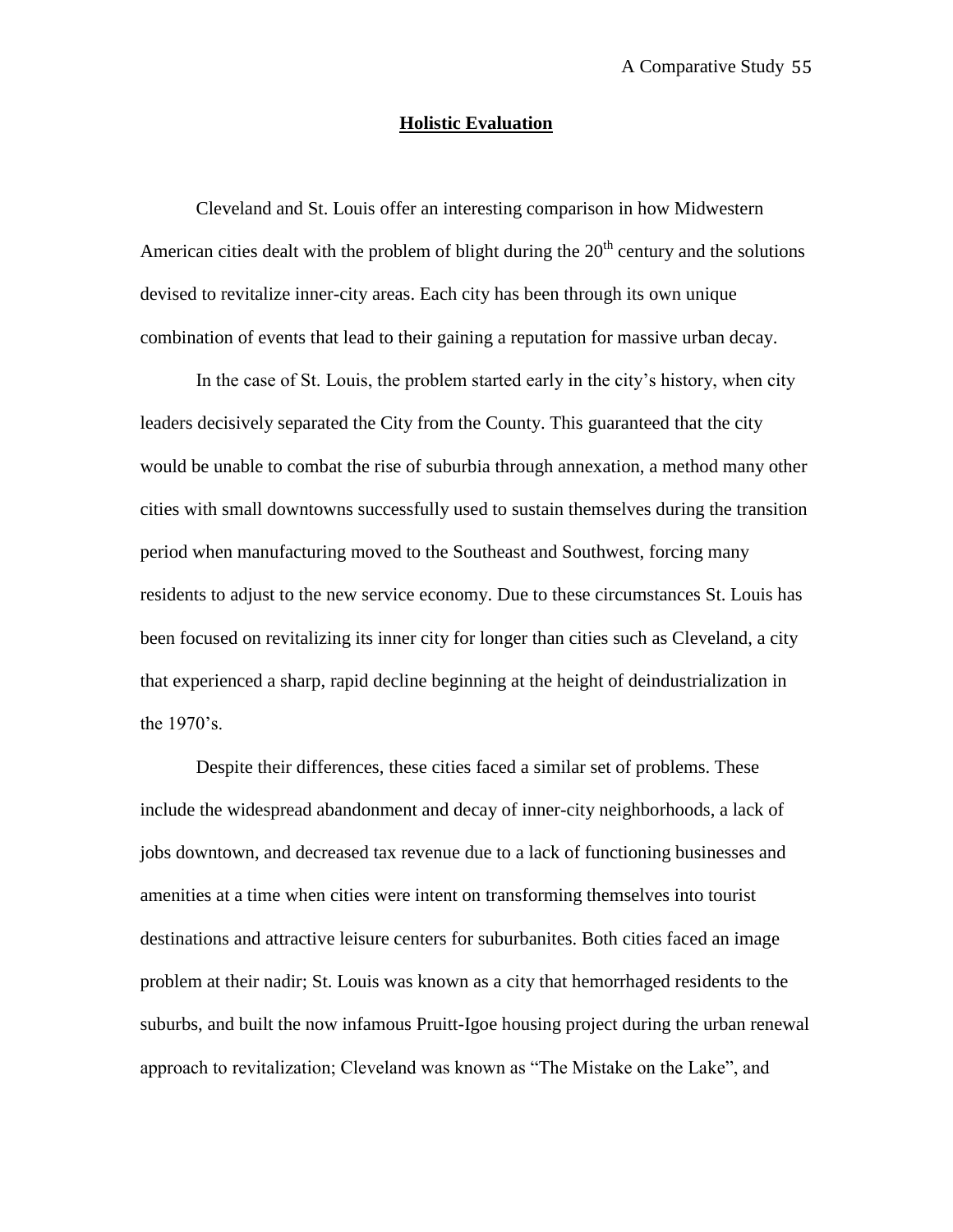gained widespread negative press due to events such as the Cuyahoga river catching fire, and when the city defaulted on its bonds in 1978.

In "Comeback Cities", four trends are identified to analyze how successful a city had been in its revitalization. These are: maturing of community action groups into organizations that have a significant positive effect; rebirth of functioning private markets in former inner-city wastelands; decrease in crime rates; "unshackling" of inner-city life from large bureaucracies that prevent mobility and innovation. Three of these trends can only be analyzed in an abstract fashion, as they do not rely on statistics, and could include a measure of personal opinion from the analyst. The only statistical measure is the decrease in crime, and this measure must be analyzed in context of the nature of the crime. For instance, an increase in murders is more significant than an increase in theft.

In the case of Cleveland, its most significant achievement in revitalizing the inner core is the rebirth of private markets in former wastelands. The Rock and Roll Hall of Fame and Museum and the Gateway Sports Complex are both located on sites that were once disinvested or underutilized, but now they attract hundreds of thousands of visitors downtown and complement surrounding businesses and attractions. St Louis was not as successful as Cleveland, partly due to the "Time" ingredient of success of their individual projects. Although projects such as the sports stadiums and the Jefferson National Expansion Memorial revitalized portions of downtown whilst keeping their professional teams in the city for at least the next twenty-five years (the NFL Cardinals leaving for Phoenix in 1988), the urban renewal projects undertaken during the 1950"s contributed in the creation of urban wastelands, rather than revitalization. Also, while Cleveland"s sports complex was part of a larger plan including neighboring amenities such as hotels,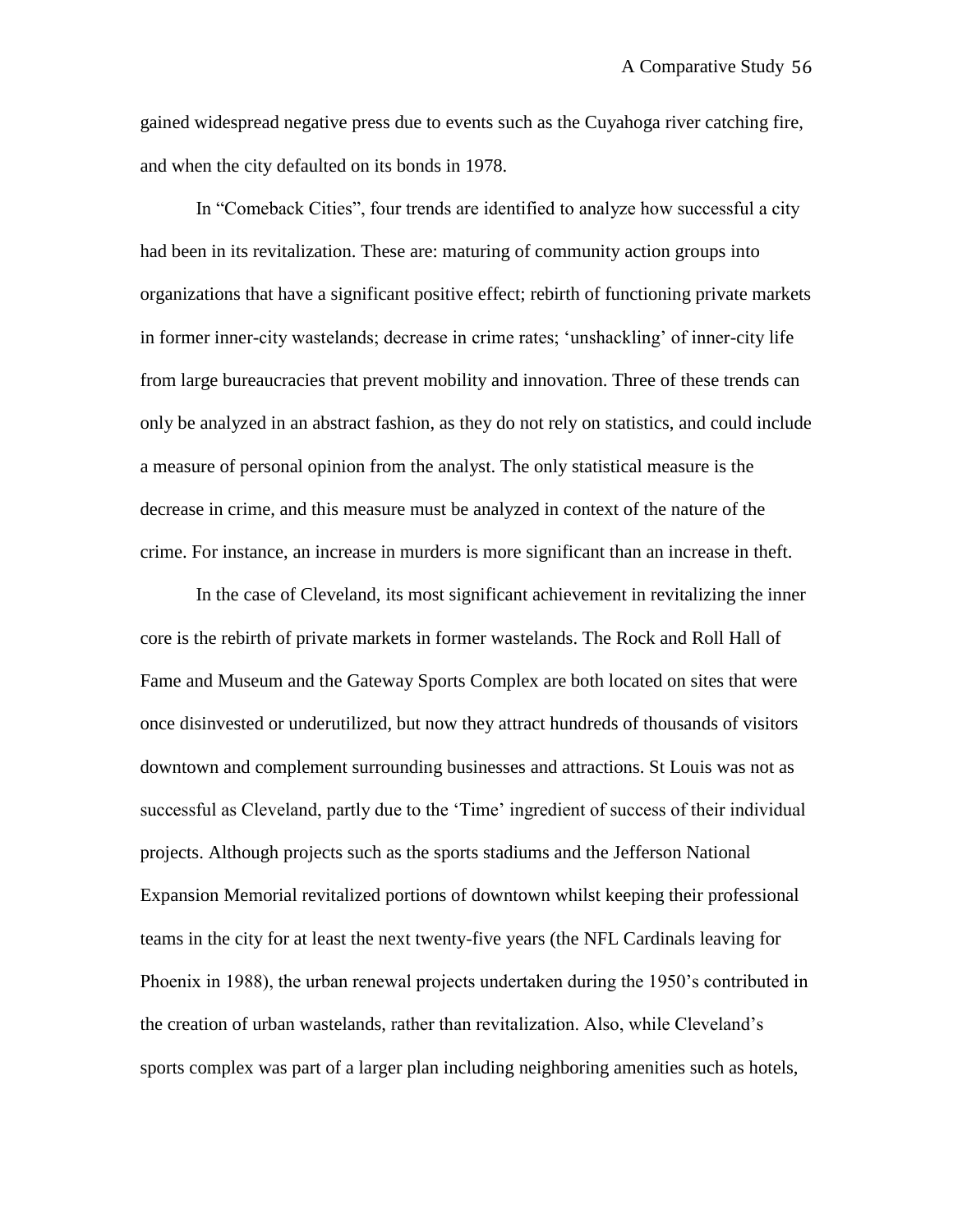and restaurants, Busch Stadium"s development was limited to the stadium itself and four parking garages. Although there was an assumption that Busch stadium would act as a catalyst for these businesses, it was not part of an overall plan, failing to meet Garvin"s requirement for a project's impact over a twenty-four hour period.

One trend both Cleveland and St. Louis successfully implemented was the success of their community action groups maturing into organizations that had a significant positive impact. The accomplishments of Jeff-Vander-Lou in St. Louis and Famicos in Cleveland were both considerable, epitomizing what a small groups of dedicated individuals can do for their neighborhoods. In each case, the organization was comprised of local residents with a vested interest in turning around their decaying neighborhoods, with the only significant difference being the level of support from city hall. Creative programs such as the Cleveland Land Bank, implemented at the mayoral or even state levels, aided Famicos. This stands in contrast to Jeff-Vander-Lou in St. Louis, which had little support from city hall during their neighborhood revitalization projects, and had trouble obtaining money from HUD before they had emphatically demonstrated the feasibility of their projects.

This difference in political support for neighborhood revitalization between these two cities is indicative of how inner city organizations were "unshackled" from large bureaucracies, a trend with both positive and negative implications. While Jeff-Vander-Lou was free to pursue projects of interest to local leaders and residents, they had difficulty getting funding for their initial projects partially due to their lack of connections with any politicians. They also failed to create a larger organization composed of representatives from multiple neighborhoods, missing opportunities for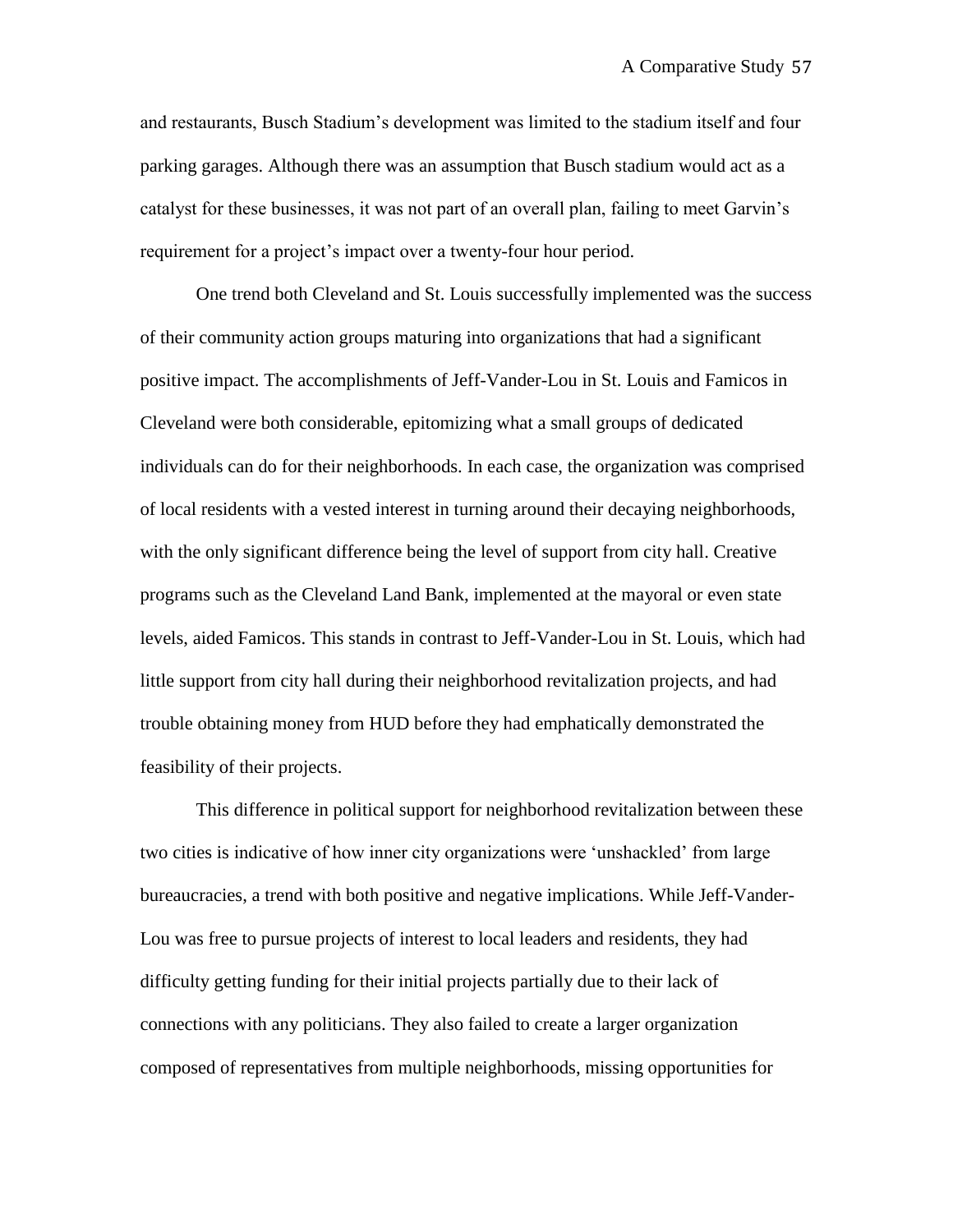meaningful revitalization efforts with surrounding neighborhoods. Meanwhile, the success of Famicos in Hough lead to the formation of the Cleveland Housing Network, a larger organization with greater ability to influence city officials and develop best practices for neighborhood revitalization.

With the exception of neighborhood revitalization, revitalization projects developed in downtown St. Louis and Cleveland such as North Coast Harbor, Gateway Arch, Busch Stadium and the Gateway Sports Complex were all conceived and developed using the local bureaucratic apparatus. The resounding theme in all of these projects was the coordination of private and public leadership in order to organize and finance a development that would beneficially impact the inner city. By combining public and private interests, these leaders achieved results that would have been impossible without forging a partnership. Thus, while a certain amount of flexibility should be maintained in the case of neighborhood organizations, with a leadership composed of local residents, large-scale projects in the city center require communication and cooperation between businessmen, financiers and the city bureaucracy. Due to this necessity, these projects are exempt from being evaluated in the context of this trend.

The last trend for successful revitalization outlined in "Comeback Cities" is the decrease in crime. In comparing crime rates in these two cities, the long-term impact of revitalization efforts is a primary concern. Therefore, crime rates from the beginning of the 1990"s through to the present day are taken into account. By the early 1990"s both Cleveland and St. Louis had reached their lowest point, and had been pursuing revitalization projects for at least a decade. As the data from "Appendix A" demonstrates, by 1990 St. Louis was dealing with a more pronounced crime rate than Cleveland, in both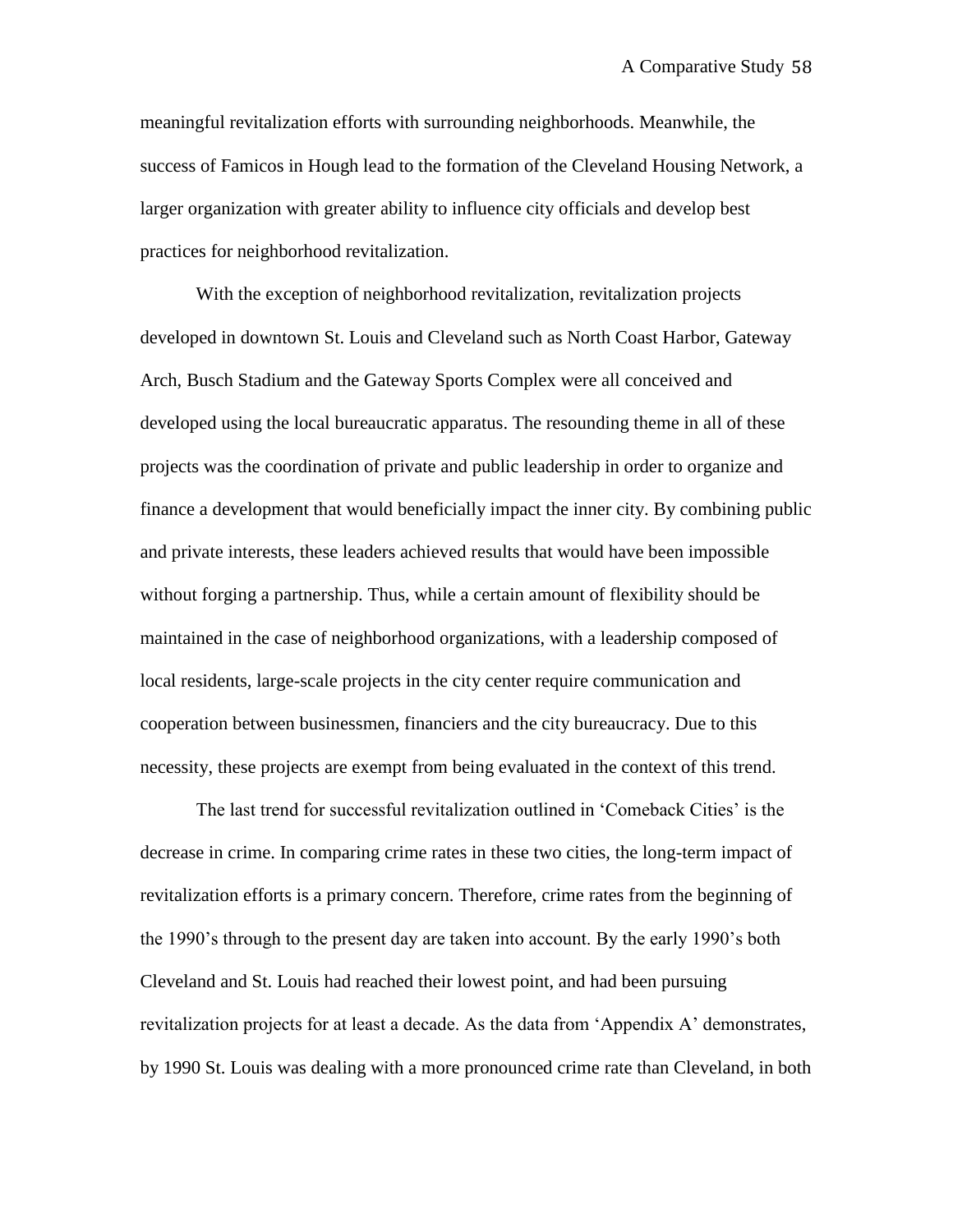violent and property crime. By 2007 both city"s crime rates had dropped significantly, with St. Louis showing the largest decline, in part due to the fact that its crime rate was higher in 1990. Using crime levels as an indicator of revitalization, both cities have improved the safety and livability of their urban cores, although St. Louis still lags behind Cleveland and many other cities.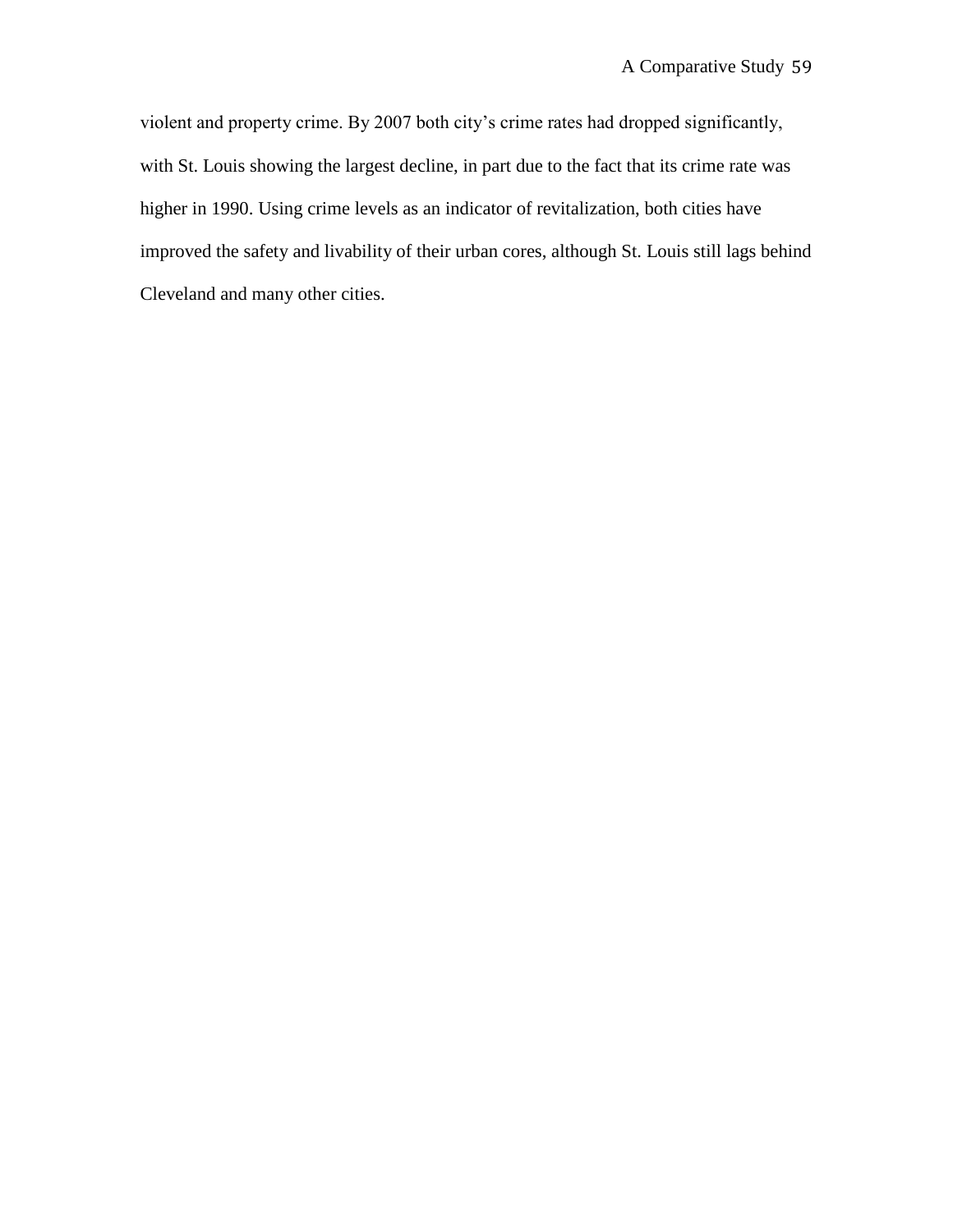## **Conclusion**

In revitalizing their downtowns, both St. Louis and Cleveland had to adopt inventive revitalization strategies requiring foresight, visionary leadership, dedication and an awareness of the direction Midwestern American cities were going. Both cities successfully constructed projects downtown capable of fulfilling a role as major tourist attractions, reinventing their images. The major difference between the two was the approach they took to neighborhood revitalization, with St. Louis committing to major public housing projects that were flawed by design, and neglecting the type of community-based approaches used so successfully in Cleveland. Also, the city of St. Louis has more challenges than Cleveland in the era of suburban sprawl due to their separation from St. Louis County in 1876. In the final analysis, successful revitalization is dependent on many factors: the appropriate use of the bureaucracy to achieve project goals; leadership able to predict long-term benefits of their project and raise public support for it; the creative use of financing; and insightful site location. However, the overriding theme for inner city revitalization must be a holistic approach inclusive of both neighborhoods and major attractions.

The major lesson learned from analyzing neighborhood revitalization in these two cities is the importance of community organizing. In Hough and Jeff-Vander-Lou, their successful approaches were based on the ideas and support of local residents, who understood how they wanted their neighborhood to look, feel, and function. Dynamic, committed leaders with experience in their community were necessary rally local support, financing, and goodwill, and who were willing to learn how the bureaucracy works in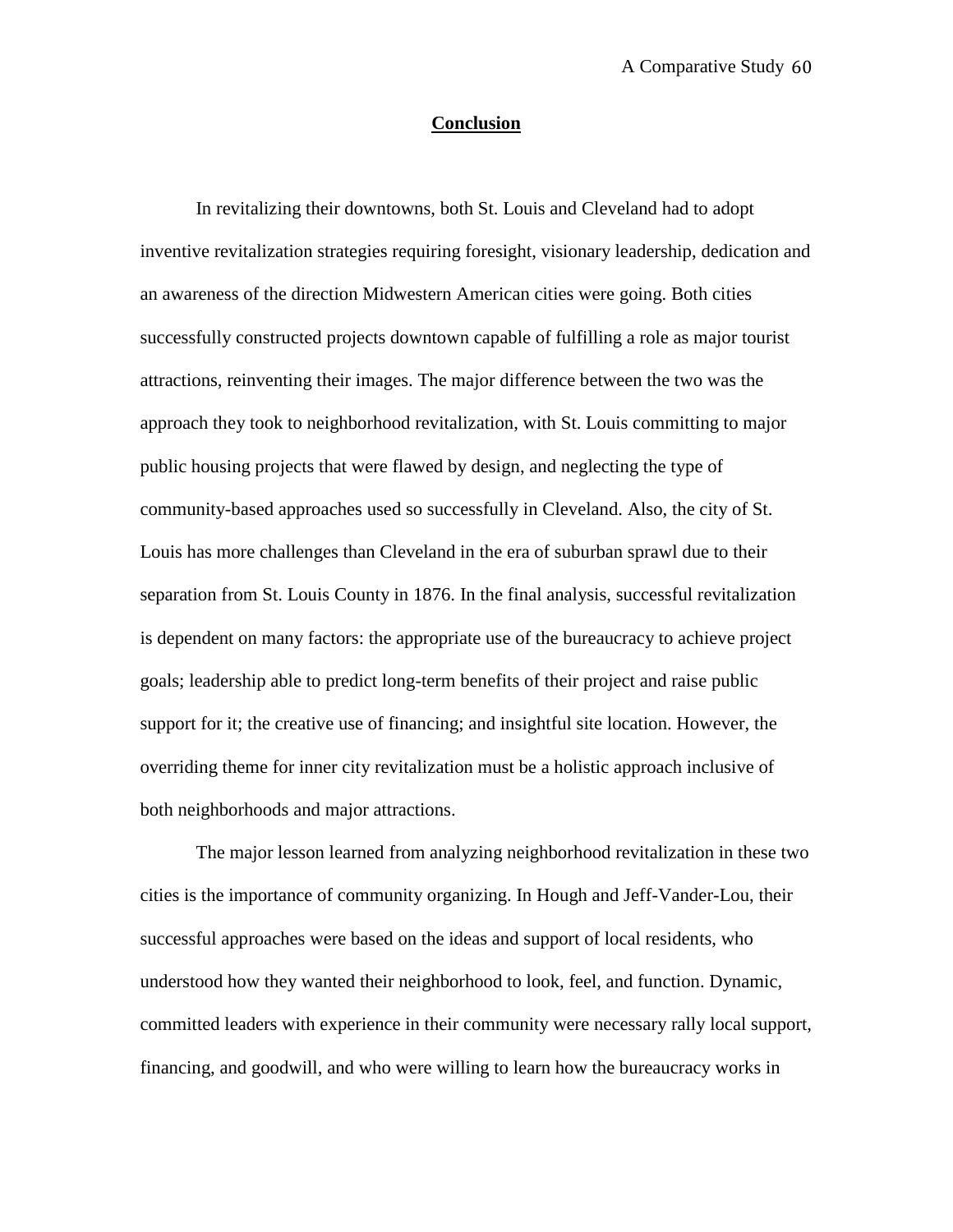order to obtain state and federal support and funding. Also, it should be understood that even in the worst, most decayed inner-city neighborhoods, there still exist residents and leaders who wish to spend their time and money improving their community rather than finding a way to leave it.

In the case of large-scale projects such as museums and sports stadiums the importance of cooperation between public- and private-sector leaders should be emphasized. These entities exist in a symbiotic relationship, with one highly dependent on the other, and coordination is key if revitalization is to serve the interests of both parties. Healthy, functional relationships are vital, and efforts should be made to foster an air of trust and open communication between the public- and private-sector to ensure the success of large-scale projects intended to revitalize downtowns. This is especially true when considering how private-sector decisions, such as the relocation of a sports team, can affect a city's image in an era when cities are attempting to reinvent themselves as cultural and tourist destinations.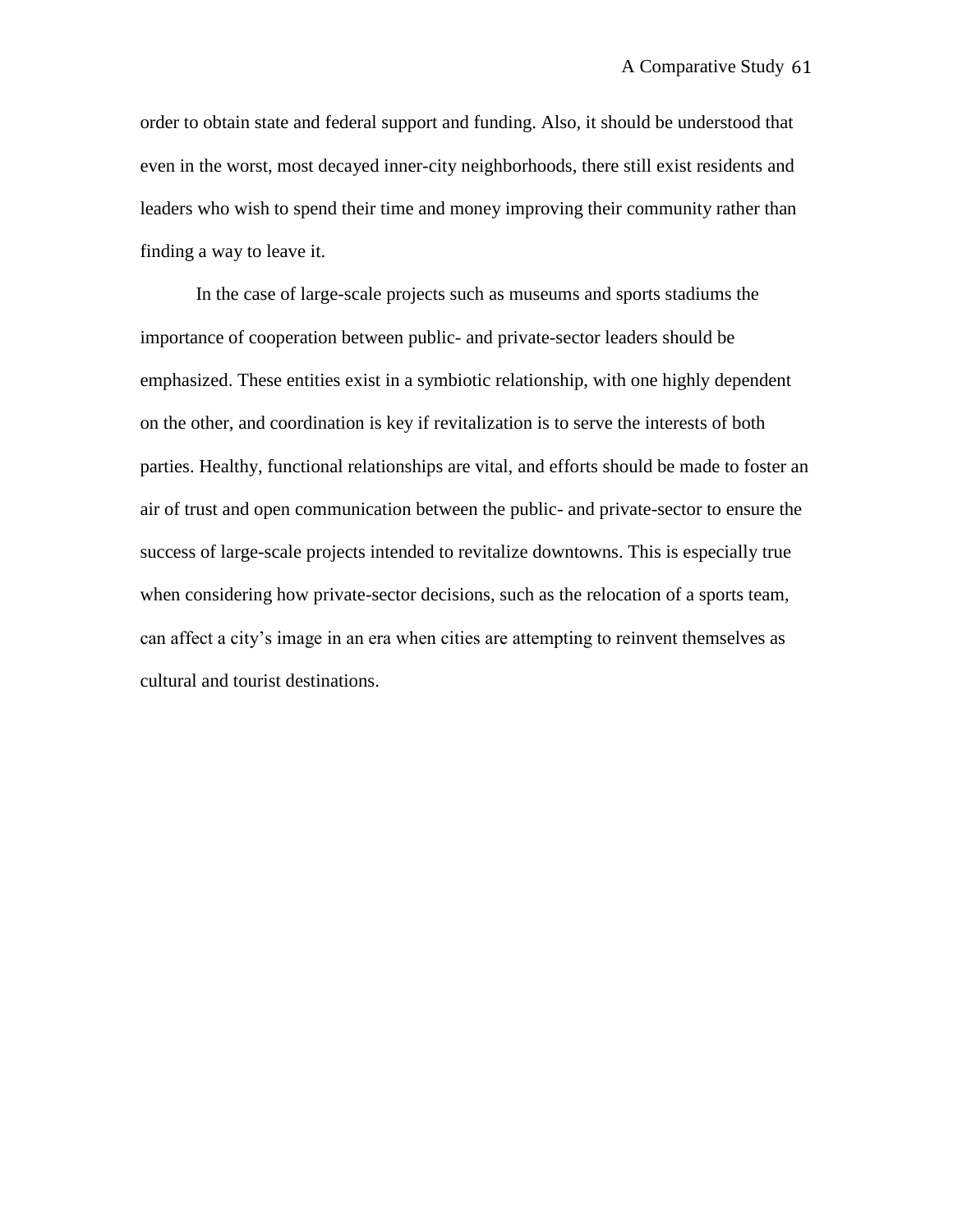## References

- Abbot, M. (2007). The 1947 Comprehensive City Plan and Harland Bartholomew"s St. Louis. In M. Tranel (Ed.) *St. Louis Plans: The Ideal and the Real St. Louis* (pp.109-150). St. Louis, MO: University of Missouri Press.
- Bright, E.M. (2000). *Reviving America's Forgotten Neighborhoods: An Investigation of Inner City Revitalizations Efforts.* New York, NY: Garland Publishing.
- Chapin, T.S. (2004). Sports Facilities as Urban Redevelopment Catalysts. *Journal of the American Planning Association, 70,* 193-209.
- Checkoway, B. (1984). Revitalizing an Urban Neighborhood: A St. Louis Case Study. *National Civic Review, 73*, 430-440.
- Clark, C.S., (1995). Revitalizing the Cities: Is Regional Planning the Answer?. *CQ Researcher: Nine, 5*. Retrieved July 1, 2009, from http://library.cqpress.com.proxy.bsu.edu/cqresearcher/document.php?id=cqresrre1 995101300&PHPSESSID=jk6jl56l68oapnebrfp8iouic2
- Duany, A., Plater-Zyberk, E., & Speck, J. (2000). *Suburban Nation: The Rise of Sprawl and the Decline of the American Dream*. New York, NY: North Point Press.
- Frieden, B.J., & Sagalyn, L.B. (1989). *Downtown, Inc. How America Rebuilds Cities*. Cambridge, MA: The MIT Press.
- Garvin, A. (2002). *The American City: What Works and What Doesn't* (2<sup>nd</sup> ed.). New York, NY: The McGraw-Hill Companies, Inc.
- Greene, L.J., Holland, A.F., Kremer, G.R. (1993). *Missouri's Black Heritage*. St. Louis, MO: University of Missouri Press.
- Grogan, P.S., & Proscio, T. (2000). *Comeback Cities*. Boulder, CO: Westview Press.
- Heathcott, J. (2007). Harland Bartholomew, City Engineer. In M. Tranel (Ed.) *St. Louis Plans: The Ideal and the Real St. Louis* (pp.83-108). St. Louis, MO: University of Missouri Press.
- Heathcott, J. (2005). Modelling the Urban Future: Planning, Slums and the Seduction of Growth in St. Louis, 1940-1950. *Planning Perspectives, 20*, 369-387
- Holly, B., &, Warf B. (1997). The Rise and Fall of Cleveland. *Annals of the American Academy of Political Science, 551*, 208-221.
- Jones, E.T. (2000). *Fragmented by Design: Why St. Louis Has So Many Governments*. St. Louis, MO: Palmerston & Reed Publishing.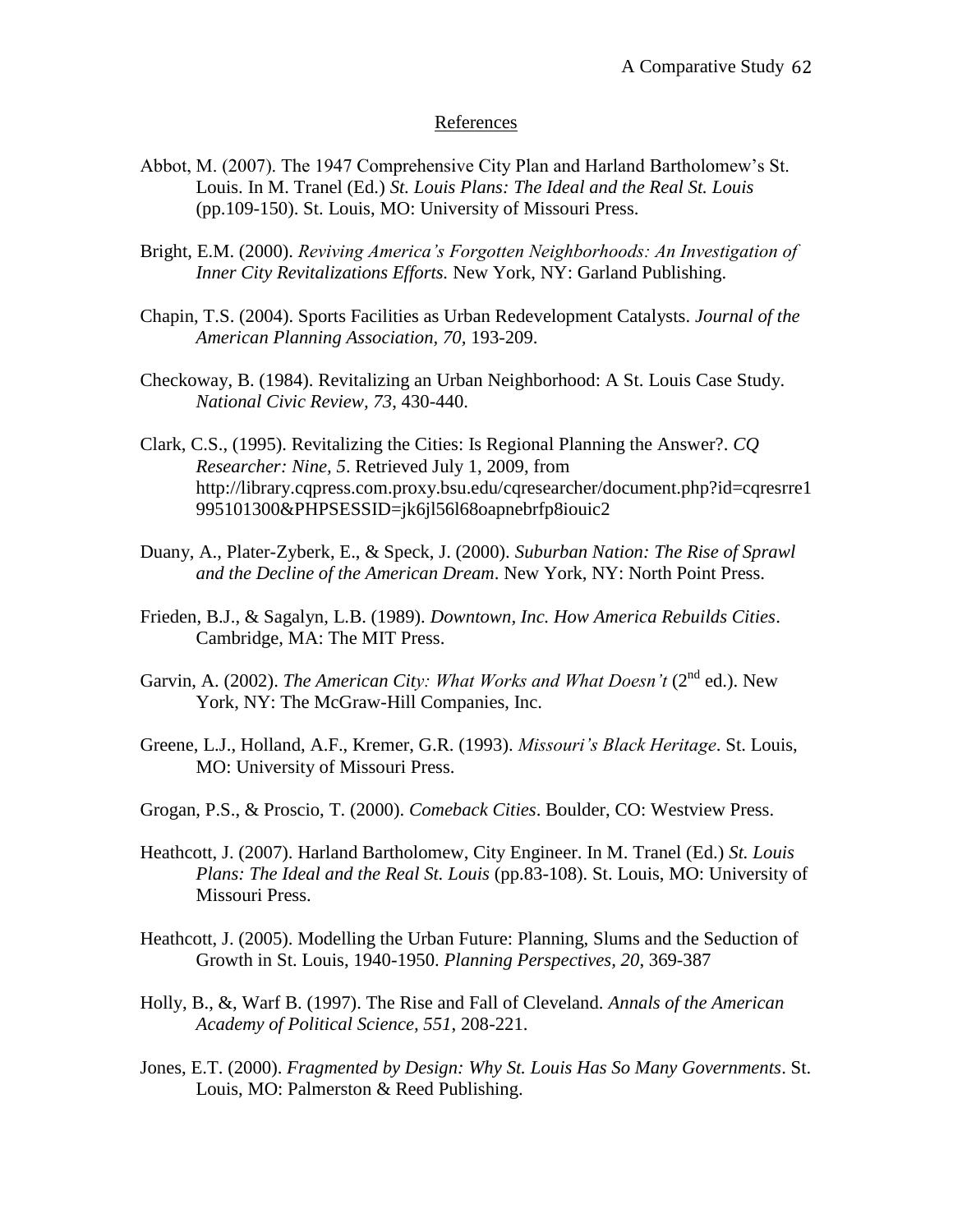- Keating, D.W. (2005). Cleveland"s Lakefront: Its Development and Planning. *Journal of Planning History, 4*, 129-154.
- Keating, D.W., Krumholz, N., & Wieland, A.M. (2002) A Century of Planning in Cleveland. *Journal of Planning History, 1,* 79-93.
- Keating, D.W. (2007). Cleveland: A Midwestern Rustbelt City Struggles to Sur(Re)vive. Proceedings from *Urban Futures Seminar*. Durham University, United Kingdom.
- Krumholz, N. (1999). Cleveland: The Hough and Central Neighborhoods Empowerment Zones and Other Urban Policies. In W.D. Keating, & N. Krumholz (Eds.), *Rebuilding Urban Neighborhoods: Achievements, Opportunities, and Limits* (pp.87-99). Thousand Oaks, CA: Sage Publications, Inc.
- Krumholz, N. (1982). A Retrospective View of Equity Planning. *Journal of the American Planning Association*, *48*, 163-174.
- Lehrer, E. (1998). Restoring Our Decaying Cities. *Insight on the News, 14,* 32.
- Nelson, W.E. (1995). Cleveland: The Evolution of Black Power. In W.D. Keating, N. Krumholz, & D.C. Perry (Eds.), *Cleveland: A Metropolitan Reader* (pp.283-299). Kent, OH: The Kent State University Press.
- Ponder, B. (2004). Ballpark Village or Urban Wasteland. *Nine: A Journal of Baseball History and Culture, 13,* 74-80.
- Phares, D. (2006). Sports Under the Arch: St. Louis Teams, Venues, and Public Support. In R. Rosenfeld (Ed.) *Hidden Assets: Connecting the Past to the Future of St. Louis* (pp.75-96). St. Louis, MO: Missouri Historical Society Press.
- Primm, J.M. (1998). *Lion of the Valley: St. Louis Missouri, 1764-1980*. St. Louis, MO: Missouri Historical Society Press.
- Rock and Roll Hall of Fame and Museum. (2009, July 1). Museum DVD [video file]. Video posted to http://www.rockhall.com/pressroom/museum-dvd/
- Sandweiss, E. (2001). *St. Louis: The Evolution of an American Urban Landscape*. Philadelphia, PA: Temple University Press.
- Stanley, R. (2004). Strategic Land Use Planning: Revitalization in St. Louis. *Plan, 4*, 30- 32.
- Tranel, M. (2007). Introduction. In M. Tranel (Ed.) *St. Louis Plans: The Ideal and the Real St. Louis* (pp.1-15). St. Louis, MO: University of Missouri Press.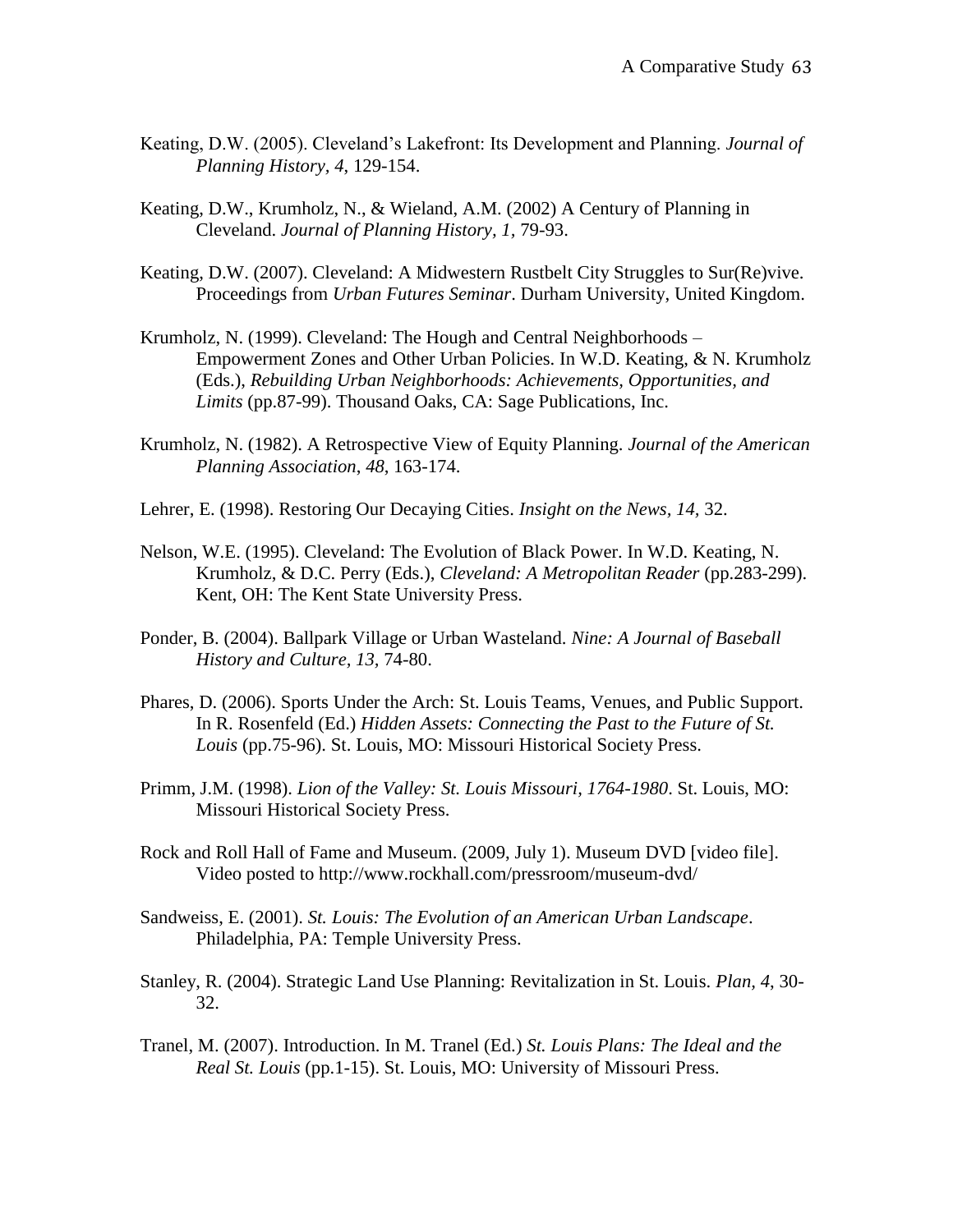Warren, C. (1995). Housing: New Lessons, New Models. In W.D. Keating, N. Krumholz, & D.C. Perry (Eds.), *Cleveland: A Metropolitan Reader* (pp.351-361). Kent, OH: The Kent State University Press.